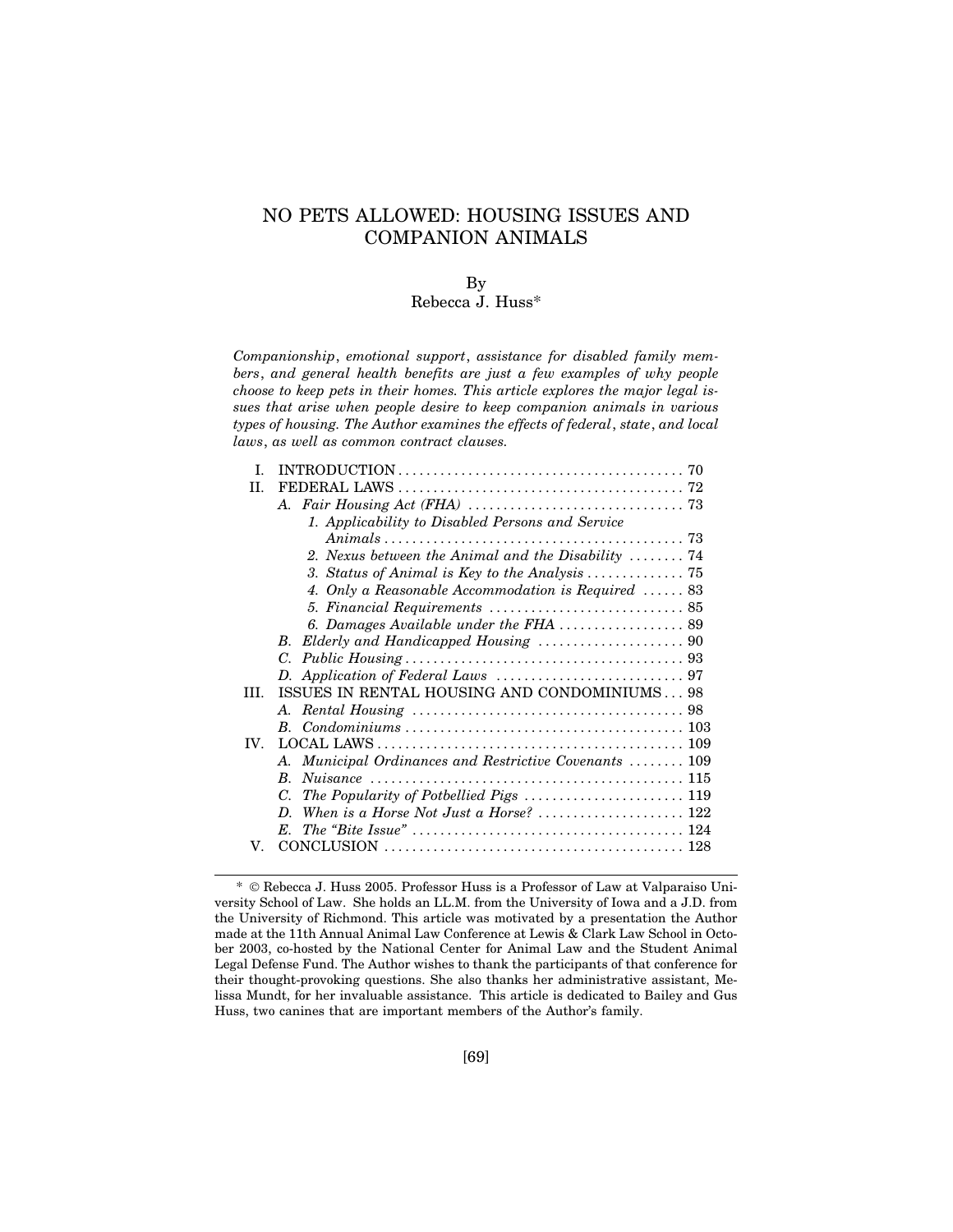#### I. INTRODUCTION

Sixty-two percent of households in the United States include a pet.1 Owners of pets say that the most significant benefits of having an animal in their lives include companionship, love, company, and affection.2 Many pet owners consider their animals to be family members.3

Pet owners report that they believe pets relieve stress and are good for their health and the health of other human family members.4 This belief is supported by an increasing number of studies that have considered the impact of companion animals on human health.5 For example, research shows that physical contact with companion animals has a calming effect on people.6 Several studies have shown that interacting with companion animals decreases people's blood pres-

3 Am. Veterinary Med. Assn. (AVMA), *U.S. Pet Ownership & Demographics Sourcebook* 12, 16 (2002) (reporting that 51% of dog owners and 46.1% of cat owners consider their pets family members). The percentage of owners that consider their pets family members decreases with the age of the respondent. *Id.*; *see also* Am. Pet Prods. Mfrs. Assn., Inc., *supra* n. 1, at xxxiv (reporting that seventy percent of dog owners and sixty-two percent of cat owners consider their animals to be like a child or family member).

4 Am. Pet Prods. Mfrs. Assn., Inc. (APPMA), *supra* n. 1, at xxxiv (reporting that sixty-three percent of dog owners and sixty-five percent of cat owners say that a benefit of ownership is relaxation and stress relief, and that fifty-eight percent of dog owners and thirty-nine percent of cat owners report that they believe the animals are "good for my health or my family's health").

5 *See generally Companion Animals in Human Health* (Cindy C. Wilson & Dennis C. Turner eds., Sage Publications 1998) (discussing a variety of studies done on the impact of companion animals on human health); Delta Society, *Health Benefits of Animals Bibliography*, http://www.deltasociety.org/dsc040.htm (accessed Mar. 12, 2005) (listing articles that report on studies finding companion animals affect human health in a positive way); Delta Society, *Healthy Reasons to Have a Pet*, http://www. deltasociety.org/dsc020.htm (accessed Mar. 12, 2005) (listing the results of studies that found various ways that companion animals improved the health of humans).

6 Aaron H. Katcher, *How Companion Animals Make Us Feel*, in *Perceptions of Animals in American Culture* 113, 120 (R.J. Hoage ed., Smithsonian Press 1989) (discussing how visual and physical contact with animals induces calm).

<sup>1</sup> Am. Pet Prods. Mfrs. Assn., Inc. (APPMA), *2003–2004 APPMA National Pet Owners Survey* xvi (2003) (reporting data from 2002). The pets that the APPMA includes in this statistic include dogs, cats, birds, fish, and other small animals. *Id.* Pet ownership increased in fifty-four percent of all households in 1988 and has stayed stable from the last survey reporting data from 2000. *Id*.

<sup>2</sup> *Id*. at xxxiv (reporting what owners of dogs, cats, birds, and small animals list as benefits of pet ownership). An increasing number of persons with companion animals in their lives consider themselves their animals' "guardian" rather than "owner." Rebecca J. Huss, *Separation*, *Custody*, *and Estate Planing Issues Relating to Companion Animals*, 74 U. Colo. L. Rev. 181, 197–200 (2003) [hereinafter Huss, *Separation*] (discussing the increasing use of the term guardian and the adoption of statutory language in state and city codes that reflect this change). Notwithstanding the increasing use of this new terminology, this article will utilize the term "owner" to reflect the legal status of these animals as personal property. Rebecca J. Huss, *Valuing Man's and Woman's Best Friend*: *The Moral and Legal Status of Companion Animals*, 86 Marq. L. Rev. 47, 68–87 (2002) [hereinafter Huss, *Valuation*] (discussing the legal status of animals as personal property).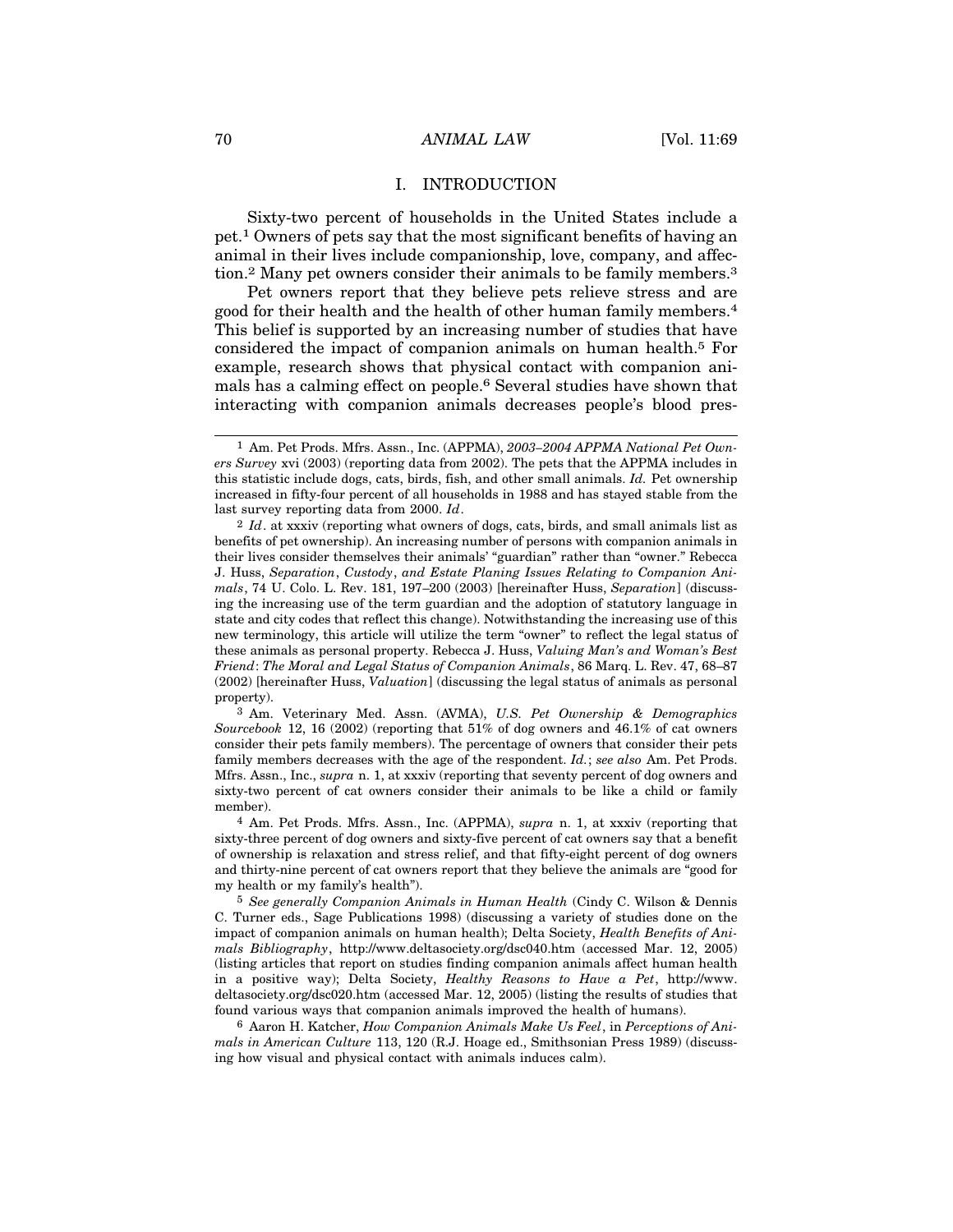sure.7 Another study found that people with companion animals had lower cholesterol and triglycerides.<sup>8</sup> Companion animals are now being used to treat some types of mental illness.9

A growing number of people claim that their companion animals act as "emotional support" animals.10 Unlike traditional service animals that are used to perform a physical task, the interaction with and presence of emotional support animals alone is thought to have psychological benefits. One recent study supporting this theory focused on the impact of pet ownership on depression in individuals at risk for AIDS.11 The conclusion of the study was that "pets have a salutary effect on the mental health of men with AIDS."12 Even in persons without a specific psychiatric problem, studies have shown that there are important mental and emotional benefits from pet ownership for adults.13

In addition, a significant number of pet owners believe that pets are good for children or teach children responsibility.14 Studies focusing on the impact of having companion animals in the lives of children15 show that pet ownership "provides long-term mental and emotional benefits for children and adolescents."16

13 Lynette A. Hart & Aline H. Kidd, *Potential Pet Ownership in U.S. Rental Housing*, 19 Canine Practice 24, 25 (1994).

<sup>7</sup> *Id.* at 123 (reporting human physiological changes during interactions with pets).

<sup>8</sup> Alan M. Beck & Aaron H. Katcher, *Between Pets and People*: *The Importance of Animal Companionship* 7 (Purdue U. Press 1996).

<sup>9</sup> Elizabeth Blandon, *Reasonable Accommodation or Nuisance? Service Animals for the Disabled*, 75-Mar Fla. B.J. 12 (2001). Although the use of service dogs to assist persons with physical disabilities is well known, recently the use of animals to assist persons with mental disorders such as depression, panic disorder, and bi-polar disorder has generated attention. *Id.* at 14; *see also* Gail F. Melson, *Why the Wild Things Are*: *Animals in the Lives of Children* 99–131 (Harvard U. Press 2001) (discussing the use of animals in therapy with children); Tufts University School of Veterinary Medicine, *Animal Facilitated Therapy*, http://www.tufts.edu/vet/cfa/aft\_bib.html (updated August 21, 1999) (listing journal and magazine articles discussing animal assisted therapy).

<sup>10</sup> *See infra* nn. 104–07 and accompanying text (discussing the role of emotional support animals).

<sup>11</sup> J.M. Siegel et al., *AIDS Diagnosis and Depression in the Multicenter AIDS Cohort Study*: *The Ameliorating Impact of Pet Ownership*, 11 AIDS Care 157, 159 (1999). This research utilized the participants of an existing study that was established to study the natural history of AIDS and was limited to homosexual and bisexual men. *Id.* This study found that the most "significant impact of pet ownership was among men with high levels of attachment to their pets and low levels of confidant support." *Id.* at 166–67.

<sup>12</sup> *Id.* at 167. The analysis of this study did not support a direct effect of pet ownership on depression. *Id.* at 166.

<sup>14</sup> Am. Pet Prods. Mfrs. Assn., Inc. (APPMA), *supra* n. 1, at xxxiv (stating that thirty-eight percent of dog owners and twenty-eight percent of cat owners report that a benefit of pet ownership is that they are good for children or teach them responsibility).

<sup>15</sup> *See generally* Melson, *supra* n. 9 (discussing the relationship between animals and children and the impact of contact with animals on children). *Cf.* Am. Pet Prods. Mfrs. Assn., Inc. (APPMA), *supra* n. 1, at xxxvi (stating that "[p]et owners are more likely to have children living at home than the U.S. population at large").

<sup>16</sup> Hart & Kidd, *supra* n. 13, at 25.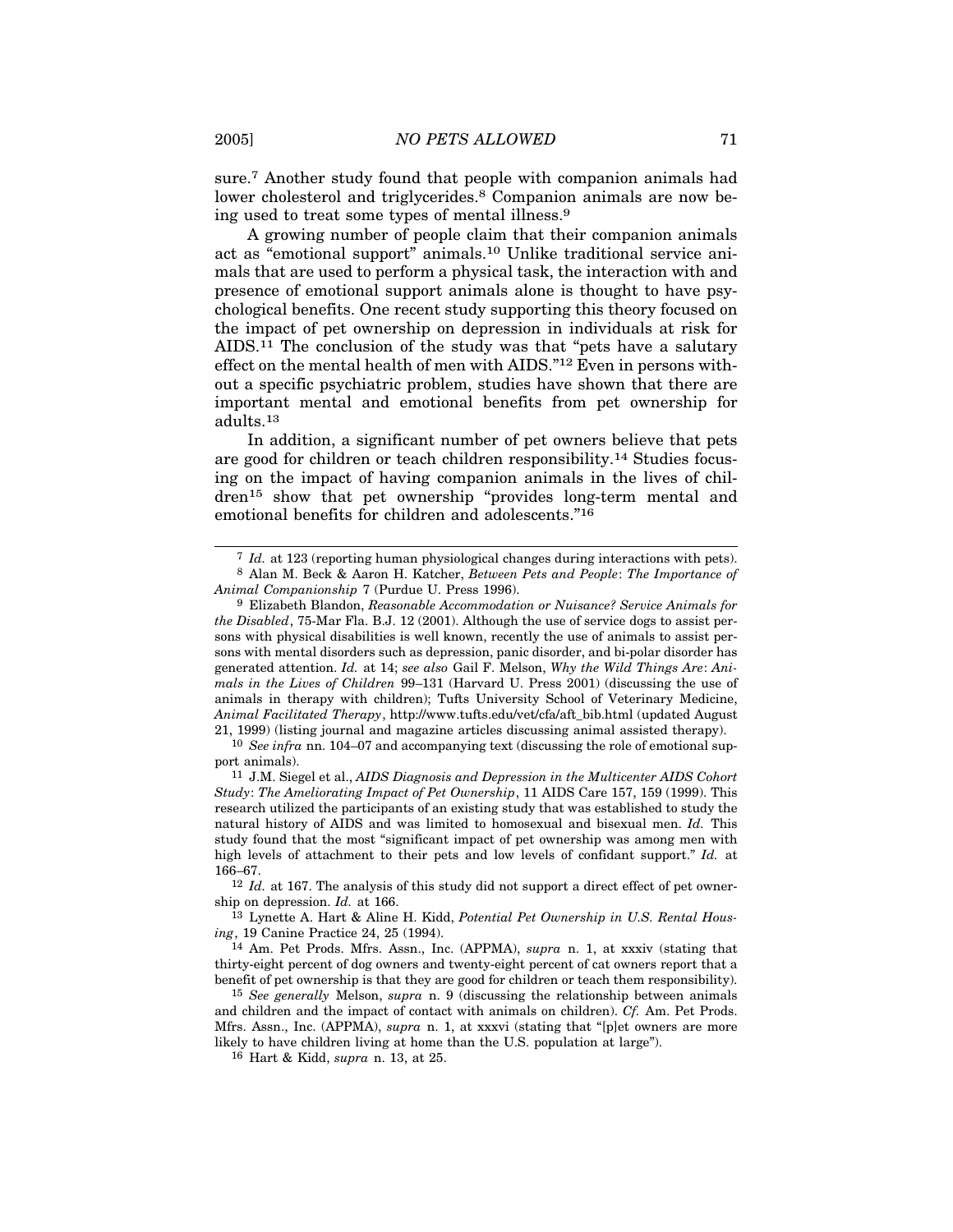## 72 *ANIMAL LAW* [Vol. 11:69

Given the benefits of interacting with companion animals to such a significant portion of the U.S. population, it is important for the legal system to facilitate responsible pet ownership. This article will address the major legal issues that arise when people desire to keep companion animals in their homes. The article first examines the federal laws that may provide for a right to have a companion animal in the home.<sup>17</sup> Next, the article considers the impact of common clauses that restrict or prohibit pets in rental housing and condominiums. Finally, the article analyzes issues that all residents must consider when harboring a companion animal on their property.

#### II. FEDERAL LAWS

Animals are treated as personal property under U.S. law.18 It is a long-standing tradition in the common law that people have a legal right to own and control property.19 Generally, the common law supports the idea of "absolute" possession of property, although there may be some restrictions on the use of personal property.20 If an animal is considered a companion animal, a person may have more rights in the animal but will also likely be subject to more statutory responsibilities.21

Absent an applicable statute, landlords may restrict or prohibit the harboring of an animal in a rental unit.22 In addition, local laws may restrict the number or type of animal to be held on the property or impose other requirements relating to the ownership of the animal even if a person owns the real property where the animal is located.<sup>23</sup> Federal law may preempt these restrictions.<sup>24</sup> The federal laws directly impacting one's ability to keep a companion animal in housing all relate to specific classes of people or housing. The first law analyzed

20 *Id.* at 41.

21 James F. Wilson, *Law and Ethics of the Veterinary Profession* 74 (Priority Press, Ltd. 1988) (describing the statutory responsibilities that may arise out of local, state, or federal law). These responsibilities will be discussed in more detail in part IV *infra*.

<sup>17</sup> This article discusses the federal laws applicable to companion animals in housing. Some states have laws that contain similar provisions, and examples of these laws will be referenced in the footnotes when applicable.

<sup>18</sup> *See generally* Gary L. Francione, *Animals*, *Property*, *and the Law* (Temple U. Press 1995) (discussing the treatment of animals as property in the law); Orland A. Soave, *Animals*, *the Law and Veterinary Medicine* 159 (4th ed. Rowman & Littlefield 2000) (noting the first U.S. judicial decision, in 1871, recognizing a property right in dogs); *see also* Huss, *Valuation*, *supra* n. 2, at 69–89 (discussing the current legal status of animals).

<sup>19</sup> Francione, *supra* n. 18, at 38.

<sup>22</sup> *See infra* nn. 241–48 and accompanying text (discussing restrictions in lease agreements).

<sup>23</sup> *See infra* pt. IV (discussing local laws).

 $24$  Prior to 1988 other laws were used to support having a service animal in housing. *See e.g. Ocean Gate Assocs. Starrett Sys.*, *Inc. v. Dopico*, 441 N.Y.S.2d 34, 35 (Civ. Ct., N.Y.C., Kings County 1981) (citing to various laws in New York that precluded a summary judgment in a case where a landlord wanted to terminate a lease due to the disabled tenants' violation of a no-pet clause where the dog served in a security function).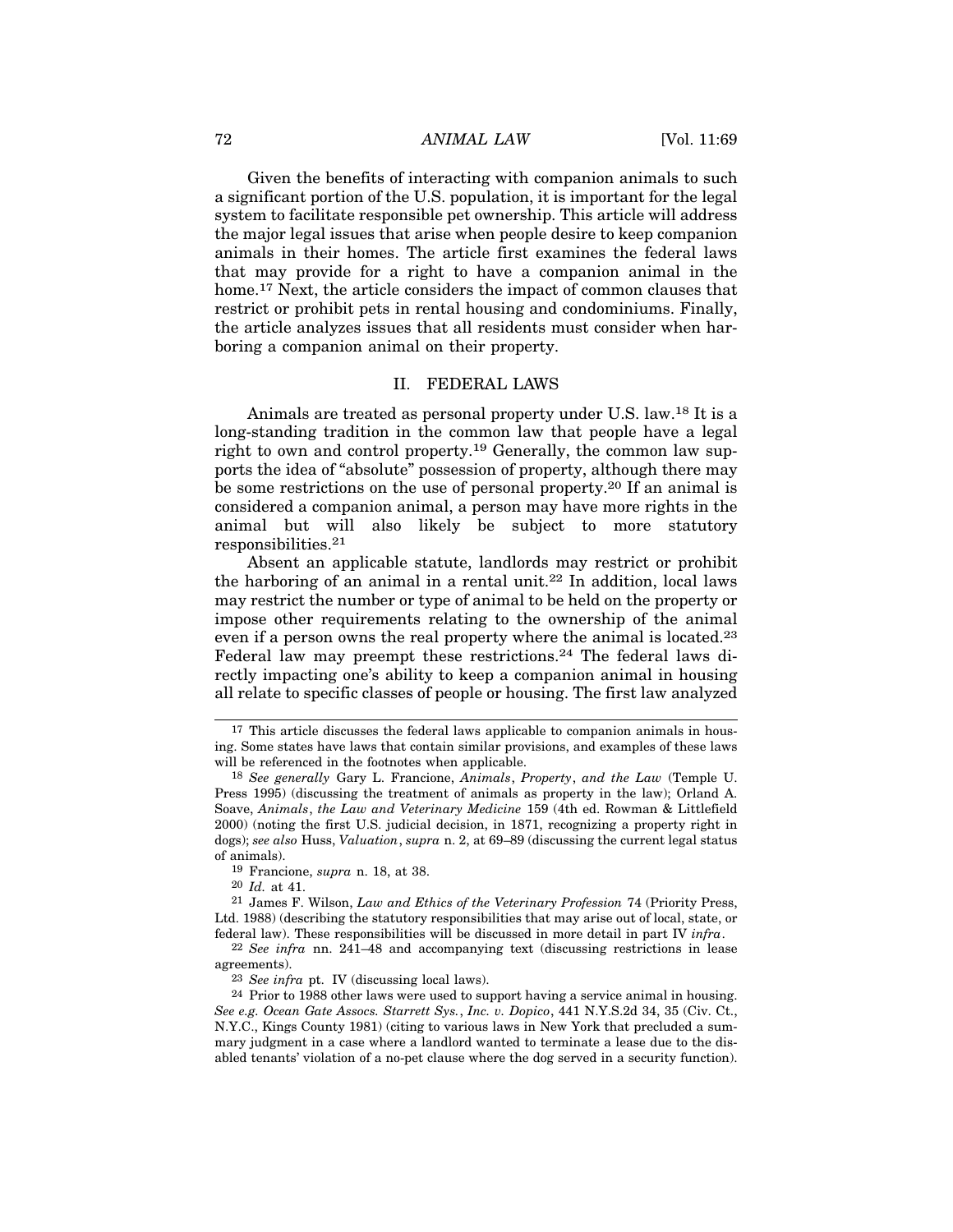in this article is the Fair Housing Act (FHA).25 The FHA can require that service animals for the disabled be allowed to stay in housing despite no-pets clauses.26

#### *A. Fair Housing Act (FHA)*

#### *1. Applicability to Disabled Persons and Service Animals*

The FHA was originally passed as part of the Civil Rights Act of 1968.27 It provided protection from discrimination in housing on the basis of race, color, national origin, or gender.28 In 1988 the Fair Housing Act Amendments were passed, expanding the FHA to included handicapped persons in those classes protected from housing discrimination.29 Handicap is defined, with respect to a person, as "(1) a physical or mental impairment which substantially limits one or more of such person's major life activities, (2) a record of having such an impairment, or (3) being regarded as having such an impairment."30

The Department of Housing and Urban Development (HUD) is responsible for the administration of the FHA.<sup>31</sup> The Attorney General or private persons may enforce the FHA.32 Relief for private plaintiffs may include actual and punitive damages, injunctions, and attorney fees at the discretion of the court.33

Although many of the cases discussing the applicability of the FHA deal with multi-family dwellings, single-family homes also fall under the purview of the statute.34 The sale or rental of a single-family home by an owner is exempt from the FHA; however, this exemption will not apply if the private individual owner owns more than three such single-family homes.<sup>35</sup> Similarly, use of a real estate agent or bro-

28 42 U.S.C. §§ 3601 et seq.

31 42 U.S.C. § 3608. Note that this is the same department that administers the two other federal statutes discussed herein.

32 *Id.* at §§ 3613–14.

33 *Id.* at §§ 3612–13.

34 *Id.* at § 3603(b)(1).

35 *Id.*

<sup>25</sup> 42 U.S.C. §§ 3601 et seq. (2000). In this article, references to the FHA include the FHA as amended by the Fair Housing Amendments Act of 1988.

<sup>26</sup> *See infra* n. 40 and accompanying text (explaining that waiver of a no-pet rule to allow for a service animal may be required as a reasonable accommodation under the FHA); nn. 52–70 and accompanying text (discussing cases where waiver of no-pets rules required).

<sup>27</sup> 42 U.S.C. §§ 3601 et seq.; *see also* H.R. Rpt. 100-711 at 14 (June 17, 1988) (reprinted in 1988 U.S.C.C.A.N. 2173, 2176) (available at 1988 WL 169871 at \*15) (discussing the background and need for the Fair Housing Act).

<sup>29</sup> *Id. See also* H.R. Rpt. 100-711 at 17 (June 17, 1988) (reprinted in 1988 U.S.C.C.A.N. 2173, 2179 (available at 1988 WL 169871 at \*18)) (discussing the need for an amendment to the Fair Housing Act to protect handicapped individuals).

<sup>30</sup> 42 U.S.C. § 3602(h). The term handicap does not include "the current, illegal use of or addiction to a controlled substance." *Id.* This article will use the terms "handicap" and "disability" interchangeably as many of the court decisions do in this area. *See e.g. Helen L. v. Didario*, 46 F.3d 325 (3d Cir. 1995) (using both terms throughout).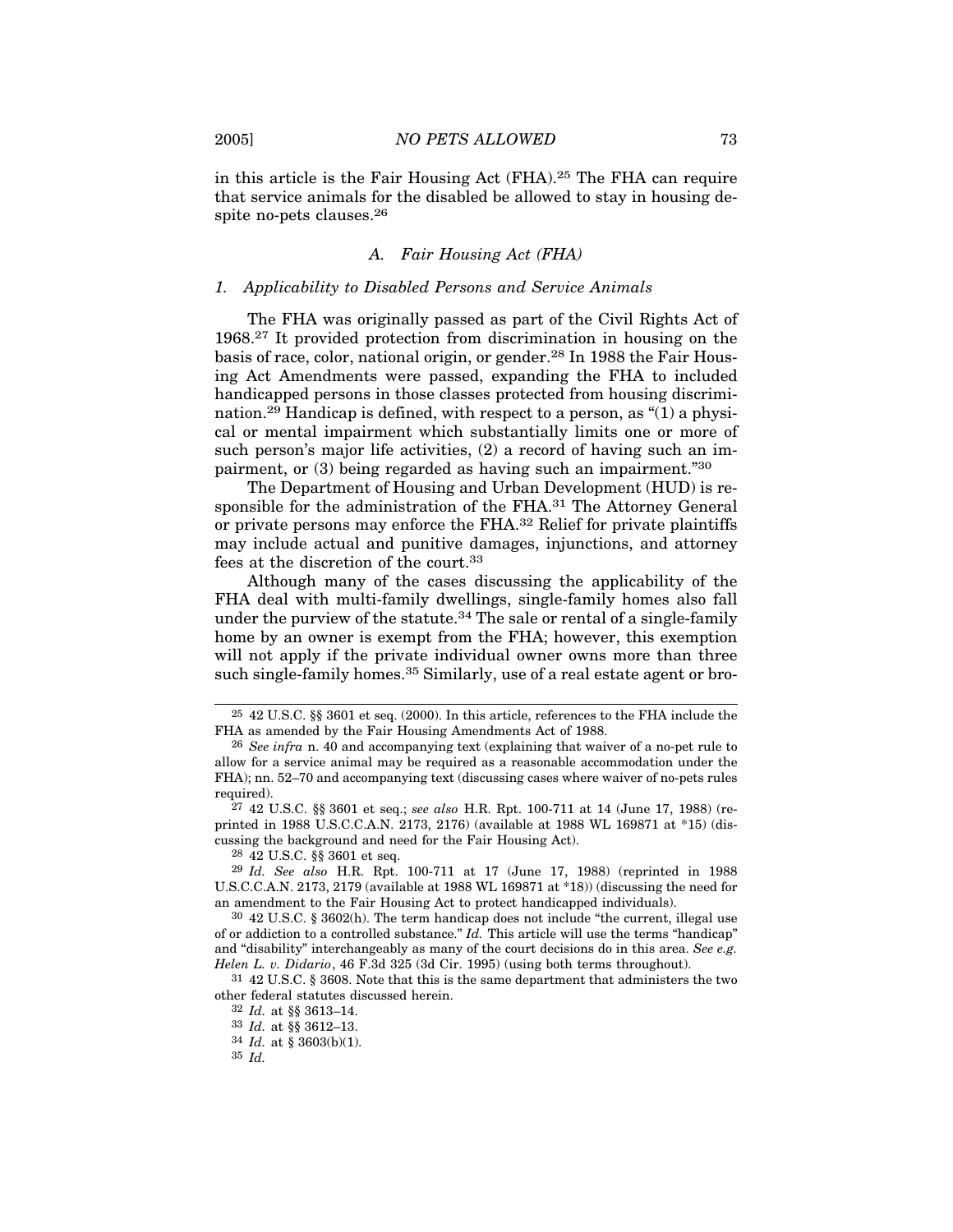ker to rent out the home also destroys the exemption for the private individual owner.36

A plaintiff may prove discrimination under the FHA by showing the failure to provide a reasonable accommodation.<sup>37</sup> Specifically, the FHA definition of housing discrimination includes refusing to make "reasonable accommodation in rules, policies, practices, or services, when such accommodations may be necessary to afford such person equal opportunity to use and enjoy a dwelling."38 Note that, although the FHA requires that the public and common use portions of multifamily dwellings constructed after January 1, 1991 be handicapped accessible, any reasonable modifications within the unit are at the expense of the disabled person.39

Examples in federal regulations<sup>40</sup> and case law<sup>41</sup> have made it clear that a reasonable accommodation may include a waiver of a nopets rule to allow for a service animal. It is not uncommon for a lawsuit alleging violation of the FHA to also include claims based on the federal Rehabilitation Act42 and the Americans with Disabilities Act (ADA).43

## *2. Nexus between the Animal and the Disability*

To establish a valid claim under federal law, it is necessary to establish a nexus between the animal and the disability.44 In *Nason v. Stone Hill Realty Association*, a disabled tenant took in her mother's cat after her mother died. The manager of the apartment told her to remove the cat.45 Nason, who had multiple sclerosis, submitted a letter from physician that "suggested that there would be serious negative consequences for her health if she was compelled to remove the cat."46 The court found that Nason did not show "a substantial likelihood that maintaining possession of the cat [was] necessary due to her handicap."<sup>47</sup> Specifically, although the affidavit provided by Nason's

43 42 U.S.C. §§ 12101–213 (2000).

44 *Nason v. Stone Hill Realty Assn.*, 1996 WL 1186942 at \*1 (Mass. Super. May 6, 1996).

45 *Id*.

46 *Id.*

<sup>36</sup> *Id.*

<sup>37</sup> *See Bronk v. Ineichen*, 54 F.3d 425, 426-27 (7th Cir. 1995) (deaf tenants claimed discrimination when landlord refused to permit them to keep a dog as a reasonable accommodation).

<sup>38</sup> 42 U.S.C. § 3604(f)(3)(B).

<sup>39</sup> *Id.* at § 3604(f)(3)(A). This is in contrast to the Americans with Disabilities Act provision that requires the person with the public accommodation to pay for any reasonable accommodations. 42 U.S.C. §§ 12111(9)–(10)(B) (2000).

<sup>40</sup> 24 C.F.R. § 100.204(b) (2003).

 $41$  *See infra* pts. II (A)(3)–(A)(5) (cases discussing waivers of no-pets rules).

<sup>42</sup> 29 U.S.C. §§ 791–94 (2000). The Rehabilitation Act of 1973 provides that agencies and organizations that receive federal funds or contracts (in excess of certain dollar amounts) may not discriminate against qualified individuals with disabilities. *Id.*  $§ 794(a)–(c).$ 

<sup>47</sup> *Id.* at \*3.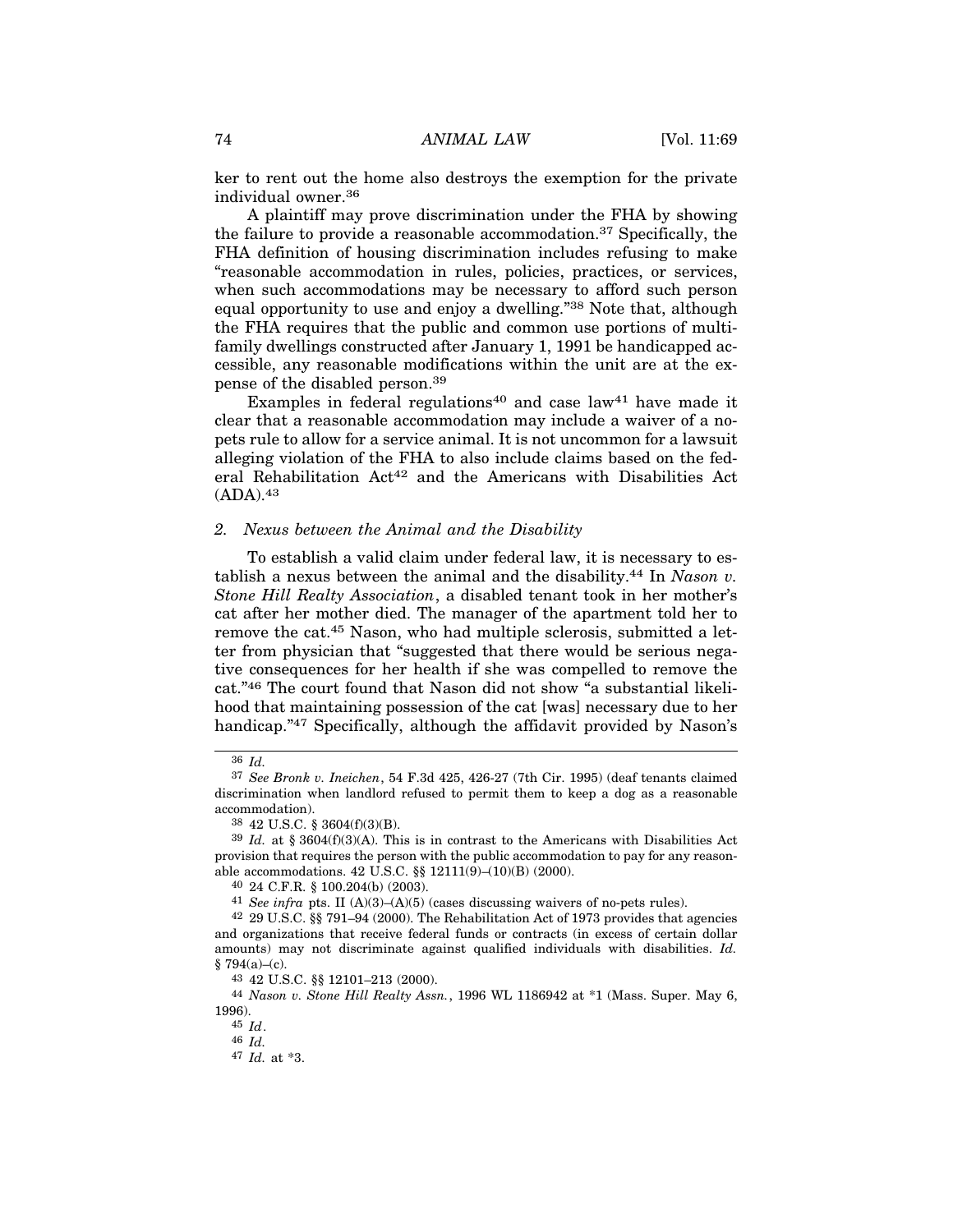doctor indicated that removal of the cat would result in "increased symptoms of depression, weakness, spasticity and fatigue," it "[did] not demonstrate that such symptoms [were] treatable solely by maintaining the cat or whether another more reasonable accommodation [was] available to address Nason's symptoms."48 The court continued by stating that the affidavit failed to "illustrate how the presence of the cat, as opposed to some other therapeutic method such as chemical therapy, [was] essential or necessary to treating her symptoms."49 Thus, the motion for a preliminary injunction was denied because the court found that the record "[failed] to clearly demonstrate the nexus between keeping the cat and her handicap . . . ."50

## *3. Status of Animal is Key to the Analysis*

Another issue that has been the subject of case law is determining when an animal should be considered a service animal, as opposed to a companion animal whose owner may be prohibited from keeping the animal on the property. The only requirements in the federal regulations for classification as a service animal are that the animal (1) be individually trained, and (2) work for the benefit of a disabled individual.51 There is no specific requirement as to the amount or type of training a service animal must undergo. There are also no requirements as to the amount or type of work a service animal must provide for a disabled person.

An often cited case discussing these issues is the Seventh Circuit case of *Bronk v. Ineichen.*52 In *Bronk*, deaf tenants alleged that a landlord had discriminated against them in violation of the FHA by refusing to allow them to keep a dog in a rented townhouse.53 The *Bronk* court found that "a deaf individual's need for the accommodation afforded by a hearing dog is . . . *per se* reasonable within the meaning of the statute."54 The court found that in this case, the skill level of the dog (i.e. whether the dog was really a hearing dog) was in dispute.<sup>55</sup>

The *Bronk* court set out two standards that a disabled person must meet in arguing that an accommodation must be made.56 First, "the accommodation"—in this case, waiver of a no-pets clause—"must facilitate a disabled individual's ability to function."57 To determine whether the standard is met, it is possible to look in part at whether the animal has met any professional credentials; essentially, the level

<sup>48</sup> *Id.*

<sup>49</sup> *Id.*

<sup>50</sup> *Nason*, 1996 WL 1186942 at \*1*.*

<sup>51</sup> 28 C.F.R. § 36.104 (2003).

<sup>52</sup> 54 F.3d 425.

<sup>53</sup> *Id.* at 426–27.

<sup>54</sup> *Id.* at 429 (italics in original).

<sup>55</sup> *Id.*

<sup>56</sup> *Id.* at 431.

<sup>57</sup> *Id.*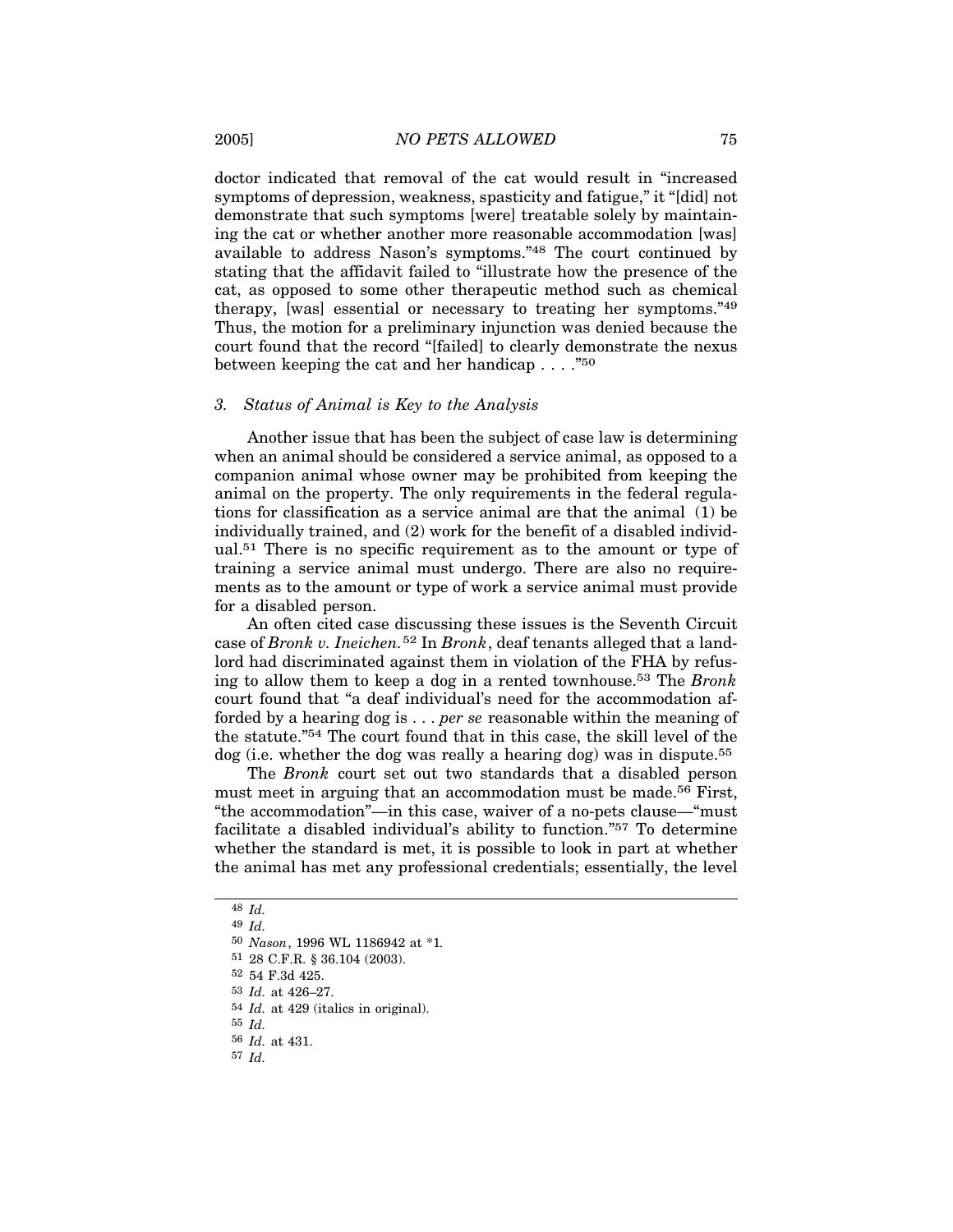of schooling of the animal.58 However, the court specifically stated that the federal statute does not require professional training.59

The second standard set forth in *Bronk* was that "[the accommodation] must survive a cost-benefit balancing test that takes both parties' needs into account."60 The court reiterated the findings of cases discussing reasonable accommodation under the ADA and stated that "reasonable accommodation does not entail an obligation to do everything humanly possible to accommodate a disabled person; cost (to the defendant) and benefit (to the plaintiff) merit consideration as well."61 In addition, a "nexus" requirement was included in the court's analysis: "the concept of necessity requires at a minimum the showing that the desired accommodation will affirmatively enhance a disabled plaintiff's quality of life by ameliorating the effects of the disability."62 After setting forth the standards for determining whether an accommodation is reasonable, the *Bronk* court found that a new trial was necessary due to jury instructions that may have confused jury members.<sup>63</sup>

A subsequent hearing-aide dog case that cited *Bronk* was *Green v. Housing Authority of Clackamas County.*64 The *Green* court reviewed federal law and, citing to *Bronk*, found that there was no federal certification process and that there were no requirements for service animals.65 It determined that the Housing Authority's "requirement that an assistance animal be trained by a certified trainer of assistance animals, or at least by a highly skilled individual, has no basis in law or fact."66 As to the cost-benefit balancing analysis, Congressional intent supported a finding that, as a recipient of federal funds, the "only way a defendant can avoid modifying its 'no-pets' policy is if the animal fundamentally alters the nature of the program or if the defendant suffers undue financial and administrative burdens."67 The defendant in this case admitted that waiving the no-pets policy did not "cause either a fundamental alteration to its programs or cause any financial or administrative burdens."68 In addition, the housing authority could not impose any policy that limits the participation of a handicapped tenant, such as requiring "certification or third-party verification of the

64 994 F. Supp. 1253, 1256 (D. Or. 1998).

<sup>58</sup> *Bronk*, 54 F.3d at 431.

<sup>59</sup> *Id.*

<sup>60</sup> *Id.*

<sup>61</sup> *Id.* at 429 (citing *U.S. v. Village of Palatine*, 37 F.3d 1230, 1234 (7th Cir. 1994) and *Vande Zande v. State of Wis. Dept. of Administration*, 44 F.3d 538 (7th Cir. 1995)).

<sup>62</sup> *Id.*

<sup>63</sup> *Id.* at 431.

<sup>65</sup> *Id.* at 1255–56.

<sup>66</sup> *Id.* at 1256.

<sup>67</sup> *Id.*

<sup>68</sup> *Id.*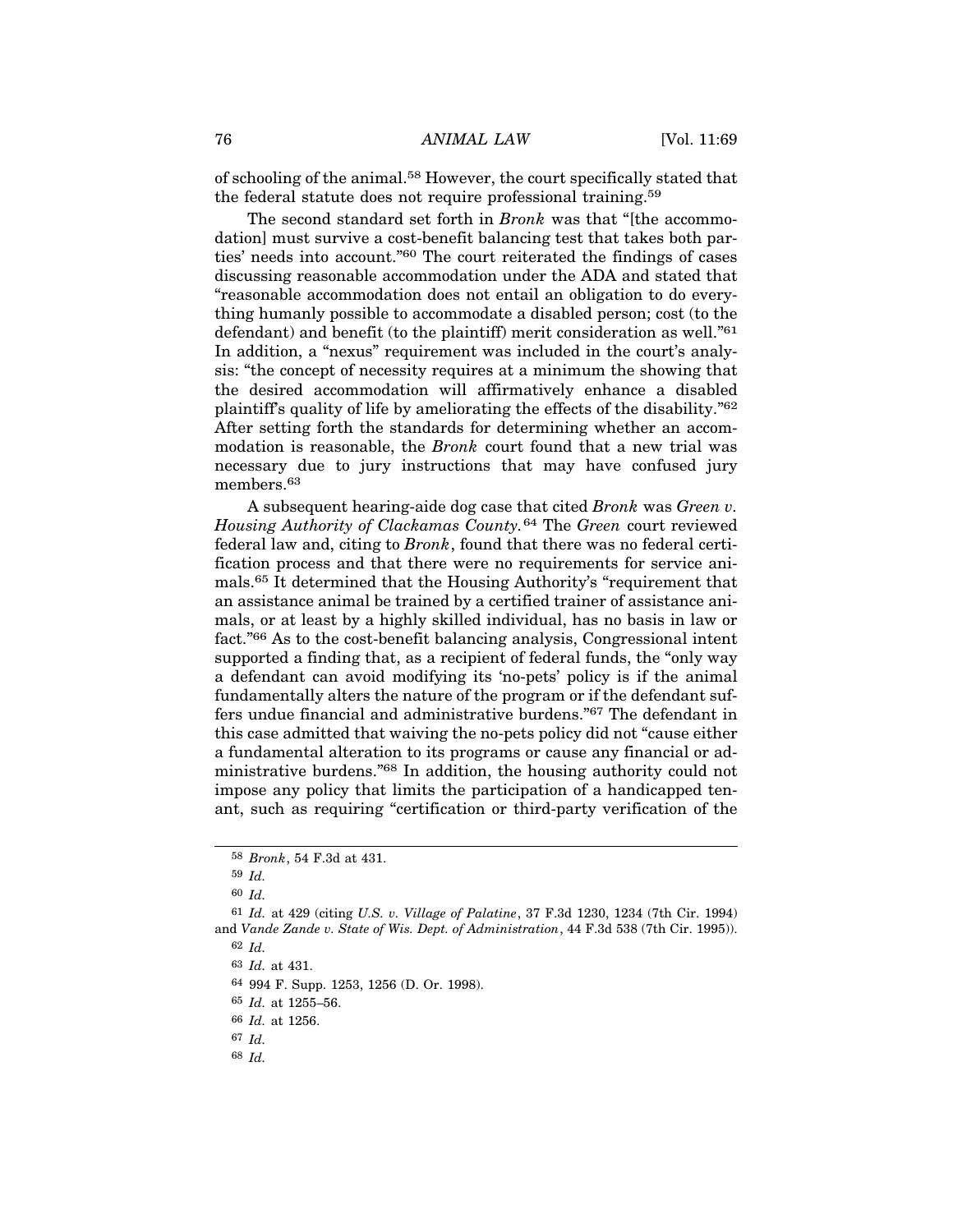assistance animal's abilities."69 The plaintiff tenant's summary judgment motion was granted as the court found that the housing authority did not accommodate plaintiffs by modifying its no-pets policy.70

In contrast, a West Virginia court found that some type of certification process requirement for a service animal may be allowed under federal law.71 In *In re Kenna Homes Cooperative Corp.*, the owners of cooperative units were allowed to have pets in their units for many years.72 In 1996 the stockholders voted to request that the board of directors enact a rule phasing out animals on the property.73 The Jessups' small dog had died after the rule was enacted, and they obtained two new dogs.74 The Jessups had various medical problems, including arthritis, depression, and problems with blood pressure.75 They presented evidence of these problems when they applied for permission to keep the newly acquired dogs in their apartment, arguing that a waiver of the no-pets policy would be a reasonable accommodation for their disabilities.76 The board of directors rejected the request and filed a Petition for Declaratory Judgment in the Circuit Court of Kanawha County to determine whether the pet rule was in compliance with the applicable law.<sup>77</sup> The cooperative corporation's rule had an exception for trained dogs as follows:

There is excepted, however, seeing-eye and hearing-aide dogs or any other trained dog, provided the animal is properly trained and certified for the particular disability, licensed and provided further that the stockholder or resident has a certificate or authorization request from a licensed physician specializing in the field of subject disability.78

The Circuit Court of Kanawha County found that the rule was "in compliance with both federal and state law" and reasoned that there was no correlation between the dogs and the claimed disabilities.<sup>79</sup>

71 *In re Kenna Homes Coop. Corp.*, 557 S.E.2d 787 (W. Va. 2001).

77 *Id.*

<sup>69</sup> *Green*, 994 F. Supp. at 1256. *But see infra* nn. 71–90 and accompanying text (discussing *In re Kenna Homes Coop. Corp.*, which allows for some type of certification requirement).

<sup>70</sup> *Green*, 994 F. Supp. at 1257. In addition, the *Green* court found that an Oregon state law requiring that a hearing ear dog be kept on an orange leash was preempted by federal law. *Id.*

<sup>72</sup> *Id.* at 791. *See infra* n. 268 (defining "cooperative corporation").

<sup>73</sup> *Id.* at 791–92.

<sup>74</sup> *Id.* at 792.

<sup>75</sup> *Id.*

<sup>76</sup> *Id.* at 792. One of the physicians' statements indicated "it is a medical necessity for [the Jessups] with their present health ailments to be able to keep their pets to suppress both the physical and mental need for companionship as well as the confinement due to the various illnesses." *In re Kenna*, 557 S.E.2d at 792*.*

<sup>78</sup> *Id.*

<sup>79</sup> *Id.* Further, the circuit court found that that the "necessity" for these dogs was not related to any specific disability, and that there was no offering that the two dogs were a necessary reasonable accommodation. *Id.*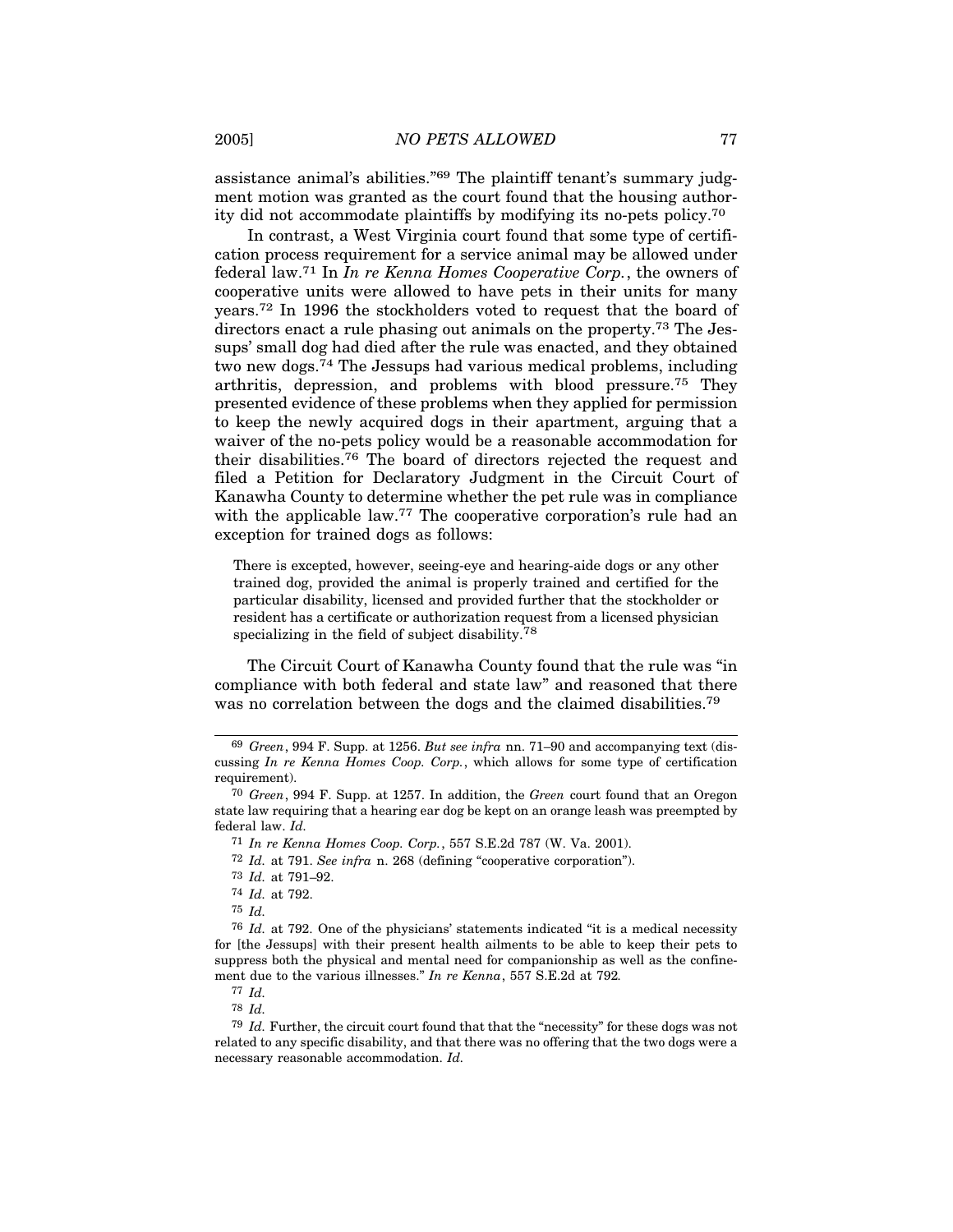The appellate court in *Kenna* found that the rule was valid, in part.80 Specifically, it stated that "a requirement that a service dog be 'properly trained' does not conflict with federal or state law."81 As to the certification requirement, unless such requirement was applied in a flexible manner, it would violate the FHA.82 Guidelines were set forth to govern the issue of certification.<sup>83</sup> Specifically, a landlord could require a tenant seeking to keep an animal under the FHA to:

demonstrate that he or she made a bona fide effort to locate a certifying authority and, if such authority is located, to subject the service animal to the specialized training necessary for such certification . . . . If neither the tenant nor the landlord . . . can locate a certifying authority after reasonable attempts to do so, it is reasonable for the landlord . . . to require that a recognized training facility or person certify that the service animal has that degree of training and temperament which would enable the service animal to ameliorate the effects of its [owner's] disability and to live in its owner's household without disturbing the peace of mind of a person of ordinary sensibilities regarding animals.<sup>84</sup>

The *Kenna* court emphasized that certification was just a formal assertion, in writing, of some fact, but clearly stated that "the burden is on the person claiming the need for a service animal as a reasonable accommodation to show that his or her animal is properly trained."85 Emphasis was also placed on the fact that the service animal must be a reasonable accommodation.<sup>86</sup> Thus, an animal can be excluded if it is a nuisance, and the tenant can be held to sanitary conditions and may be responsible for any damage caused by the service animal.<sup>87</sup> The court also found that it was reasonable for a landlord, in situations "where a tenant suffers from a disability which is not apparent to a person untrained in medical matters . . . to require a second concurring opinion from a qualified physician selected by the landlord . . . to substantiate the tenant's need for a service animal."88 Holding that the rule, as it applied to the Jessups, did not violate the FHA or the West Virginia Fair Housing Act,<sup>89</sup> the court found that "[palliative] care and the ordinary comfort of a pet are not sufficient to justify a request for a service animal . . . ."90

84 *Id.*

89 *Id.* at 800.

<sup>80</sup> *Id.* at 797.

<sup>81</sup> *In re Kenna*, 557 S.E.2d at 797. The court focused on federal regulations and other case law that found that a requirement of a service animal is that it be "individually trained." *Id.*

<sup>82</sup> *Id.* The court did consider the fact that there are no uniform standards or credentialing criteria for service animals. *Id.*

<sup>83</sup> *Id.* at 798.

<sup>85</sup> *In re Kenna*, 557 S.E.2d at 798.

<sup>86</sup> *Id.* at 799.

<sup>87</sup> *Id.*

<sup>88</sup> *Id.*

<sup>90</sup> *Id.* (footnote omitted). The court did recognize that some chronic and severe psychoses may support the need for an animal as an accommodation. *Id.* at 800 n. 15.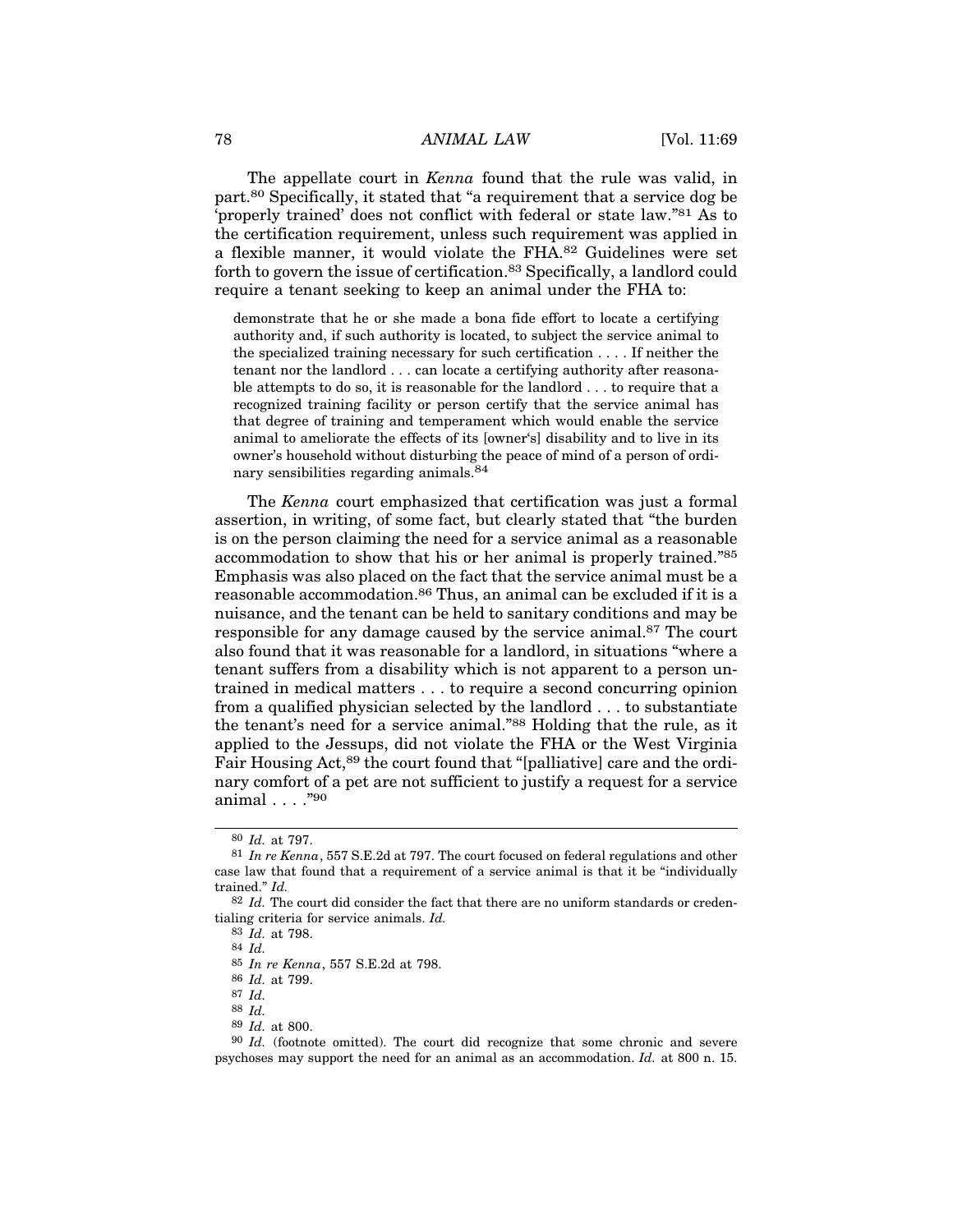*Kenna* is an example of the outer limits of case law relating to requirements that may be placed upon a disabled person in requesting a reasonable accommodation in connection with allowing a service animal in housing. Although *Kenna* provides an apparently rational interpretation of the FHA, it is important to note that this was a state court interpreting a federal law.91

The requirement that an animal be individually trained was supported by a subsequent federal district court case.92 In *Prindable v. Association of Apartment Owners of 2987 Kalakaua*, the court emphasized that, where the primary handicap was mental and emotional in nature, an "animal . . . must be peculiarly suited to ameliorate the unique problems of the mentally disabled."93 The *Prindable* court rejected the suggestion of plaintiff's counsel that "canines (as a species) possess the ability to give unconditional love, which simply makes people feel better,"94 and stated that allowing this "reasoning permits no identifiable stopping point," and would change the test "from 'individually trained to do work or perform tasks' to 'of some comfort.'"95 Nothing was found in the record to lead a reasonable jury to conclude that the dog at issue was an individually trained service animal.96 The *Prindable* court agreed with the *Kenna* court that landlords may inquire into and verify an asserted handicap or the necessity of a requested accommodation.97

Notwithstanding the holdings in *Kenna* and *Prindable*, earlier cases make it clear that no distinction should be made between physical and mental disabilities.98 In *Crossroads Apartment Associates v.*

98 *E.g. Majors v. Hous. Auth. of the County of DeKalb Ga.*, 652 F.2d 454, 456 (5th Cir. 1981) (Although this case is based on the Rehabilitation Act of 1973, it is often cited when courts discuss waiver of a no-pet rule as a reasonable accomodation due to a mental disability. *E.g. Woodside Village v. Hertzmark*, 1993 WL 268293 at \*5; *Auburn Woods I Homeowners Assn. v. Fair Empl. & Housing Commn.*, 18 Cal. Rptr. 3d 669, 680.); *Hous. Auth. of the City of New London v. Tarrant*, 1997 WL 30320 at \*1 (Conn. Super. Jan. 14, 1997) (wherein the court noted that "given an appropriate factual predicate, mental handicap may warrant reasonable accommodations, including the keeping of an animal in a public housing complex," but found that the factual predicate was missing in this case. *Id.* at \*2); *Whittier Terrace Assocs. v. Hampshire*, 532 N.E.2d 712 (Mass. App. 1989) (summary process action, also based on the Rehabilitation Act of 1973, wherein the tenant's psychiatric disability, and claimed emotional and psychiatric

<sup>91</sup> 557 S.E.2d 787 at 790.

<sup>92</sup> *Prindable v. Assn. of Apt. Owners of 2987 Kalakaua*, 304 F. Supp. 2d 1245, 1256 (D. Haw. 2003).

<sup>93</sup> *Id.* at 1256 (citation omitted).

<sup>94</sup> *Id.* at 1257 n. 25.

<sup>95</sup> *Id.*

<sup>96</sup> *Id.* at 1256. The court granted the defendants a judgment as a matter of law as to plaintiff's claims under the FHA for failure to make a reasonable accommodation. *Id.* at 1262.

<sup>97</sup> *Prindable*, 304 F. Supp. 2d. at 1260. *See also Timberlane Mobile Home Park v.Wash. St. Human Rights Commn.*, 95 P.3d 1288, 1291 (Wash. App. Div. 2 2004) (holding that a dog was not a service animal when it had not received training for the purpose of assisting or accommodating a disabled person).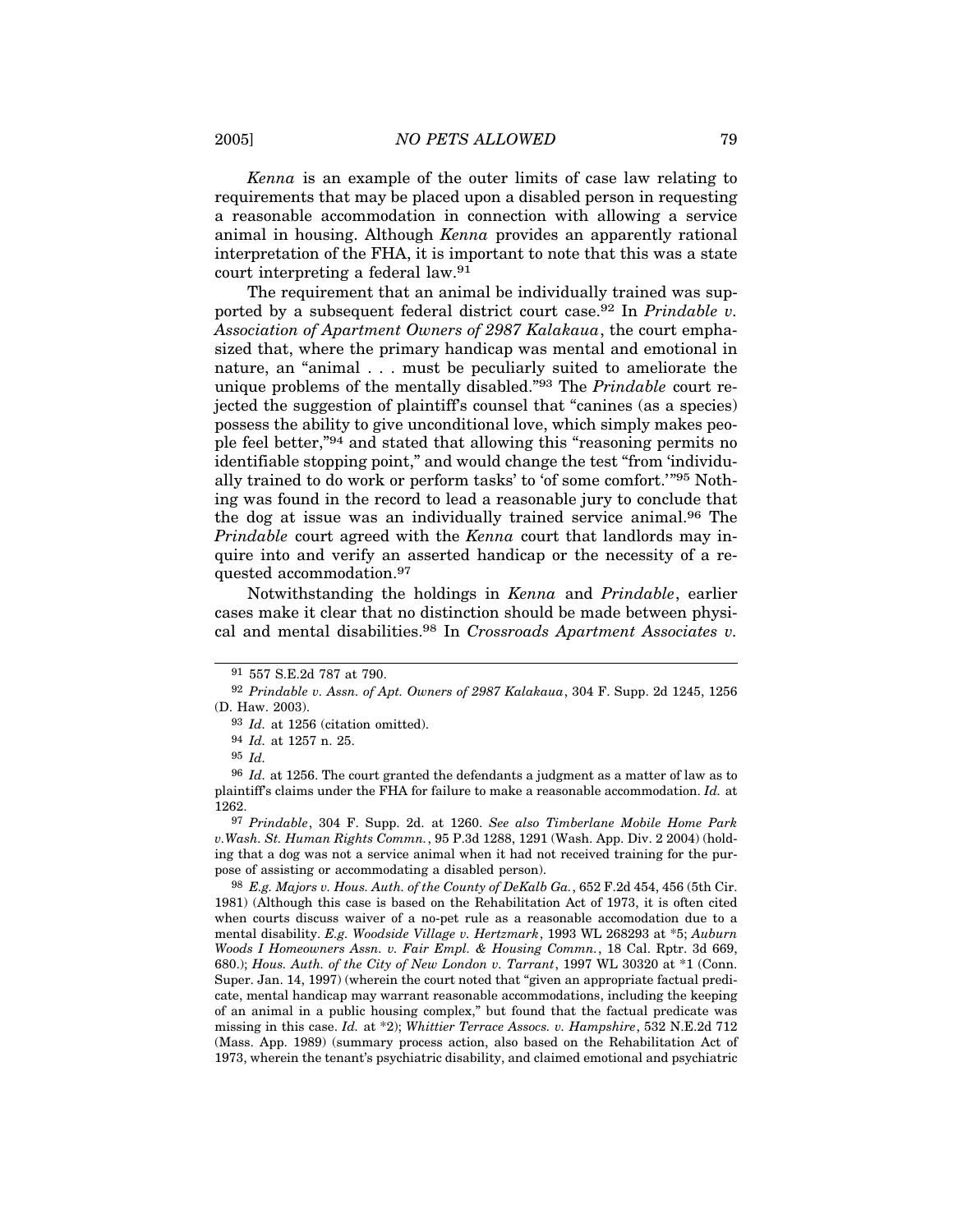*LeBoo*, 99 summary judgment was precluded on the issue of whether keeping a cat was necessary to assist a tenant in coping with a mental illness, specifically panic disorder with agoraphobia, mixed personality disorder, as well as chronic anxiety with a history of episodic alcohol abuse. The court stated, utilizing both the Rehabilitation Act and the FHA, that the plaintiff "must demonstrate that he has an emotional and psychological dependence on the cat which requires him to keep the cat in the apartment."100

In *Janush v. Charities Housing Development Corp.*, another case finding that summary judgment was inappropriate, the focus was on the effect of pets on a mental disability.<sup>101</sup> A genuine issue of material fact existed as to whether it was a reasonable accommodation to allow a mentally disabled tenant to keep two cats and two birds in violation of a no-pets policy.102 Testimony in this case established that the pets lessened the effects of the tenant's disability by providing her companionship, and that the pets were necessary to her mental health.<sup>103</sup>

Although these cases dealt with persons with serious mental disabilities, a growing number of disputes are arising over so-called "emotional support animals."104 One attorney's experience with these cases is that once a state human rights commission or HUD has established probable cause supporting a tenant, the landlord frequently drops the assertion of a no-pets clause.105 Another attorney's experience is that a letter explaining in detail the law and the rights of the tenant to have an emotional support animal, along with substantive documentation from a medical professional, is usually sufficient to persuade a landlord to allow an emotional support animal to remain in a unit notwithstanding a standard no-pets clause.106 One argument that is made by

106 Telephone Interview with Sharon Cregeen, *supra* n. 104 (Ms. Cregeen finds that the biggest issue is educating landlords and tenants about the rights of tenants to keep an animal under the FHA); *but see Landmark Props. v. Olivo*, 2004 WL 1587447, at \*2 (N.Y. App. Term July 6, 2004) (holding that a tenant failed to introduce sufficient evidence to establish his handicap, and to establish the necessity of keeping a dog to use

dependency on the cat, called for a "narrow exception to the rigid application of the nopet rule." *Id.* at 713.).

<sup>99</sup> 578 N.Y.S.2d 1004 (City Ct. of N.Y., Rochester 1991).

<sup>100</sup> *Id.* at 1005, 1007. In addition, a determination of whether a reasonable accommodation could be made was an issue in this case. Due to conflicting testimony, summary judgment was denied. *Id.* at 1007.

<sup>101</sup> 169 F. Supp. 2d 1133, 1134 (N.D. Cal. 2000).

<sup>102</sup> *Id.* at 1134–36.

<sup>103</sup> *Id.* at 1134.

<sup>104</sup> Telephone Interview with Maddy Tarnofsky, Attorney (Jan. 28, 2004) (Ms. Tarnofsky practices in New York and has seen a growing number of cases involving emotional support animals); telephone Interview with Sharon Cregeen, Member of O'Donnell, McDonald & Cregeen, L.L.C. (Jan. 29, 2004) (Ms. Cregeen practices in Connecticut and has represented tenants with cancer, AIDS, and depression that have requested waivers of no-pets policies to allow for emotional support animals. She also reports having seen an increasing number of cases involving emotional support animals over the last few years); *see also* Motoko Rich, *Pet Therapy Sets Landlords Howling*, N. Y. Times F1 (June 26, 2003) (discussing cases of emotional support animals).

<sup>105</sup> Telephone Interview with Maddy Tarnofsky, *supra* n. 104.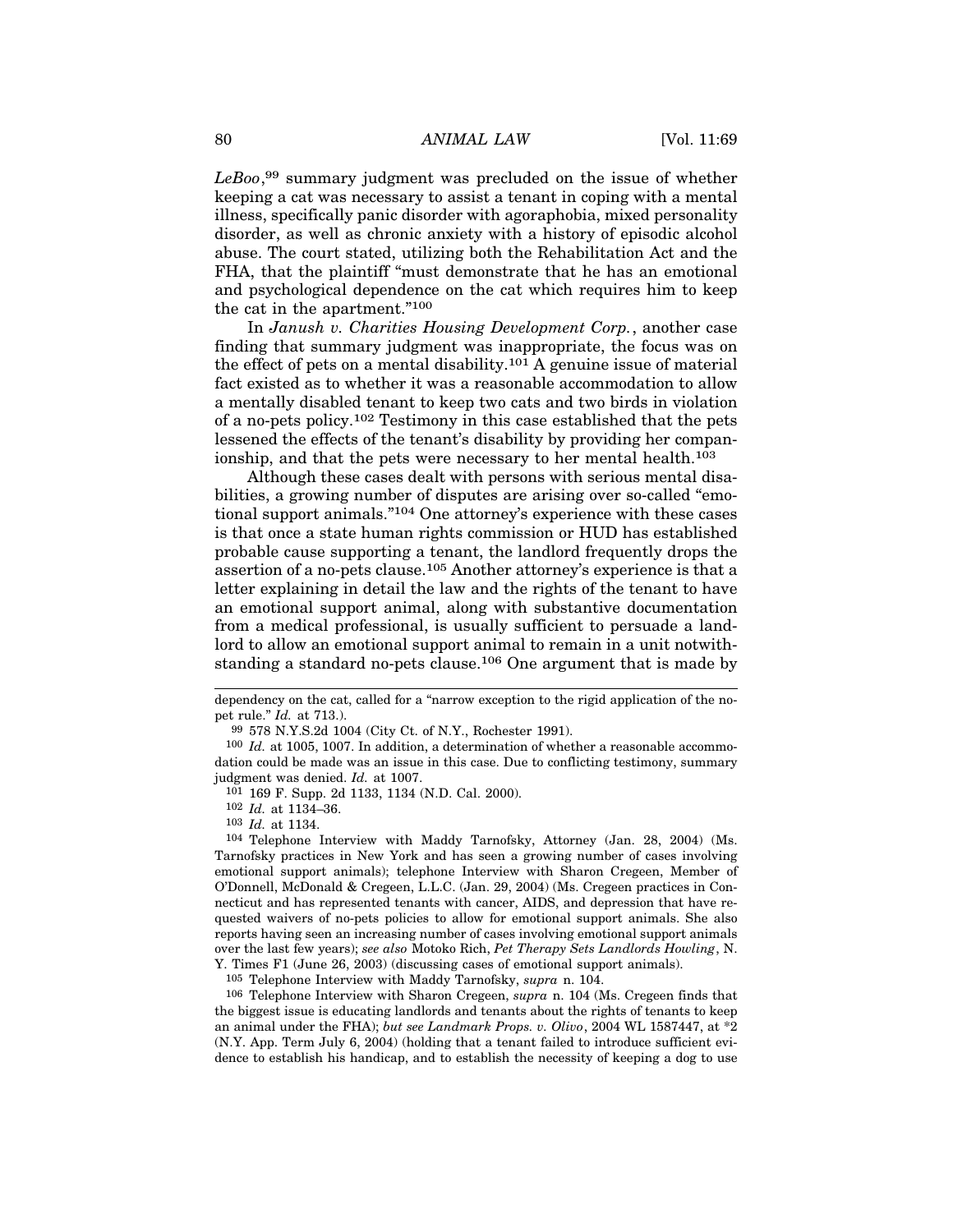tenants' attorneys is that the "only requirements for an emotional support animal are that it be well-socialized and able to accompany [the tenant] to public places."107

If the standards set by *Kenna*, and adopted by *Prindable*, are supported by subsequent decisions interpreting the FHA, persons asserting their rights under the FHA will need to establish a clear record of their disabilities, as well as the status of the animal, to have a service animal in housing where a no-pets policy applies. Based on findings in *Prindable*, establishing the status of an animal as a service animal will be especially difficult in situations involving emotionally or mentally disabled individuals.108 The courts in these cases ignore the studies that show a direct benefit to individuals, specifically those with these types of disorders that are ameliorated due to the companionship of an animal.109 In addition, these recent cases appear to ignore earlier cases involving mentally and emotionally disabled tenants that set forth standards (that precluded summary judgment) focusing on whether there was emotional or physical dependence on an animal,<sup>110</sup> or whether an animal lessens the effects of a disability by providing companionship.111 Furthermore, these cases fail to make a distinction, which is apparently being made in practice, supported by HUD consent orders, between service animals that provide physical tasks and those that provide emotional support.<sup>112</sup>

108 *Prindable*, 304 F. Supp. 2d at 1256. There are organizations that register or provide testing for animals that are to be used for therapeutic purposes at nursing homes, hospitals, and schools. *See* Delta Socy., *Pet Partners Program*, http:// www.deltasociety.org/dsa000.htm (accessed Mar. 12, 2005) (discussing Delta Society's Pet Partners ® Program which trains and screens volunteers and their pets for visiting animal programs); Therapy Dogs Inc., *Therapy Dogs Inc.*, http://www.therapydogs.com/ downloads/member%20guidelines%202004.pdf (accessed Nov. 7, 2004) (discussing Therapy Dogs, Inc., a non-profit volunteer program which offers a way to become a registered volunteer dog/handler team). These organizations' testing programs focus on basic obedience skills, and, in the case of the Pet Partners program, focuses on a dog's aptitude or temperament for participating in animal assisted activities. Delta Socy., *Pet Partners Program*, http://www.deltasociety.org/dsa000.htm (accessed Mar. 12, 2005). The Delta Society website specifically distinguishes between service animals and therapy animals. Delta Socy., *Basic Information About Service Dogs*, "The Difference Between Service Animals, Therapy Animals, Companion Animals and 'Social/Therapy' Animals," http://www.deltasociety.org/nsdc/sdbasic.htm (accessed Mar. 12, 2005).

109 *See supra* nn. 5–16 and accompanying text (describing studies on the benefits of companion animals on human health).

110 *See supra* nn. 99–100 and accompanying text (discussing *LeBoo*).

111 *See supra* nn. 101–03 and accompanying text (discussing *Janush*).

112 *See HUD v. Bayberry Condo. Assn.*, 2002 WL 475240 at \*\*1–2 (H.U.D.A.L.J. No. 02-00-0504-8 Mar. 21, 2002) (providing, in an initial decision and consent order, that a

and enjoy the apartment, when he provided only the "ambiguous statement of his physician that depressed people may benefit from having pets and notes from his medical records that he was anxious about possibly losing his dog").

<sup>107</sup> *Zatopa v. Lowe*, No. C 02–02543, slip op. at 14 (N.D. Cal. Aug. 7, 2002) (Order Granting Preliminary Injunction and Requiring Bond); *see infra* nn. 117–28 and accompanying text (discussing *Lowe*). One of the letters by the physician in *Lowe* stated "[a]n emotional support animal is a pet — an animal whose function is to provide affection and companionship, and does not need any special training." Slip op. at 2.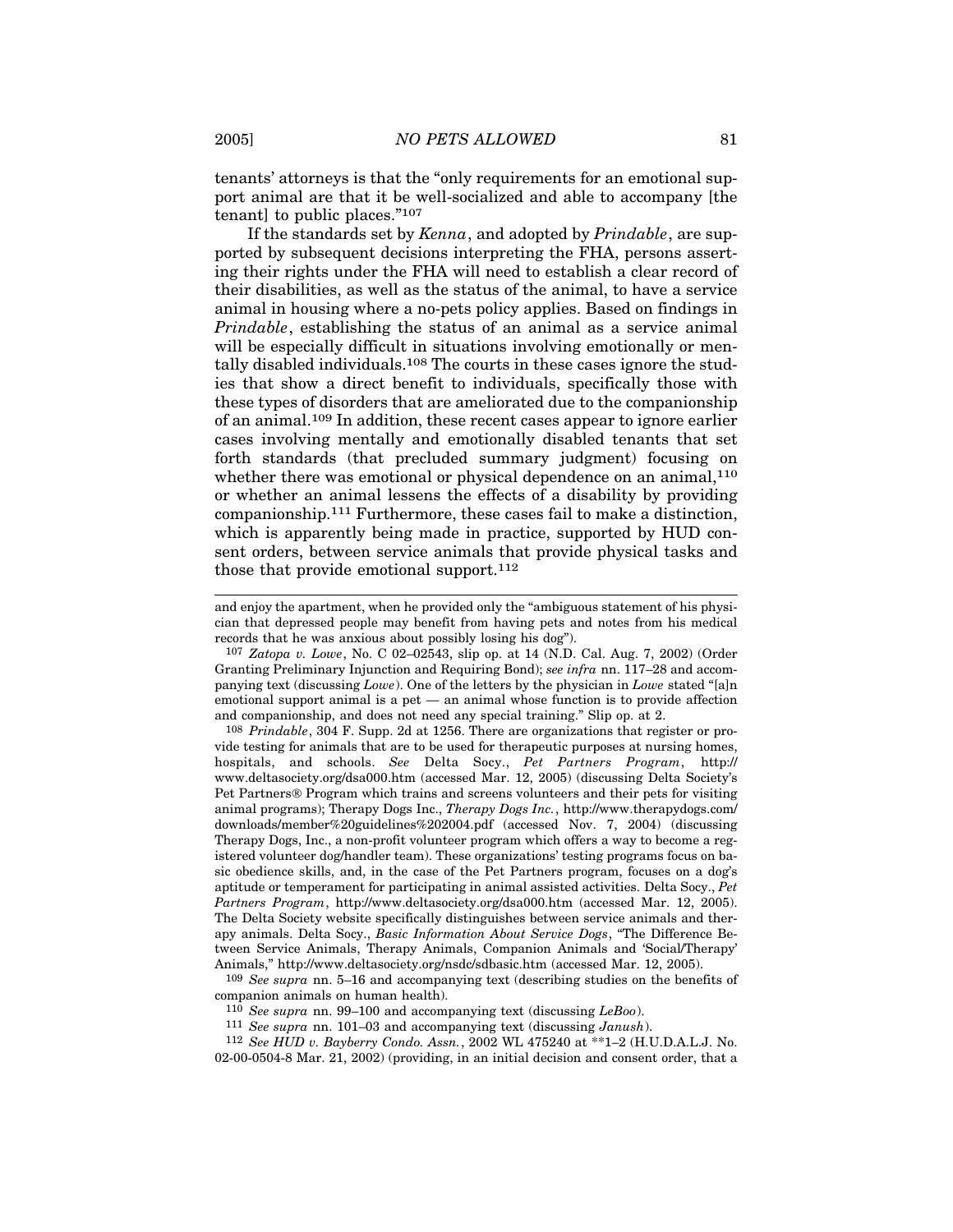Based on the cases reported to date, it is clear that the emotional distress expected to occur if a person is forced to give up an animal will not support a claim that a reasonable accommodation must be made.113 To increase the likelihood of successfully asserting that a reasonable accommodation should be made, it is imperative that a link between an existing disability and the services provided by the animal occurs prior to any indication that the person may be asked to give up an animal.

113 *See supra* nn. 44–50 and accompanying text (describing the *Nason* case, where a doctor stated that the disability would be exacerbated by having to give up the animal).

resident of a condominium suffering from depression, generalized anxiety, and panic disorder be granted a waiver of a no-pet policy as a reasonable accommodation of her handicap, with such animal being referred to as an "emotional support pet"); *HUD v. Meridian Group*, *Inc.*, 2001 WL 865717 at \*1 (H.U.D.A.L.J. No. 05-98-1418-8 July 18, 2001) (providing, in a consent order, that a tenant who stated she was handicapped because of manic depression would be given permission to have a cat in her unit); *HUD v. River York Stratford*, *L.L.C.*, 2000 WL 394074 at \*2 (H.U.D.A.L.J. No. 02-99-0442-8 Apr. 14. 2000) (providing, in an initial decision and consent order, that a tenant suffering from anxiety would be able to retain her dog or a replacement dog of a similar size upon proof of the alleged handicap in the form of a reasonably descriptive letter from tenant's physician, psychologist, or social worker); *HUD v. Lerner*, 2000 WL 46116 at \*3 (H.U.D.A.L.J. No. 02-98-0179-8 Jan. 14, 2000) (providing, in an initial decision and consent order, that a prospective tenant suffering from anxiety, depression, renal cancer, pulmonary disease, and angina pectoris who obtained a pet dog on the advice of his physician to abate symptoms of anxiety and depression will be offered an apartment in a building with a no-pet rule upon receipt of a reasonably descriptive letter from the prospective tenant's physician); *HUD v. Bay Ridge Condo.*, 1999 WL 137371 at \*1 (HUDALJ No. 02-97-9769 Mar. 12, 1999) (providing, in a consent order, that a tenant who, on the advice of her therapist, obtained a pet dog to lessen her symptoms of dysthymia and/or depression would be able to retain the dog (or a replacement of similar size) if she provided a reasonably descriptive letter from her therapist or physician); *HUD v. Unique Restorations Co.*, 1998 WL 353869 at \*2 (H.U.D.A.L.J. No. 2-97-0956-8 July 1, 1998) (ordering as part of a consent order that, if a tenant provides proof that she suffered from chronic depression and that harboring of "Pumpkin" (a dog) is necessary to the treatment and/or has therapeutic effects on her mental disability, a landlord shall allow the tenant to keep the dog as an emotional support animal); *HUD v. Riverbay Corp.*, 1995 WL 108212 (H.U.D.A.L.J. No. 02-93-0320-1 Sept. 8, 1994, *modified*, H.U.D.A.L.J. No. 02-93-0320-1 March 1, 1995) (finding for a tenant with mental disabilities in a case where there was no discussion of any certification or individual training); *see also Auburn Woods I Homeowners Assoc. v. Fair Empl. & Hous. Commn*., 121 Cal. App. 4th 1578 (Cal. App. 3d Dist. 2004) (There, the California Court of Appeals, Third District, found that a dog did not need special skills to help ameliorate the effects of the parties' mental disabilities in a case interpreting the California Fair Employment and Housing Act. *Id.* at 1596. "[I]t was the innate qualities of a dog, in particular a dog's friendliness and ability to interact with humans, that made it therapeutic here." *Id.* The California Court of Appeals found that the original administrative law judge's finding that the condominium association violated the FEHA by failing to permit the residents to keep the dog as a reasonable accommodation to their disabilities should not have been overturned by the trial court. *Id.* at 1599); *but see HUD v. Blue Meadows LP*, 2000 WL 898733 at \*\*9, 11 (H.U.D.A.L.J. Nos. 10-99-0200-8, 10-99-0391-8 July 5, 2000) (finding for a landlord who had requested verification that a dog was trained or certified in a case where the dog was used by a prospective tenant to pull his wheelchair). The landlord in *Blue Meadows* unsuccessfully requested payment of attorneys fees. *Id.* at \*5.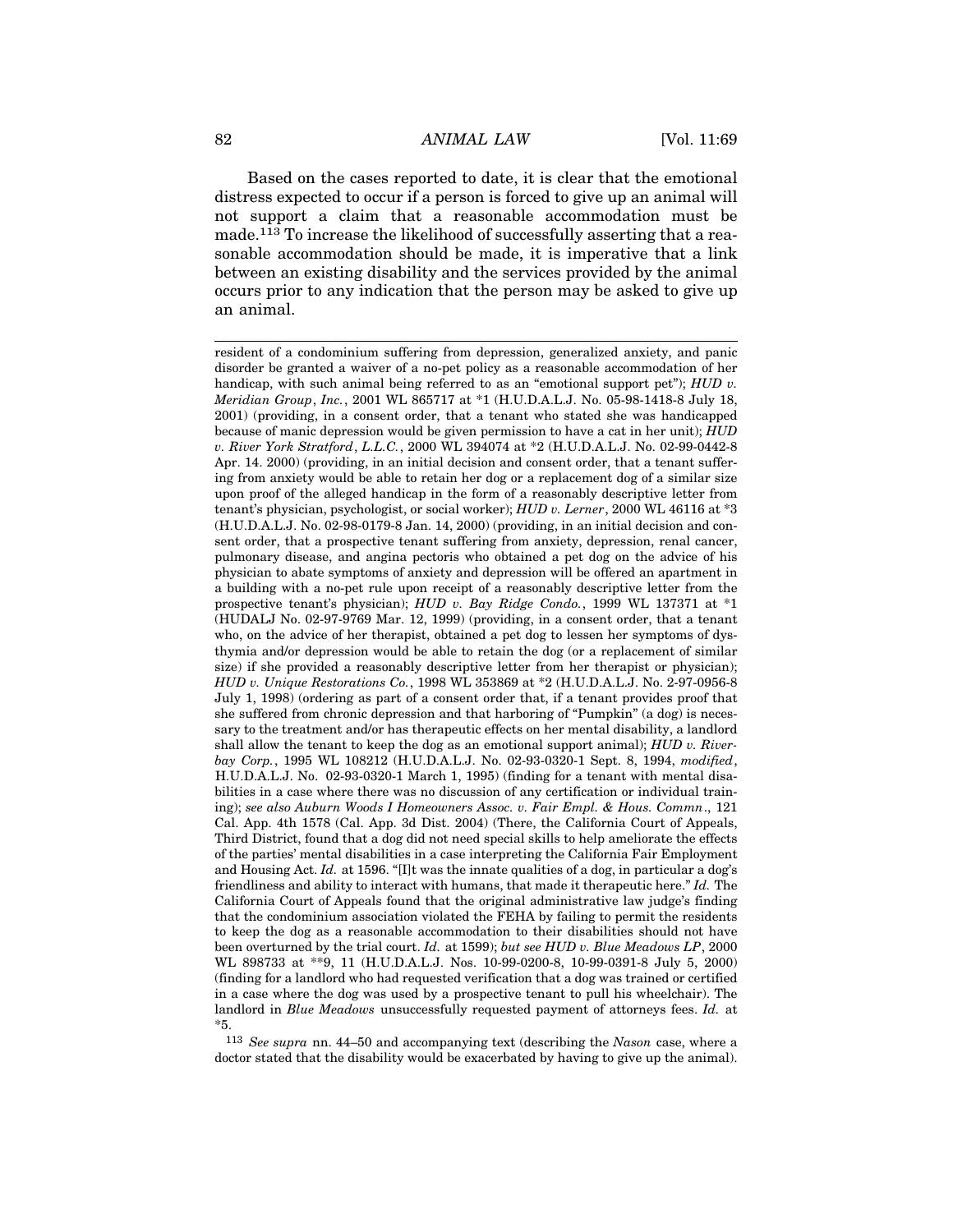#### *4. Only a Reasonable Accommodation is Required*

It is clearly established that disabled persons are not restricted to using only dogs and cats as service animals.114 Other species that are used to assist persons with disabilities include monkeys, horses, and birds.115 As discussed above, federal statutes do not attempt to define the animals that can be used as service animals.116 Notwithstanding the general rule that no particular type or breed of service animal is valid, one district court ruled (regarding a motion for a preliminary injunction) that a landlord is not required to allow a particular breed to remain as a reasonable accommodation in the case of an emotional support animal.<sup>117</sup>

In *Zatopa v. Lowe*, a tenant suffering from AIDS and long-term clinical depression acquired a dog to help alleviate his symptoms in violation of a no-pets provision in his lease. $118$  The dog that Lowe adopted was a pit-bull terrier or pit-bull mix.119 There was disputed testimony over what notice Lowe provided to his landlords regarding his plan to acquire an emotional support animal.<sup>120</sup>

For purposes of the motion, the landlords conceded that Lowe was disabled and the "laws in question required an emotional support animal as a reasonable accommodation."121 In correspondence between legal counsel leading up to the hearing on the motion, the type of animal that Lowe chose became the central issue in the dispute.122 The landlords' position was that having a pit bull in the building constituted a nuisance and created "a substantial interference with the

<sup>114</sup> Susan D. Semmel, *When Pigs Fly*, *They Go First Class*: *Service Animals in the Twenty-First Century*, 3 Barry L. Rev. 39, 40 (2002) (discussing the evolution of service animals in the United States, the variety of species being used, and the variety of tasks for which they may be utilized). The Semmel article describes a case of a 300 pound potbellied pig that was used as a service animal under the Air Carrier Access Act of 1986. *Id.* at 39. *See also LaFore v. Hous. Auth. of Portland*, 1999 WL 1058992 (D. Or. Nov. 19, 1999) (wherein plaintiff alleged housing and disability discrimination, claiming that her disabilities required her to have an opossum as an assistance animal in addition to a dog as a service animal). In *LaFore*, the Housing Authority denied plaintiff's claim for modification of the pet policy to permit her to keep the opossum, allegedly on the ground that "opossums are not domesticated animals and can present some issues because they are not normally inoculated, spayed/neutered and licensed." *Id.* at \*1. The court dismissed the federal claims due to the running of the two year statute of limitations, but remanded the state claims to state court for further proceedings. *Id.* at \*\*3–4.

<sup>115</sup> Semmel, *supra* n. 114, at 58; *see also infra* nn. 434–54 and accompanying text (discussing the use of miniature horses as service animals in the cases involving municipal ordinances and zoning).

<sup>116</sup> *See supra* n. 51 and accompanying text. Some states have specified animals in their assistance animal statutes. Semmel, *supra* n. 114, at 58.

<sup>117</sup> *Zatopa v. Lowe*, No. C 02–02543, slip op. at 10 (N.D. Cal. Aug. 7, 2002) (Order Granting Preliminary Injunction and Requiring Bond).

<sup>118</sup> *Id.* at 2.

<sup>119</sup> *Id.* at 3.

<sup>120</sup> *Id.* at 2–3.

<sup>121</sup> *Id.* at 5 n. 1.

<sup>122</sup> *Id.* at 3–6.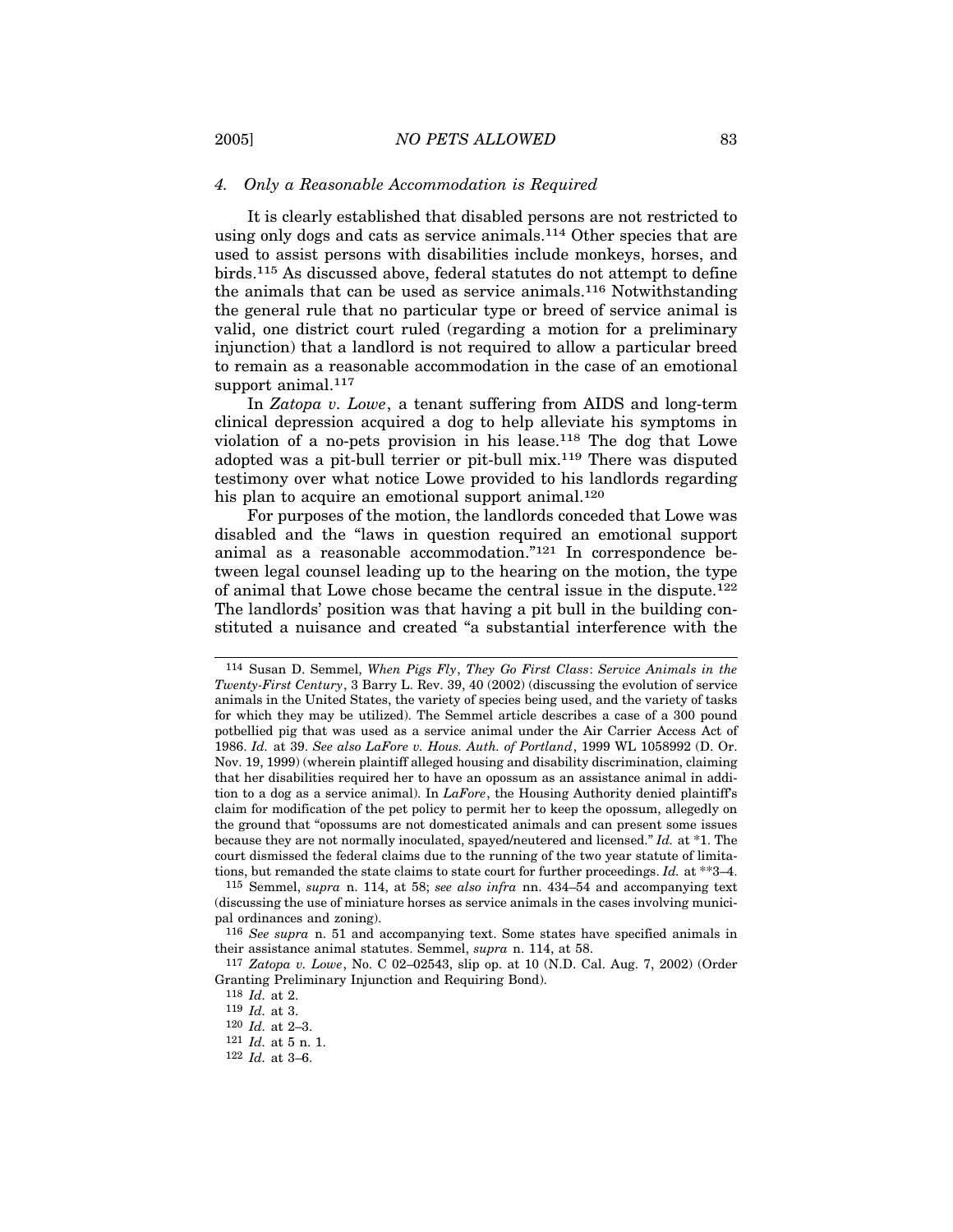comfort, safety or enjoyment of the landlord and tenants in the building."123 The landlords agreed to allow Lowe to keep a dog that was a breed they considered to be "safe and gentle."124

The District Court focused on whether the landlords were required to allow Lowe to keep this particular dog as a reasonable accommodation.125 Analogous U.S. Supreme Court and Ninth Circuit decisions indicated that "an accommodation need not satisfy the particular preferences of the disabled person in order to be held reasonable."126 Considering the issues of both reasonable accommodation and the equities, the court considered testimony of experts that discussed the pit bull breed generally and Lowe's dog individually.127 It found that the "landlords' offer of a dog belonging to a safe and gentle breed constitutes a reasonable accommodation under both federal and state law."128

An example of the outer limits of reasonable accommodation, where the breed of dog was not an issue, is the case of *Woodside Village v. Hertzmark*, where a tenant with a mental disorder was unable to adhere to pet rules.129 After making efforts to accommodate the tenant, including arranging for a dog trainer and offering to provide additional support for the tenant, the apartment complex filed a request for execution on a stipulated judgment.<sup>130</sup>

The stipulated judgment in *Woodside Village* granted the plaintiff (apartment complex) possession of the apartment with a stay of execution subject to the defendant's (tenant) compliance with rules relating to walking his dog in designated areas and cleaning up the animal's

127 *Lowe*, slip op. at 13, 15–17. The landlords' expert provided generalizations about the pit bull breed, including a statement that the pit bull breed is second only to the Rottweiler breed in causing death or injury to persons in the United States. *Id.* at 15–16. Lowe's experts focused on temperament tests provided by a veterinarian and the co-founder of an organization focusing on responsible pit bull ownership. *Id.* at 16. Lowe's experts found the dog to be of good temperament. *Id.* The court found the expert testimony offered by Lowe problematic due to the fact no evidence was presented on the predictive value of the tests administered to the dog. *Id.* at 17.

128 *Id.* at 15. The court also considered the equities of the case, measuring the hardship to the landlords and to the tenant, Lowe. *Lowe*, slip op. at 17–19. The court cited to the public interest to support its finding that the balance of hardships tips toward the landlords. *Id.* at 18–19. When the court considered the hardship to Lowe, it considered Lowe's acquisition of the pit bull as a self-inflicted injury and found that such injury "cannot serve as the basis for a claim of hardship" in this context. *Id.* at 19.

129 1993 WL 268293 at \*1 (Conn. Super. June 22, 1993), *appeal dismissed*, 36 Conn. App. 73 (Conn. App. 1994).

130 *Id.* at \*1.

<sup>123</sup> *Lowe*, slip op. at 4.

<sup>124</sup> *Id.* The landlords provided a non-exhaustive list of breeds they deemed acceptable. *Id.* at 5.

<sup>125</sup> *Id.* at 11–12. The court utilized cases discussing the ADA and the Rehabilitation Act to analyze the issue of reasonable accommodation. *Id.*

<sup>126</sup> *Id.* at 12. The *Lowe* court recognized that there may be a violation of the law if a landlord "stubbornly refuses to allow a preferable and clearly more effective accommodation on arbitrary and capricious grounds." *Id.* at 13.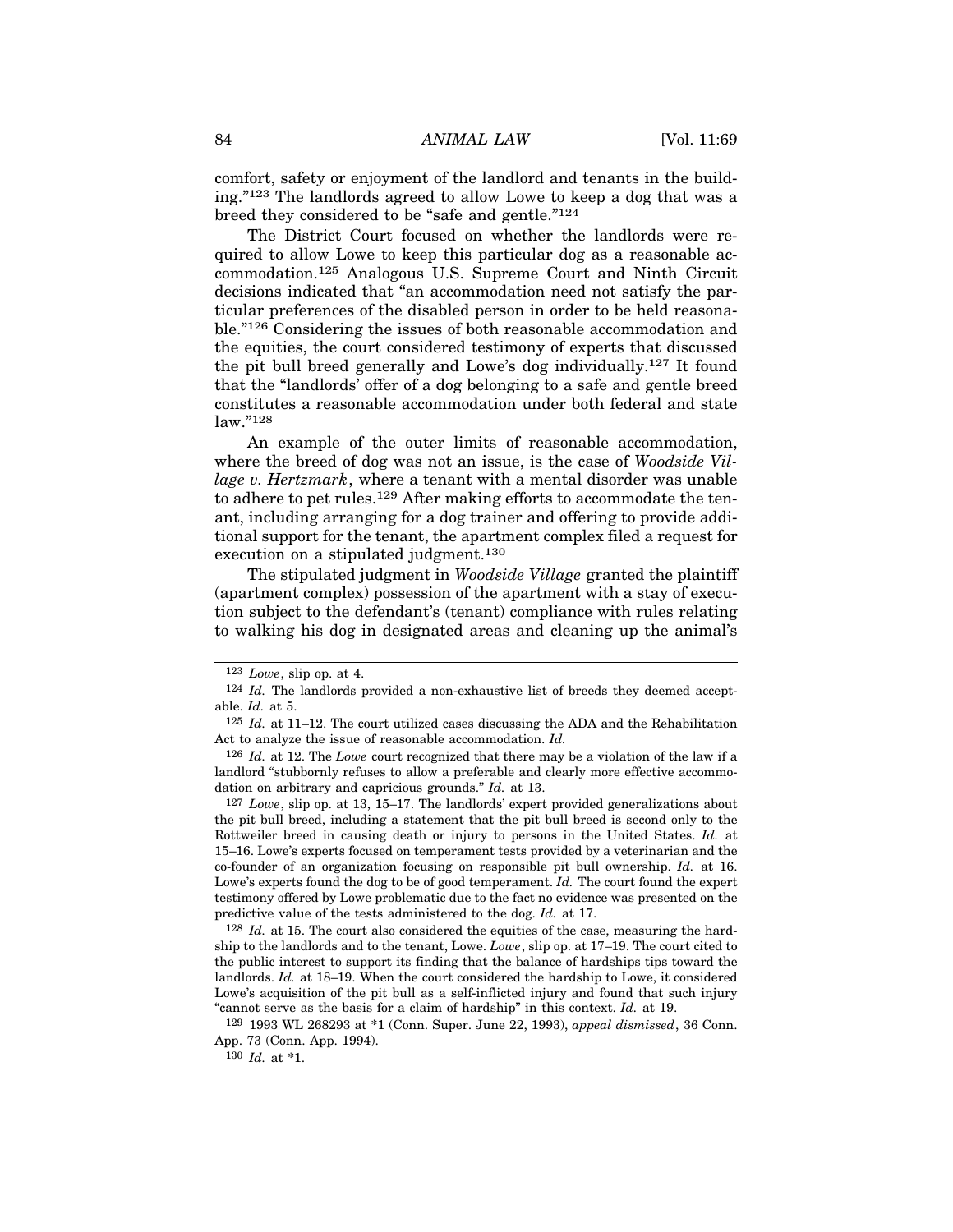waste.131 The court focused on whether the accommodation made by the plaintiff was reasonable.132 It reviewed cases that had considered accommodations and found that there was no standard or precise measurement to determine whether a proposed accommodation would be reasonable.133 Similar cases evaluating the issue of animals in housing were considered,134 but the circumstances in this case were found to be different, because the health, safety, and comfort of other residents in the complex were at risk.135 Plaintiff made reasonable accommodations for the tenant's disability, and the tenant's inability to follow the rules did not make the plaintiff's accommodations unreasonable.136

#### *5. Financial Requirements*

One issue that has not been directly addressed in appellate case law to date is whether a disabled individual would be required to pay a pet fee or pet deposit in order to keep a service animal in a unit.137 In the consent order for *HUD v. Purkett*, 138 an administrative law judge enjoined the owners of an apartment complex from

charging a handicapped individual a deposit for maintaining an auxiliary aid in the dwelling unit, when, because of the individual's handicaps, it may be necessary for the individual to use the auxiliary aid in order to afford the individual an equal opportunity to use and enjoy the dwelling unit, including public and common use areas. An auxiliary aid shall include, but not be limited to, any working animal which constitutes a guide  $\log$ , a signal dog, or a service  $\log^{139}$ 

This consent order also required the return of a one hundred dollar pet deposit, but allowed the respondents to make all ordinary

136 *Woodside Village*, 1993 WL 268293 at \*\*5–6.

139 *Id.*

<sup>131</sup> *Id.* The trial court had approved a modified stipulated judgment in October 1992 on substantially the same terms. *Id.*

<sup>132</sup> *Id.* at \*4.

<sup>133</sup> *Id.*

<sup>134</sup> *See supra* n. 98 and accompanying text (discussing cases that the court considered, *Whittier* and *Majors*, which are discussed herein).

<sup>135</sup> *Woodside Village*, 1993 WL 268293 at \*5. The *Woodside Village* court utilized the regulations implementing 12 U.S.C. § 1701r–1 for guidance in determining whether the apartment complex's pet rules were reasonable. *Id*; *see infra* Section B (discussing 12 U.S.C. § 1701r–1).

<sup>137</sup> Pet deposits are specifically allowed under the other federal laws discussed herein. *See infra* nn. 174, 206 and accompanying text (discussing the federal rules allowing companion animals in public housing and housing for the elderly and handicapped receiving federal funding).

<sup>138</sup> 1990 WL 547183 (H.U.D.A.L.J. No. 09-89-1495-1 July 31,1990). The particular circumstances leading to this consent order were not disclosed; however it was clear that the tenant was physically disabled and used a specially trained service animal. *Id.* at \*2. HUD charged that the tenant was discriminated against, in part by the respondents charging a pet deposit, but there were additional allegations of verbal harassment. *Id.*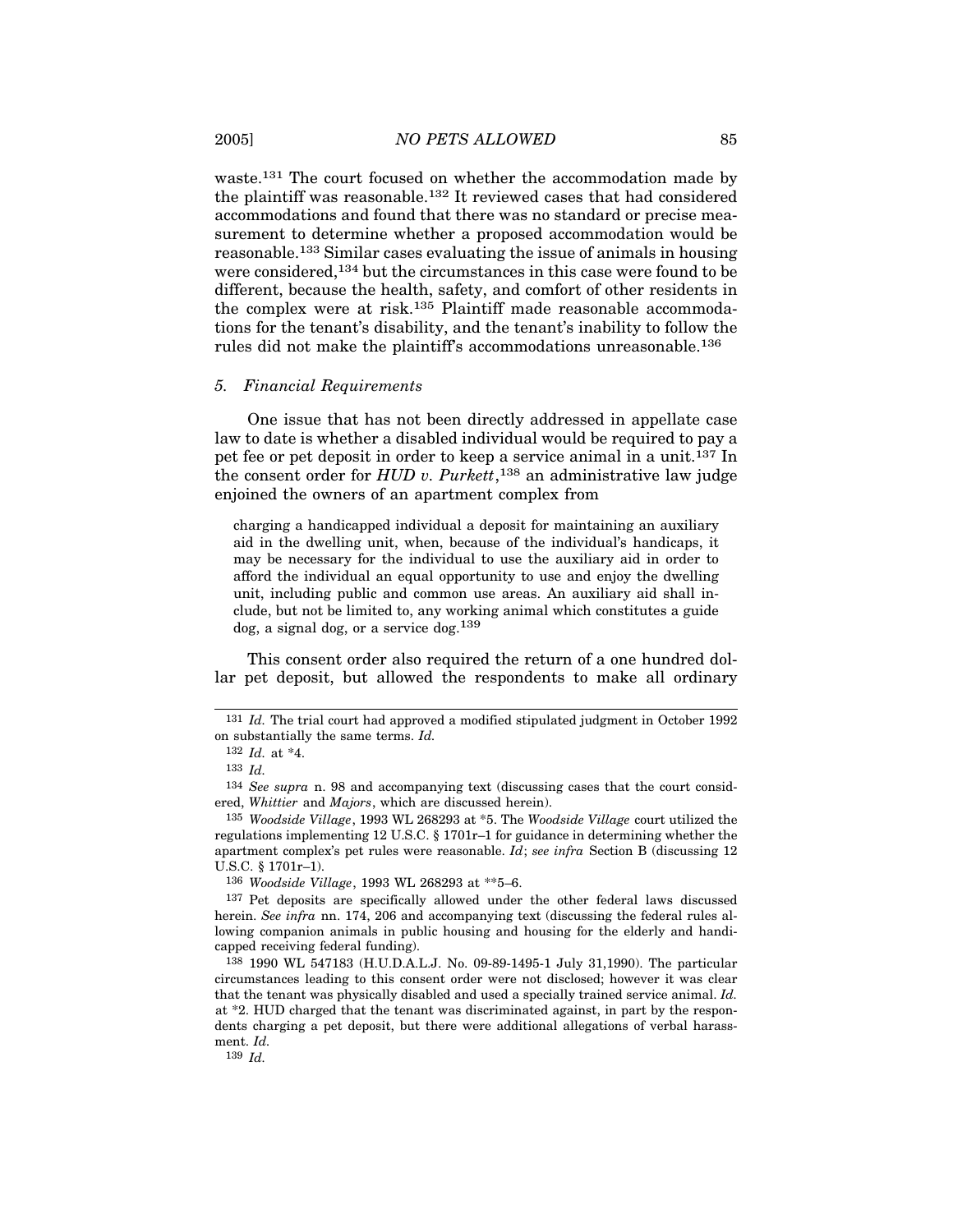charges against the tenant for any damages to her unit, other than reasonable wear and tear.140

Discrimination against someone due to that person's financial status is not prohibited by the FHA.<sup>141</sup> Some cases have held that economic limitations caused by a person's disability do not have to be accommodated under the FHA.142 It is clear under the FHA that any modification of the premises to be occupied by the disabled person is at that disabled person's expense.143 Thus, for example, if carpet had to be removed to facilitate a service dog assisting someone in a wheelchair, that change would be at the expense of the tenant. A pet deposit that is applicable to all persons with pets in a building, disabled or non-disabled, is a more difficult question.

The Ninth Circuit, in *U.S. v. California Mobile Home Park Man*agement Co.,<sup>144</sup> found that the FHA's affirmative duty to reasonably accommodate the needs of handicapped persons may require landlords to assume reasonable financial burdens in accommodating handicapped residents. The court considered whether assessing a guest fee and guest parking fee was acting in a discriminatory manner towards a disabled person, as it was necessary for the disabled person to have a home health care aide visit the home on a regular basis. The FHA was interpreted as having clearly established that "landlords would have to shoulder certain costs involved, so long as they are not unduly burdensome."145

141 42 U.S.C. § 3604.

143 42 U.S.C. § 3604(f)(3). It is discriminatory to refuse to permit reasonable modifications; however, in the case of a rental, the landlord can require the premises be restored to its original condition at the end of the tenancy. *Id.*

144 29 F.3d 1413 (9th Cir. 1994).

145 *Id.* at 1415–17. The court did not determine whether the fees in this case were improperly assessed, but reversed and remanded the case to the district court to make

<sup>140</sup> *Id.* at \*3. Additional damages in the amount of \$60,000 were awarded to the tenant in consideration of the tenant vacating the apartment and executing a release. *Id.* A similar charge in another case indicates that HUD's position on the imposition of pet deposits is that they are inappropriate if the animal is a reasonable accommodation. *HUD v. Guenther*, 2003 WL 1311333 at \*1 (H.U.D.A.L.J. No. 08-00-0390-8 Mar. 9, 2003). In *Guenther*, the charge alleged that the landlord requested that a tenant pay a pet deposit for his companion animal, and imposed a pet policy on the tenant after the tenant had requested a reasonable accommodation for his handicap. *Id.*

<sup>142</sup> *Salute v. Stratford Greens Garden Apts.*, 136 F.3d 293, 302 (2d Cir. 1998) (finding that apartment owner did not have to lease to disabled persons who were utilizing Section 8 vouchers and concluding that the request was not required under the FHA, because it related to their economic situation, not their disabilities); *Schanz v. Village Apts.*, 998 F. Supp. 784, 790–91 (E.D. Mich. 1998) (holding that a landlord was not required to accept a guarantor agreement for a disabled person, because it related to the person's economic situation, not the prospective tenant's disability); *see generally* Polly W. Blakemore, *Short of Money or Shortchanged? Reasonable Accommodations in Rental Rules and Policies for Disabled Individuals Receiving Financial Assistance*, 39 Brandeis L.J. 449 (2000) (discussing *Salute* and *Schanz* and analyzing the issue of assistance based claims for reasonable accommodations). Note that the Ninth Circuit in the *Giebeler* case, discussed *infra* nn. 152–55, specifically discussed the *Salute* case and rejected its reasoning.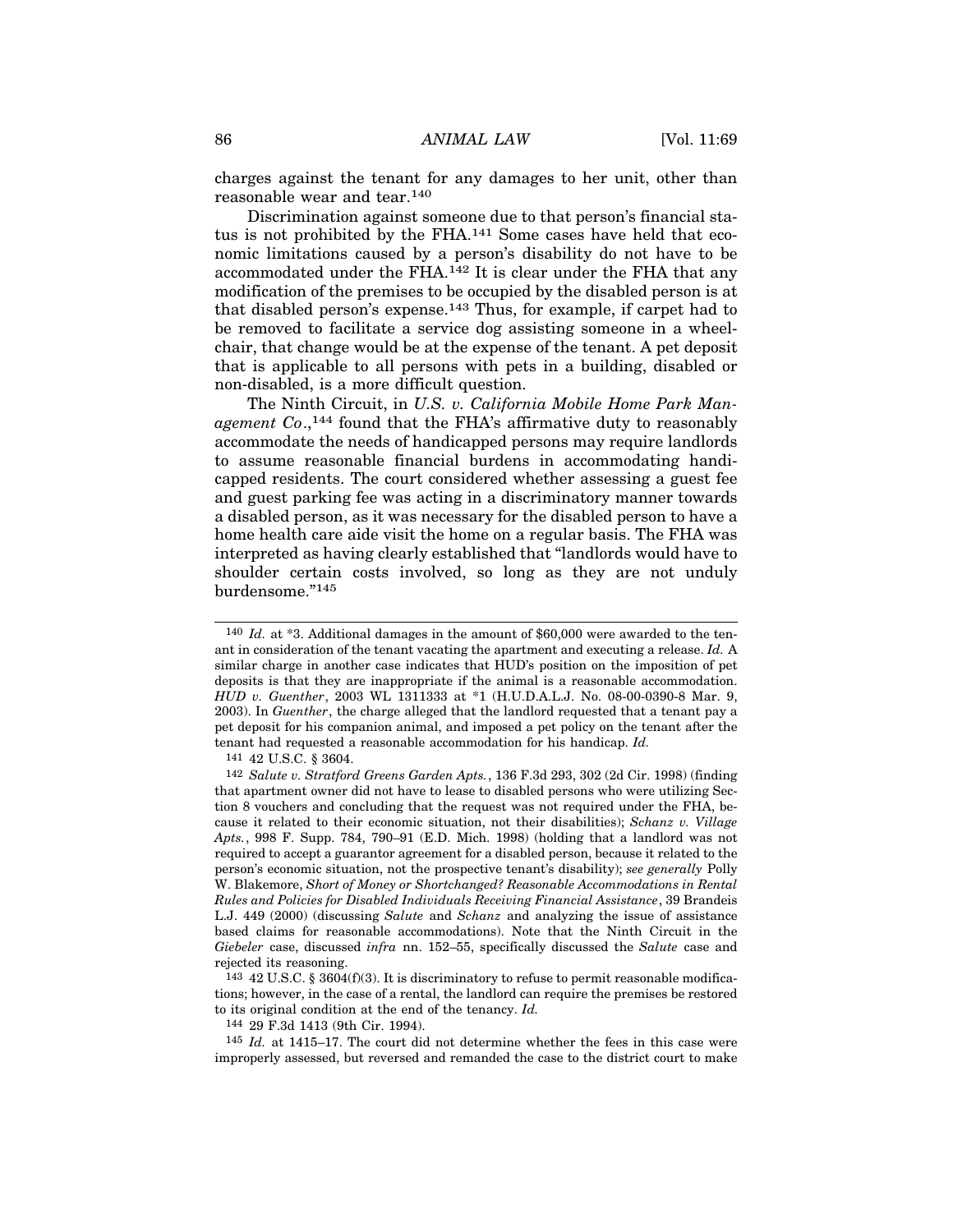The Ninth Circuit specifically rejected the claim by the landlord that "any fee which is generally applicable to all residents of a housing community cannot be discriminatory,"146 citing to evidence that facially neutral rules that adversely impact disabled persons were also intended to be covered by the  $FHA$ .<sup>147</sup> An example provided by the court was a landlord allowing a blind tenant to have a dog while imposing a high fee for exercising that right.148 "[F]ees that merit closer scrutiny are those with unequal impact, imposed in return for permission to engage in conduct that  $\dots$  a landlord is required to permit."<sup>149</sup>

Factors were set forth, which a reviewing court should examine to determine whether the waiver of the fee would be acceptable, including:

the amount of fees imposed, the relationship between the amount of fees and the overall housing cost, the proportion of other tenants paying such fees, the importance of the fees to the landlord's overall revenues, and the importance of the fee waiver to the handicapped tenant.150

In a later proceeding in *California Mobile Home Park Management Co.*, the Ninth Circuit emphasized the need to show that "the waiver of the fees 'may be necessary' to afford [the resident] an equal opportunity to use and enjoy her dwelling," and found that the resident in this case "failed to show that the assessment of the fees caused the denial of her use and enjoyment of her dwelling."151

The Ninth Circuit again considered the issue of financial accommodations for the disabled under the FHA in 2003 in *Giebeler v. M & B Associates*, *LP.*152 The court utilized a recent U.S. Supreme Court case interpreting the ADA to guide their analysis of the FHA and found: (1) "an accommodation may indeed result in a preference for disabled individuals over otherwise similarly situated nondisabled individuals;"153 and (2) "accommodations may adjust for the practical impact of a disability, not only for the immediate manifestations of the physical or mental impairment giving rise to the disability."154 It was speculated

146 *Cal. Mobile Home Park Mgt. Co*., 29 F.3d*.* at 1417.

152 343 F.3d 1143, 1144 (9th Cir. 2003). In *Giebeler*, a landlord rejected a disabled individual's request for a reasonable accommodation in allowing a family member to cosign on a lease that he could not qualify for based on his current income. *Id.* at 1145. 153 *Id.* at 1150.

154 *Id.*

such a determination. *Id.* at 1418. The matter came before the Ninth Circuit again on issues regarding the treatment of the tenant as a substituted party and the right to a jury trial. *U.S. v. Cal. Mobile Home Park Mgt. Co.*, 107 F.3d 1374 (9th Cir. 1997). The Ninth Circuit found that the lower court error was harmless as "upon the evidence presented . . . no reasonable jury could have found for Cohen-Strong." *Id.* at 1380 (citation omitted).

<sup>147</sup> *Id.*

<sup>148</sup> *Id.*

<sup>149</sup> *Id.*

<sup>150</sup> *Id.* at 1418.

<sup>151</sup> *Cal. Mobile Home Park Mgt. Co.*, 107 F.3d at 1380.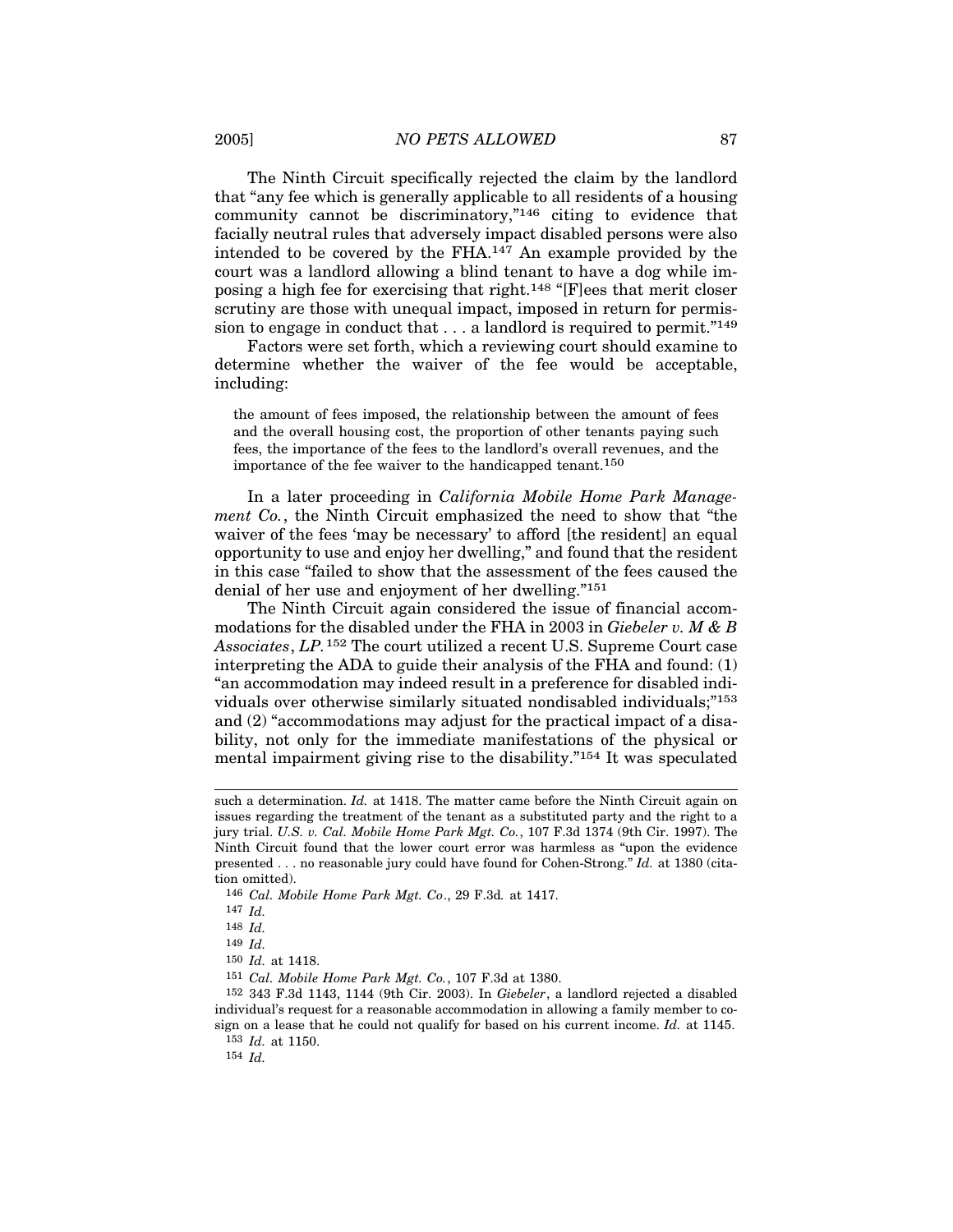that mandating lower rents for disabled individuals would fail the reasonableness inquiry set forth by the Supreme Court.<sup>155</sup>

One argument to be made in the case of service animals is that handicapped tenants are more likely to incur pet fees due to their need to keep service animals in their units. The analysis in the case of a pet fee or pet deposit is of course complicated by the distinction the FHA makes between reasonable accommodations for common areas and those relating to the units themselves.156 In the absence of case law or a regulation specifically addressing this issue, and given HUD's position charging discrimination when such fees are imposed,157 landlords should be extremely cautious in requiring these types of fees.<sup>158</sup>

That said, based on the limited case law analyzing reasonable accommodation of service animals, as well as the existence of the specific provision relating to modifications to a unit, it appears clear that a disabled tenant remains responsible for any damage done to the unit by the animal.159

158 In another case relating to pet fees, utilizing California law that parallels the FHA, the Fair Employment and Housing Commission (the "Commission") found that the Department of Fair Employment and Housing (the "Department") had not established that a waiver of a pet security deposit was necessary for a tenant to have equal use and enjoyment of his housing. *Dept. of Fair Empl. and Hous. v. Giosso*, 2002 WL 471667 at \*7 (Cal. F.E.H.C. No. 02–06 Jan. 10, 2002)*.* In *Giosso*, a tenant, McDonald, diagnosed with major recurrent depression moved into a no-pets building with a cat. *Id.* at \*2. Three years later, the manager reminded all the tenants about the no-pets policy. *Id.* The complex found out that McDonald and two other tenants had cats. *Id.* at \*3. The tenants with the cats were informed they could keep the cats in their units if they paid a pet security deposit of \$250. *Id.* The other two tenants paid the deposit, but McDonald communicated to the complex manager "that his cat was not a pet but rather a 'service animal,' and that he was not required to pay a pet security deposit for a 'service animal.'" *Id.* at \*4. Eventually, McDonald paid the pet deposit, which was returned to him in full when he moved out of the complex. *Giosso*, 2002 WL 471667 at \*5. The Commission found that the Department did not show that the pet security deposit denied McDonald an equal opportunity to use and enjoy his unit. *Id.* at \*6. The Commission further found that the \$250 pet security deposit was a reasonable sum to secure against any damage that the cat might cause. *Id.* at \*7. The Commission found that the Department's citations to federal regulations, clarifying that the pet rules for Pet Ownership in Assisted Rental Housing for the Elderly or Handicapped (POEH) were applicable to service animals and that "a provision in the 'ADA Technical Assistance Manual' . . . regarding deposits for 'service animals' in non-housing public accommodations . . . [was] inapposite to the private housing accommodation in this case." *Id.* at \*8 n. 1 (citations omitted). A later Commission decision found that allowing a dog in a condominium with a no-dog policy would be a reasonable accommodation. *Dept. of Fair Empl. and Hous. v. Auburn Woods I Homeowners Assn.*, *Nonprofit Mutual Corp.*, 2002 WL 1313063 at \*12 (Cal. F.D.H.C. No. 02-11 May 7, 2002).

159 *See supra* n. 38 and accompanying text (discussing 42 U.S.C. § 3604(f)(3)).

<sup>155</sup> *Id.* at 1154.

<sup>156</sup> 42 U.S.C. § 3604(f)(3)(C)(i).

<sup>157</sup> *See supra* nn. 137–40 and accompanying text (discussing cases where pet deposit was raised as an issue).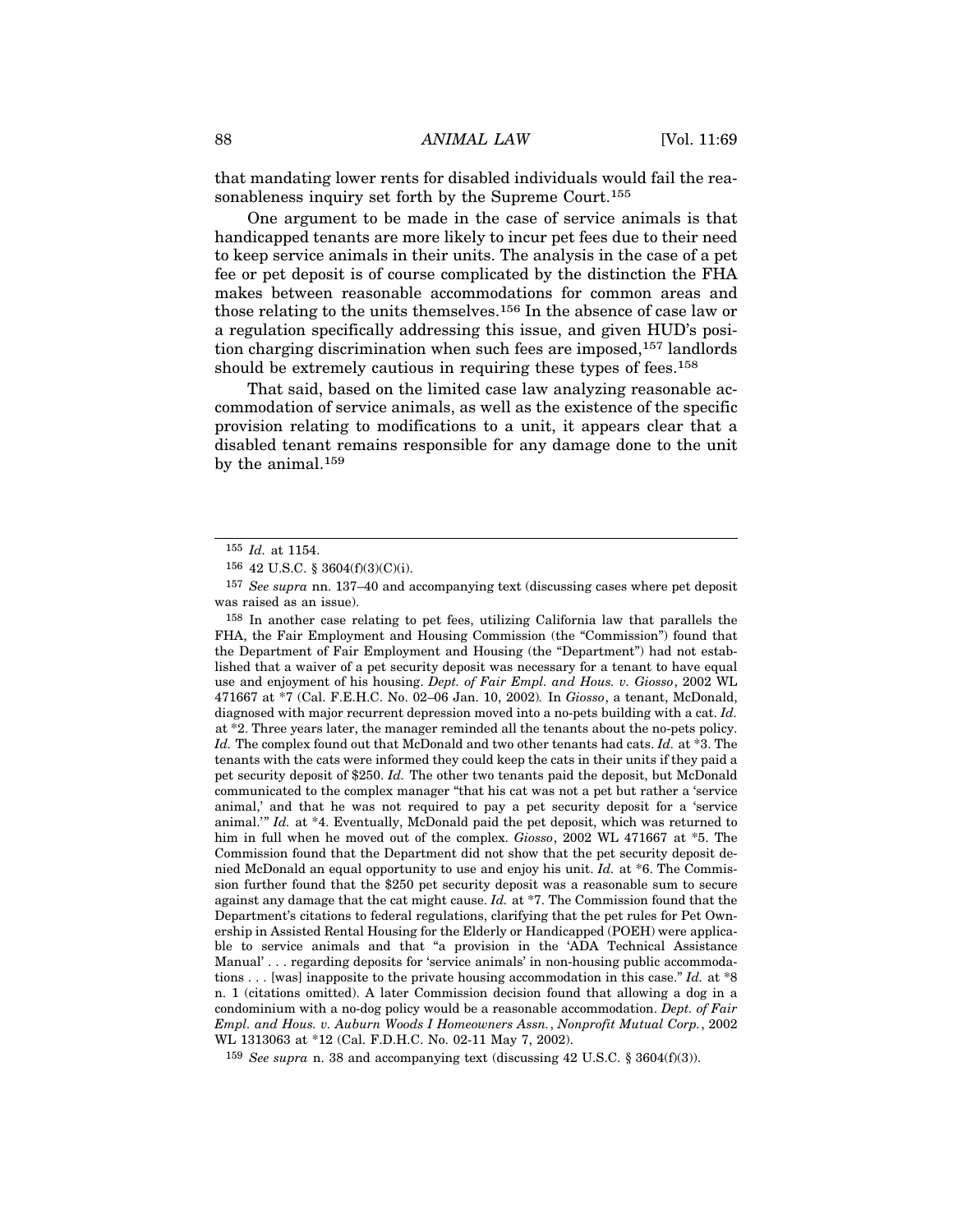## *6. Damages Available under the FHA*

As stated above, relief for violation of the FHA may include actual and punitive damages, injunctions, and attorney fees at the discretion of the court.160 An example is the administrative adjudication of *HUD v. Dutra*, relating to a case of a disabled tenant, Evans, who was threatened with eviction if he did not get rid of his cat.161 Evans had listed on his rental application that he was disabled, and that he owned a cat.162 There was some evidence that the property manager was unaware that the tenant's cat was more than a pet at the beginning of the lease period, but, eventually, Evans made statements that the cat was necessary for therapeutic purposes.163 Evans provided a variety of statements from medical professionals supporting his claim that his cat served a therapeutic purpose.164 After Evans filed a complaint alleging discrimination in housing because of a physical and mental handicap, the landlord dismissed an unlawful detainer action and executed an amendment to Evans's lease permitting him to keep a cat in his unit.165

The administrative law judge found that individuals involved in the management of the property and the owner of the apartments had violated the FHA.166 She awarded economic damages, including attorneys fees, as well as the costs of prescription medication and a hospital visit that were related to the acute anxiety triggered by the threatened eviction.167 Five thousand dollars was awarded to Evans for damages attributed to emotional distress and physical suffering.168 The loss of civil rights was also claimed in this case.169 Since Evans was not deprived of possession of his cat, the administrative law judge awarded only a modest amount for both physical injury and emotional dis-

165 *Id.* at \*7.

<sup>160</sup> 42 U.S.C. §§ 3612–3613 (2000).

<sup>161</sup> 1996 WL 657690 at \*\*1–3 (H.U.D.A.L.J. 09–93–1753–8 Nov. 12, 1996), *initial consent and order on application for fees*, 1997 WL 259158 (H.U.D.A.L.J. 09–93–1753–8 May 13, 1997). The tenant in this case had fibromyalgia and was dependent on Supplemental Social Security Income Payments. *Id.* at \*1. HUD was the Charging Party in this case with Mr. Evans as an Intervenor. *Id.*

<sup>162</sup> *Dutra*, 1996 WL 657690 at \*2.

<sup>163</sup> *Id.* at \*\*2–5.

<sup>164</sup> *Id.* at \*\*6–7.

<sup>166</sup> *Id.* at \*\*10, 11.

<sup>167</sup> *Id.* at \*12. The initial consent and order on application for fees allowed for the tenant's (Intervenor) attorneys fees and costs in the amount of \$16,392.79 to be added to the order. *Dutra*, 1997 WL 259158 at \*7 (H.U.D.A.L.J. 09–93–2753–8 May 13, 1997).

<sup>&</sup>lt;sup>168</sup> *Id.* at \*14. The administrative law judge referenced the fact that Evans was never separated from his pet and never forced to move in, finding that the requested emotional damages of \$75,000 by Evans was excessive. *Id.* HUD also unsuccessfully requested emotional distress damages in the amount of \$25,000. *Id.*

<sup>169</sup> *Id.* at \*15. This is a separate injury under the FHA. 42 U.S.C. § 3612(g).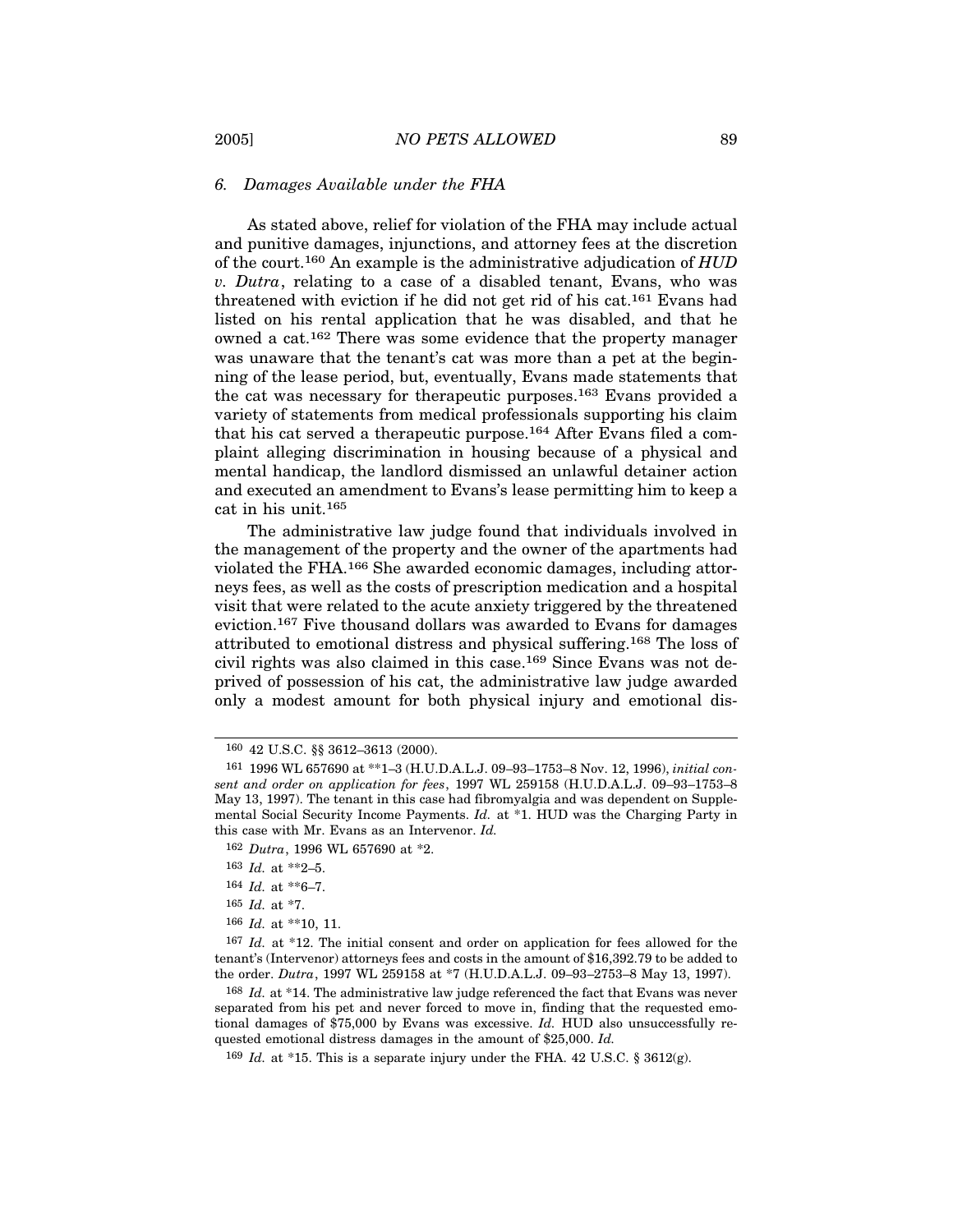tress.170 Finally, a civil penalty of \$5,000 was assessed against the respondents.171

Although the damages awarded in *Dutra* were modest, the case illustrates the various remedies available to a prevailing party.172 *Dutra* acts as a warning for housing providers who adopt a standard nopets clause without clarifying that such clause provides an exemption for service animals. Furthermore, it emphasizes the need to train personnel like the resident managers in *Dutra*, who continued to attempt to enforce the no-pets clause even after they were notified that Evans's cat might serve a therapeutic purpose, on the requirements of the FHA and the rights that disabled tenants may have to keep a service animal in their unit.173

## *B. Elderly and Handicapped Housing*

As part of the Housing and Urban-Rural Recovery Act of 1983, Congress passed a rule titled Pet Ownership in Assisted Rental Housing for the Elderly or Handicapped (POEH).174 POEH provides that owners and managers of federally assisted rental housing for the elderly or handicapped cannot prohibit or prevent a tenant from owning common household pets.175 The legislative history of POEH indicates that the provision was passed in response to the fact that, "[a]lthough . . . HUD . . . [had not] issued regulations governing the keeping of pets, an absolute 'no-pet' policy [had been] widely practiced in Federally-assisted rental projects."176 The Senate Report by the

<sup>170</sup> *Dutra*, 1996 WL 657690 at \*15.

<sup>171</sup> *Id*. at \*\*15–17. Injunctive relief was also granted to enjoin the respondents from discriminating or retaliating against Evans. *Id.* at \*17.

<sup>172</sup> *Id.* at \*17; *see also supra* nn. 138–40 and accompanying text (discussing another administrative hearing that awarded damages).

<sup>173</sup> *Dutra*, 1996 WL 657690 at \*\*2, 4.

 $174$  12 U.S.C. § 1701 $r-1$  (2000). There has been a significant amount of research specifically focused on the benefits of allowing the elderly to have access to companion animals. *See e.g.* H. Marie Suthers-McCabe, *Take One Pet and Call Me in the Morning*, 25 Generations 93 (2001) (discussing studies that show a positive influence of pets on the health of the elderly).

 $175$  12 U.S.C. § 1701r–1(a). The definition of common household pet is: "[a] domesticated animal, such as a dog, cat, bird, rodent (including a rabbit), fish or turtle, that is traditionally kept in the home for pleasure rather than for commercial purposes. Common household pet does not include reptiles (except turtles)." 24 C.F.R. Subtitle A § 5.306(1) (2004). If there is a conflict with state or local law defining the pets that may be owned or kept in dwelling accommodations, the state or local law would apply. *Id.* An example would be the ban on ferrets in a California and Hawaii. Steve Chawkins, *Pet Cause for Ferret Fans*; *Enthusiasts Hope the Governor Will Revoke a State Ban*, L.A. Times B1 (Dec. 27, 2003) (available at 2003 WL 68907335) (discussing the effort by advocates in California to legalize the ownership of ferrets in that state).

<sup>176</sup> Sen. Rpt. 98–142 at 41 (May 23, 1983) (reprinted in 1983 U.S.C.C.A.N. 1770, 1812). The Committee on Banking, Housing and Urban Affairs believed that such a blanket policy was inappropriate for projects designed for the elderly and handicapped. *Id.* at 40, 41.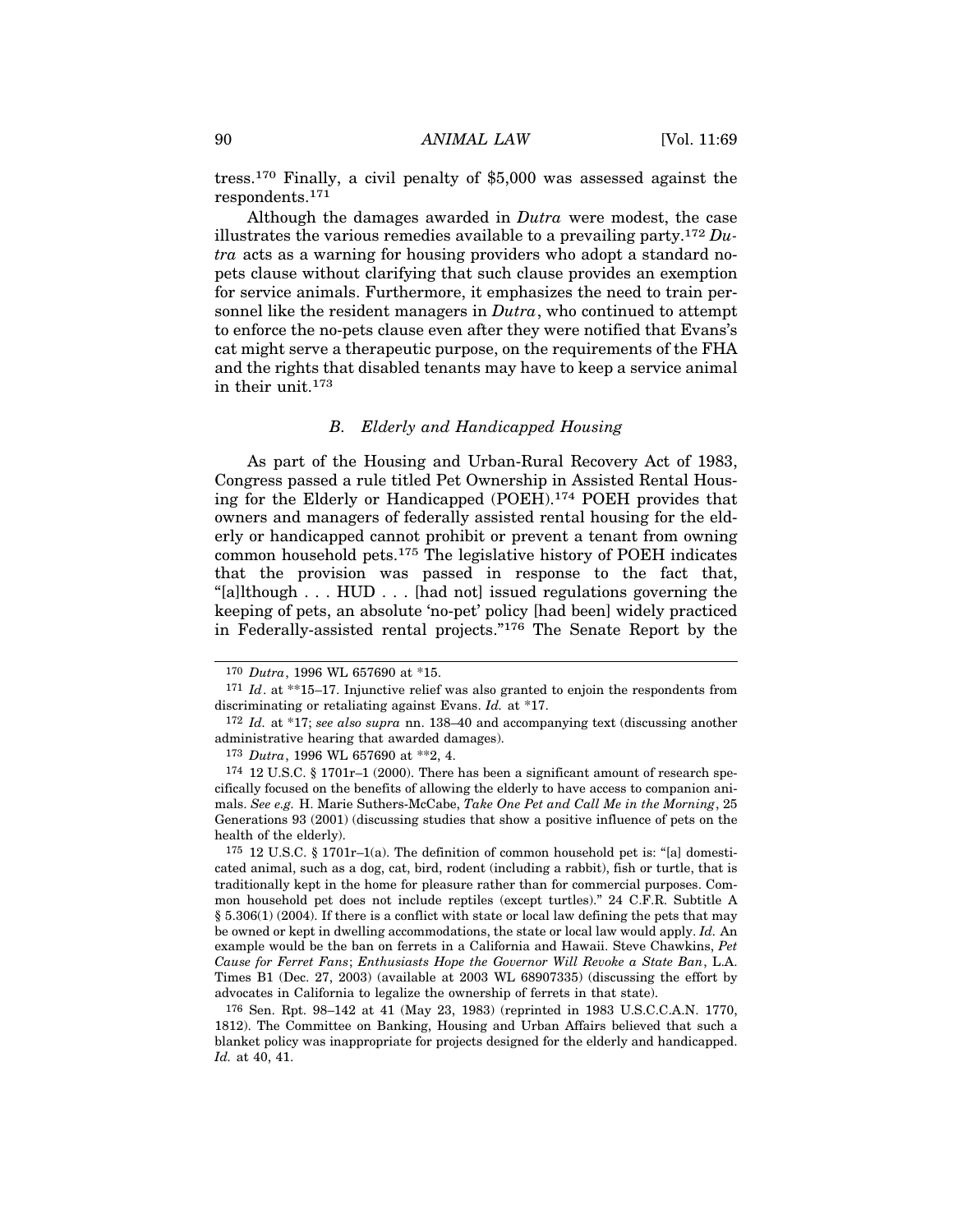Committee on Banking, Housing and Urban Affairs stated the following:

Evidence from numerous studies show that pets provide substantial physical and mental benefits to older persons, particularly those who live independently. It is the Committee's view that these benefits warrant Congressional action to prevent arbitrary rule-making in Federally-assisted projects.<sup>177</sup>

POEH allows for the removal of pets if such pets constitute a nuisance, and provides that HUD should establish regulations to create guidelines for owners and managers to prescribe reasonable rules regarding pets.178 HUD established an extensive set of regulations to implement POEH.179 The regulations distinguish between "Housing programs"180 and "Public Housing;"181 the description herein will focus on the regulations for Housing programs.

The HUD regulations clarify that animals assisting persons with disabilities are excluded from the requirements set forth therein, and state that project owners and public housing agencies "may not apply or enforce any pet rules developed under this subpart against individuals with animals that are used to assist persons with disabilities."182 The regulations provide that tenants are to be given notice of the rights they have under the law, and are to be given access to any pet rules developed in accordance with the regulations.183 The pet rules themselves are divided into discretionary and mandatory rules.184

The mandatory rules include the following requirements. First, pet owners must have their pets inoculated in accordance with state and local laws.185 Second, sanitary standards must be set governing the disposal of pet waste, including specific limitations on the number of times a week that a pet owner is required to change the litter in a litter box.186 Third, pets are required to be "restrained and under the control of a responsible individual while on the common areas."187 Fourth, the pet owners must register their pets and update their registration at least annually.188 This registration must include contact in-

<sup>177</sup> *Id.* at 41.

<sup>178</sup> 12 U.S.C. § 1701r–1(b), (c).

<sup>179</sup> 24 C.F.R. §§ 5.300 et seq. (2003).

<sup>180</sup> *Id.* at § 5.306. Housing program is defined as "housing programs administered by the Assistant Secretary for Housing-Federal Housing Commissioner" and other programs "that assist rental projects that meet the definition of project for the elderly or persons [further defined] in subpart C." *Id.*

<sup>181</sup> *Id.* Public Housing includes "[a]ny project assisted under title I of the United States Housing Act," excluding certain other projects. *Id.*

<sup>182</sup> 24 C.F.R. at § 5.303.

<sup>183</sup> *Id.* at § 5.312.

<sup>184</sup> *Id.* at §§ 5.318, 5.350.

<sup>185</sup> *Id.* at § 5.350(a). Discretionary standards allow pet rules to require pet owners to license their pets in accordance with State and local law. *Id.* at § 5.318(f).

<sup>186</sup> *Id.* at § 5.350(b).

<sup>187</sup> 24 C.F.R. at § 5.350(c).

<sup>188</sup> *Id.* at § 5.350(d).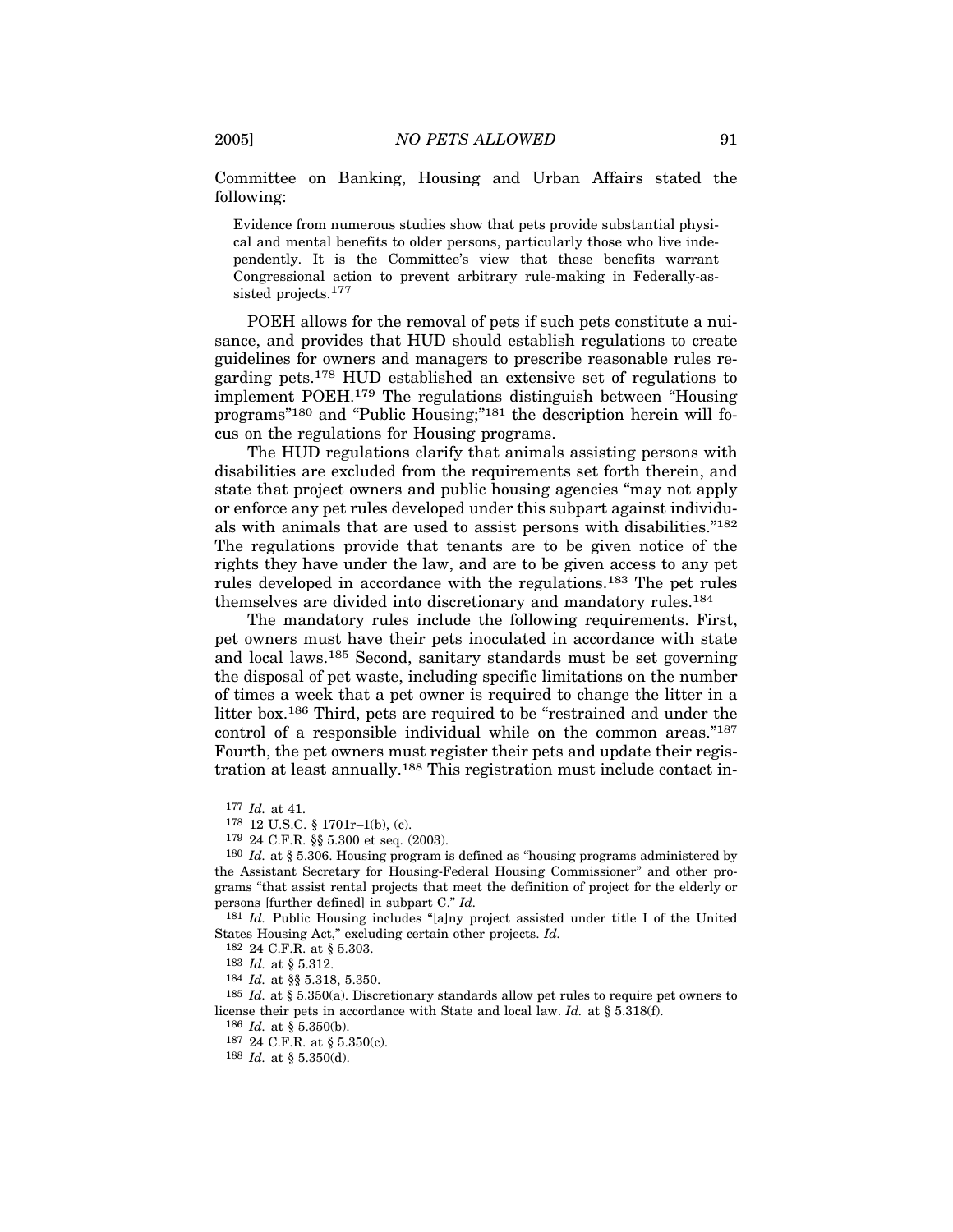formation for "one or more responsible parties who will care for the pet if the pet owner dies, is incapacitated, or is otherwise unable to care for the pet."189

The discretionary pet rules provide for some flexibility to reflect the needs of each housing project. These rules allow reasonable limitations on the number of pets in each unit and specifically state that "project owners may limit the number of four-legged, warm-blooded pets to one pet in each dwelling unit."190 Reasonable restrictions on the size, weight, and type of animals in each project may be mandated under the discretionary pet rules.191 Pet deposits are allowed; however, they are limited to the equivalent of one month's rent or to an amount set by HUD periodically, depending on the type of housing.192

The discretionary pet rules also set out standards of pet care.<sup>193</sup> The pet rules cannot require that a pet's vocal cords be removed, but may require that dogs and cats are spayed or neutered.194 It is also possible to bar pets from specified common areas, unless such exclusions deny a pet "reasonable ingress and egress to the project or building."195 Pet owners may be required to control noise and odor caused by a pet.196 Finally, pet rules may "limit the length of time a pet may be left unattended in a dwelling."197

If a tenant violates a pet rule, a procedure set out in the regulations establishes minimum notice and meeting requirements before steps can be taken to remove a pet or terminate a pet owner's tenancy.198

The regulations also provide for the removal of the pets covered by this law under specified circumstances.199 Essentially, the project owner can contact the responsible party (named in the registration) if the health or safety of a pet is threatened by the death or incapacity of the pet owner.200 If the named responsible party is unwilling or unable to care for the pet or cannot be contacted, the project owner can contact the appropriate state or local authority to request removal of the pet.201 If the lease agreement contains language providing for such re-

<sup>189</sup> *Id.* at § 5.350(d)(iii).

 $190$  *Id.* at § 5.318(b)(1)(ii).

<sup>191</sup> *Id.* at § 5.318(c). At least one housing authority outside of the state of California has banned ferrets. Michael Booth, *No Ferret*: *Denver Widow Cries Foul at Public Housing Rule Banning Pet*, Denver Post B01 (July 19, 2002) (available at 2002 WL 6571822) (discussing a dispute between a tenant with a ferret and the Denver Housing Authority). It was unclear in this newspaper story whether the housing at issue was housing for the elderly or handicapped, or public housing generally. *Id.*

<sup>192</sup> 24 C.F.R. § 5.318(d).

<sup>193</sup> *Id.* at § 5.318(e).

<sup>194</sup> *Id.*

<sup>195</sup> *Id.* at § 5.318(e)(1).

<sup>196</sup> *Id.* at § 5.318(e)(2).

<sup>197</sup> *Id.* at § 5.318(e)(3).

<sup>198</sup> 24 C.F.R. at § 5.356.

<sup>199</sup> *Id.* at § 5.363.

<sup>200</sup> *Id.* at § 5.363(a).

<sup>201</sup> *Id.* at § 5.363(b).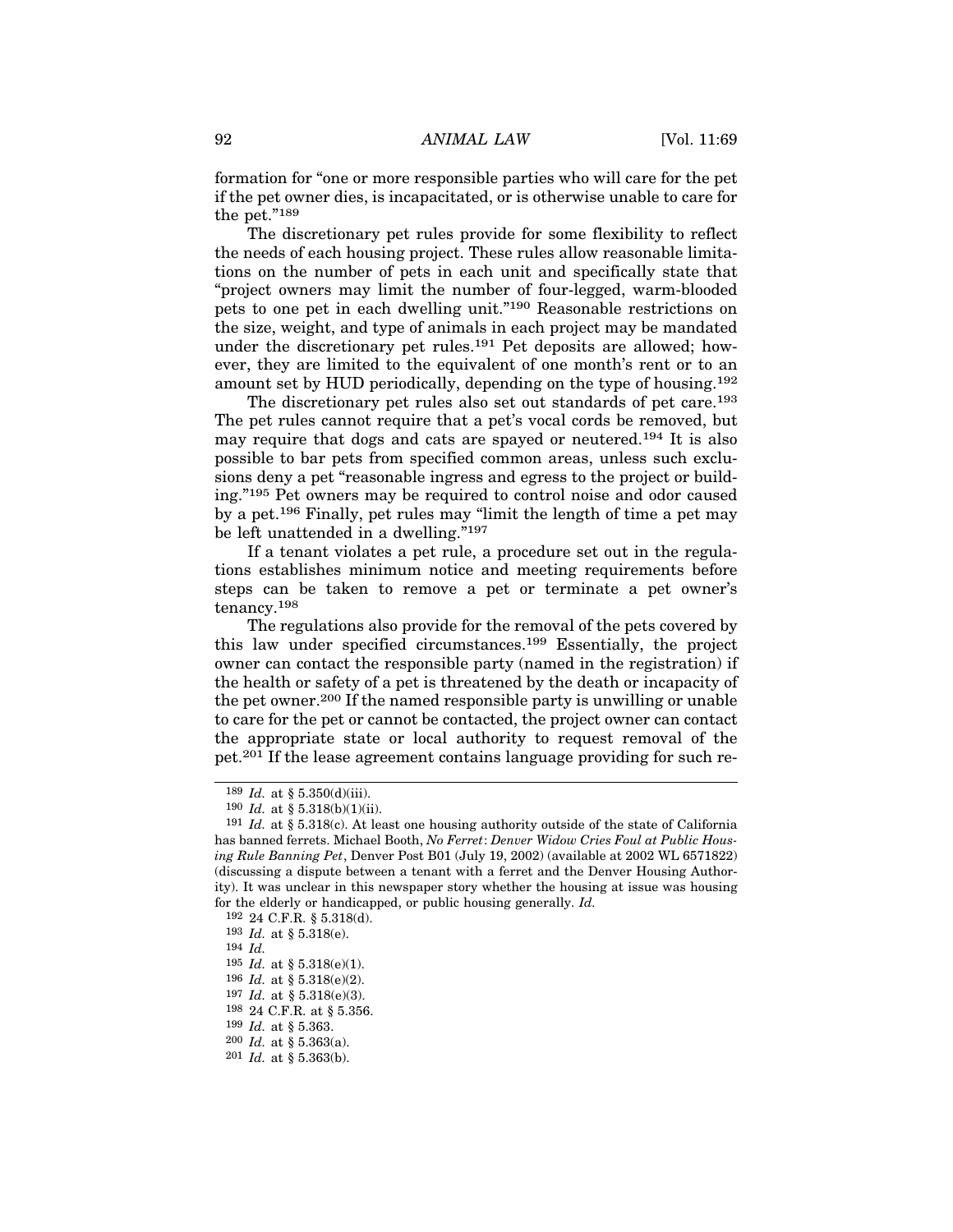moval, the project owner can enter the unit, remove the pet, and place it in a facility that will provide for care and shelter for a period of time not exceeding thirty days, with the pet owner bearing the cost of the facility.202

As with state laws prohibiting discrimination against the handicapped, some states have passed laws providing similar provisions relating to pets in state-supported public housing for the elderly.203 Although there were concerns about allowing pets in housing, the problems that HUD expected apparently have not arisen, and individual housing providers have reported that the senior tenants take excellent care of their pets.204 The trend to allow pets in housing supported by the federal government is illustrated further by the enactment of the Pet Ownership in Public Housing Act discussed below.205

## *C. Public Housing*

The most recently passed federal law affecting companion animals in housing is the Pet Ownership in Public Housing (POPH) law.206 POPH became effective and applicable on October 1, 1999, and the rules implementing POPH were effective on August 9, 2000.207 The terms of POPH are similar to those of POEH; however, the statute specifically states that the term "public housing" does not include federally assisted rental housing for the elderly or handicapped (the housing subject to POEH).<sup>208</sup> Under POPH, residents of public housing may own one or more common household pets subject to the "reasonable requirements of the public housing agency."209 The legislative history discussing POPH references POEH and states, "[it] has been

205 *Infra* pt. II(C).

<sup>202</sup> *Id.* at § 5.363(c), (d).

<sup>203</sup> Cal. Health & Safety Code Ann. § 19901 (West 2002) (provision relating to pets in public housing for elderly or persons requiring supportive services, stating "no public agency which owns and operates rental housing accommodations, shall prohibit the keeping of not more than two pets by an elderly person or person requiring supportive services in the rental housing accommodations."); N. J. Stat. Ann. § 2A:42–103 to 111 (2000) (providing that persons in senior citizen housing projects in New Jersey are permitted to own a domestic animal while residing in those projects).

<sup>204</sup> John Freeman, *CHA Pet Policy*, Chi. Trib. 20 (Mar. 26, 1998) (available at 1998 WL 2839016) (Author, President of the American Veterinary Medical Association, states that "the Department of Housing and Urban Development recently admitted that problems they foresaw never materialized."); Diane C. Lade, *Sticking Together*; *Under a Little-Known HUD Rule*, *Tenants' Pets Are Welcome in Federal Housing*, S. Fla. Sun-Sentinel (Ft. Lauderdale, Fla) 1B (Feb. 6, 2002) (available at 2002 WL 2945367) (reporting on the application of POEH in selected Florida housing complexes).

<sup>206</sup> 42 U.S.C. § 1437z–3 (2000).

<sup>207</sup> *Id.* The effective date for the final rules implementing POPH was August 9, 2000. *Pet Ownership in Public Housing*, 65 Fed. Reg. 42518 (July 10, 2000).

<sup>208</sup> 42 U.S.C. § 1437z–3(c); *see supra* pt. II(B) (discussing the terms of POEH).

<sup>209</sup> 42 U.S.C. § 1437z–3(a) (stating that the resident must maintain "each pet responsibly and in accordance with applicable State and local public health, animal control, and animal anti-cruelty laws and regulations and with the policies established in the public housing agency plan for the agency").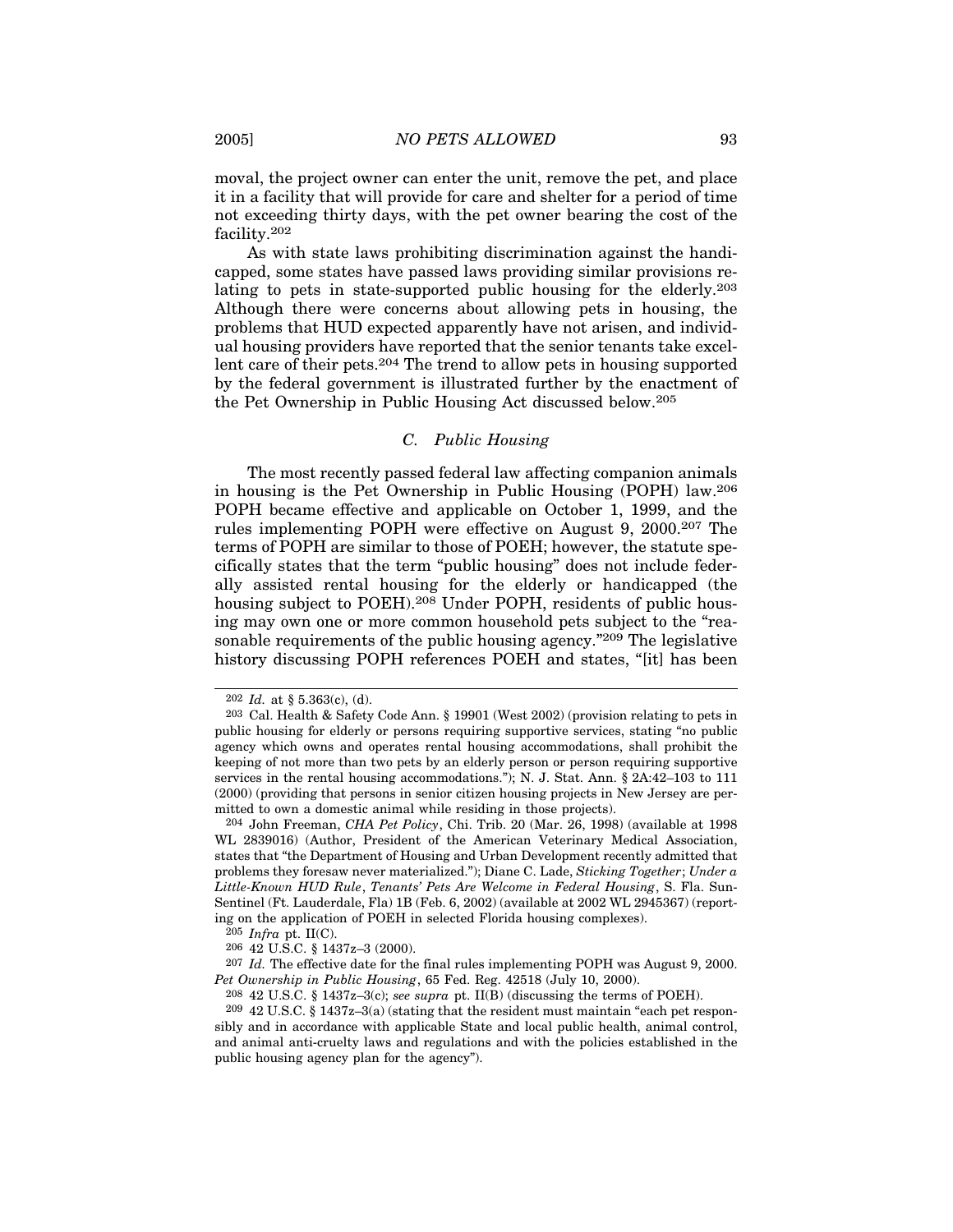demonstrated, particularly with respect to the elderly, that pet ownership can add to the quality of life of individuals, families, and communities."210

The adoption of POPH and the regulations implementing it were controversial.211 There were reports that urban public housing managers across the country were concerned about the responsibilities of pet ownership and feared that there would be problems with noise, waste, and injuries due to biting.212 Some residents of public housing were also wary of the idea.213 In addition, some local humane societies raised concerns over the ability of persons with limited financial means to care for animals and the possibility that the number of abandoned animals could increase.214

The rules implementing POPH received more comments than any other Public Housing Reform Act regulation.215 While HUD altered a few of the provisions based on the comments (for example, by providing for any state and local laws relating to pet deposits to apply), it re-

212 *Don't Send CHA to the Dogs*, Chi. Trib. 24 (Mar. 12, 1998) (available at 1998 WL 2834097) (warning in an editorial about the potential problems if public housing residents are allowed to keep dogs and cats); *Morningline*, Chi. Sun-Times 32 (Feb. 26, 1998) (available at 1998 WL 5568644) (a telephone poll reported that eighty-one percent of the people who called in answered "no" to the question of "[s]hould public housing residents be allowed to have pets in their apartments?").

213 Leon Pitt, *CHA Tenants Wary of Pet OK*: *Congress Considers Lifting Ban*, Chi. Sun-Times 9 (Feb. 25, 1998) (available at 1998 WL 5568532) (quoting concerned residents and tenant leaders in Chicago Public Housing).

214 Holland, *supra* n. 211, at 2 (quoting a worker at a Birmingham, Alabama, shelter); Tasha Thomas, *Dogs (and Cats) to Have Their Day in Public Housing Starting Aug. 1*, Columbus Dispatch (Ohio) 04E (July 18, 2001) (available at 2001 WL 23571727) (quoting Jim Cunningham, executive director of the Capital Area Humane Society as saying "[we] don't believe most would be bad pet owners as far as taking care of their emotional needs, but there is a financial responsibility").

215 Cindy Skrzycki, *The Regulators*: *HUD's Pro-Pet Rule Ruffles Some Feathers*, Wash. Post E01 (July 25, 2000) (available at 2000 WL 19620898) (discussing policy and comments to rulemaking). HUD reported that it received 3,777 comments prior to the end of the comment period for the rules with approximately three thousand additional comments being received after the end of the comment period. *Pet Ownership in Public Housing*, 65 Fed. Reg. 42518, 42519 (July 10, 2000).

<sup>210</sup> *The Public Housing Reform and Responsibility Act of 1997*, Sen. Rpt. 105–21 at \*32 (May 23, 1997) (available at 1997 WL 282462).

<sup>211</sup> Gina Holland, *Pets OK'd for Public Housing*, Houston Chron. 22 (July 1, 2001) (available at 2001 WL 23611576) (discussing new rules and problems in the implementation in the policy); Lisa J. Huriash & Enma Leyva, *Broward's Public Housing Opens Its Doors to Cats*, *Dogs*, S. Fla. Sun-Sentinel (Ft. Lauderdale, Fla.) 1 (July 29, 2001) (available at 2001 WL 22747162) (discussing new rules for the Broward County Housing Authority and concerns of the housing officials in the area); Cindy Skrzycki, *The Regulators*: *HUD's Pro-pet Rule Ruffles Some Feathers*, Wash. Post E01 (July 25, 2000) (available at 2000 WL 19620898) (discussing policy and comments to rulemaking); Tasha Thomas, *Dogs (and Cats) to Have Their Day in Public Housing Starting Aug. 1*, Columbus Dispatch (Ohio) 04E (July 18, 2001) (available at 2001 WL 23571727) (discussing the change in policy for the Columbus Metropolitan Housing Authority and concerns of the housing authority and local humane society representatives); *see infra* Section IV pt. E (discussing the problem of dog bites).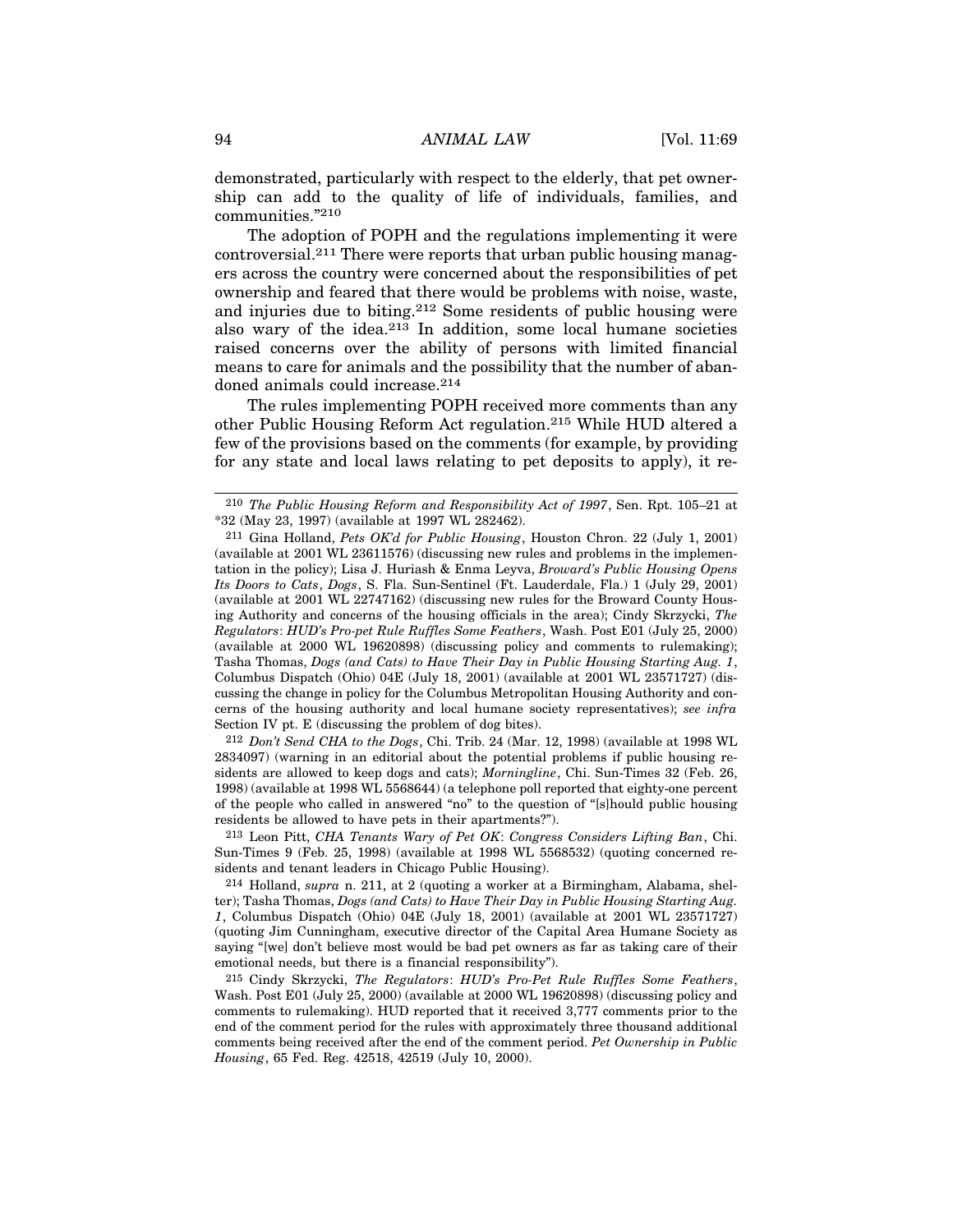sisted setting forth specific rules on many issues, preferring to allow Public Housing Authorities (PHAs) to set their own rules.<sup>216</sup>

Similar to the discretionary rules implementing POEH, the reasonable requirements set by the PHAs may include:

 $(1)$  requiring payment of a nominal fee, a pet deposit or both . . .  $(2)$  limitations on the number of animals in a unit, based on unit size; (3) prohibitions on (A) types of animals that are classified as dangerous; and (B) individual animals, based on certain factors, including the size and weight of the animal; and (4) restrictions or prohibitions based on size and type of building or project  $\ldots$  .<sup>217</sup>

The regulations supporting POPH are much less extensive than the regulations for POEH.218 In addition to the requirements stated in the statute described above, the public housing authority can require that the pet be registered, or that they be spayed or neutered, but may not require pet owners to have any pet's vocal chords removed.<sup>219</sup>

Some public housing authorities have interpreted POPH in a manner that allows them to prohibit dogs and cats in high-rise or multifamily buildings.220 In addition, the implementation of the new pet rules by housing authorities in some areas has been slow and not widely publicized, which effectively limits the ability of a tenant to keep a pet in that housing.221 Finally, there were reports that public housing residents did not rush to obtain animals; these were attributed in part to the cost, including the nonrefundable pet fees and deposits that are allowed by POPH.222 Notwithstanding the concern over

218 24 C.F.R. §§ 960.701 et. seq. (2004).

219 *Id.* at § 960.707(b)–(c).

220 Chicago Housing Authority, *Chicago Housing Authority*: *Pet Policy* §§ 1.02(1), 1.02(1)(b), http://www.thecha.org/transformplan/files/pet\_policy\_and\_procedures\_0504. pdf (Oct. 21, 2003) (prohibiting dogs and cats in high rise and mid rise buildings); Catherine Gilfether, *Tight Leash on Pets in Public Housing*: *Multifamily Unites in Lorain Would Ban Dogs*, *Cats*, *But Not Fish*, Plain Dealer (Cleveland, Ohio) 3B (Mar. 29, 2001) (available at 2001 WL 20543712) (discussing policy of the Lorain Metropolitan Housing Authority which allows small dogs and cats at "scattered site" units but not at multifamily sites). There have been no published cases to date interpreting POPH.

221 Lori Weisberg, *Oh*, *by the Way*, *HUD Tenants Can Have Pets*, San Diego Union-Trib. I1 (Mar. 17, 2002) (available at 2002 WL 4591009) (discussing the San Diego Housing Commission's rewriting of its pet policy almost two years after the HUD rules were announced).

222 24 C.F.R. § 960.707(b)(1); Michelle Crouch, *Price of Having Pets Drops in Public Housing*: *Refundable Deposit Falls to \$600 but It Still Tops Charges in the Private Sec-*

<sup>216</sup> *Pet Ownership in Public Housing*, 65 Fed. Reg. 42518, 42521 (July 10, 2000) (to be codified at 24 C.F.R. Pt. 960).

<sup>217</sup> 42 U.S.C. § 1437z-3(b); *see e.g.* N.Y. City Hous. Auth., *Notice: New York City Housing Authority Pet Policy*, (N.Y. City Hous. Auth. Nov. 17, 2003) (available at http:// nyc.gov/html/nycha/pdf/pet\_policy\_engl.pdf) (providing for a limit of one dog or cat and limiting the weight of the dog to forty pounds, with a grandfather provision allowing exceptions for pets owned before May 1, 2002); E-Mail from James M. Owenby, Commun., Seattle Hous. Auth., to Rebecca J. Huss, Prof. of L., Val. U. Sch. of L., *Hous. Auth. of the City of Seattle Pet Policy Lease Rider* (Feb. 9, 2004, 10:35 a.m. EDT) (copy on file with Author) (prohibiting pitbulls or pitbull mixes and limiting dogs or cats to fifteen inches in height at the shoulder or thirty-five pounds in weight).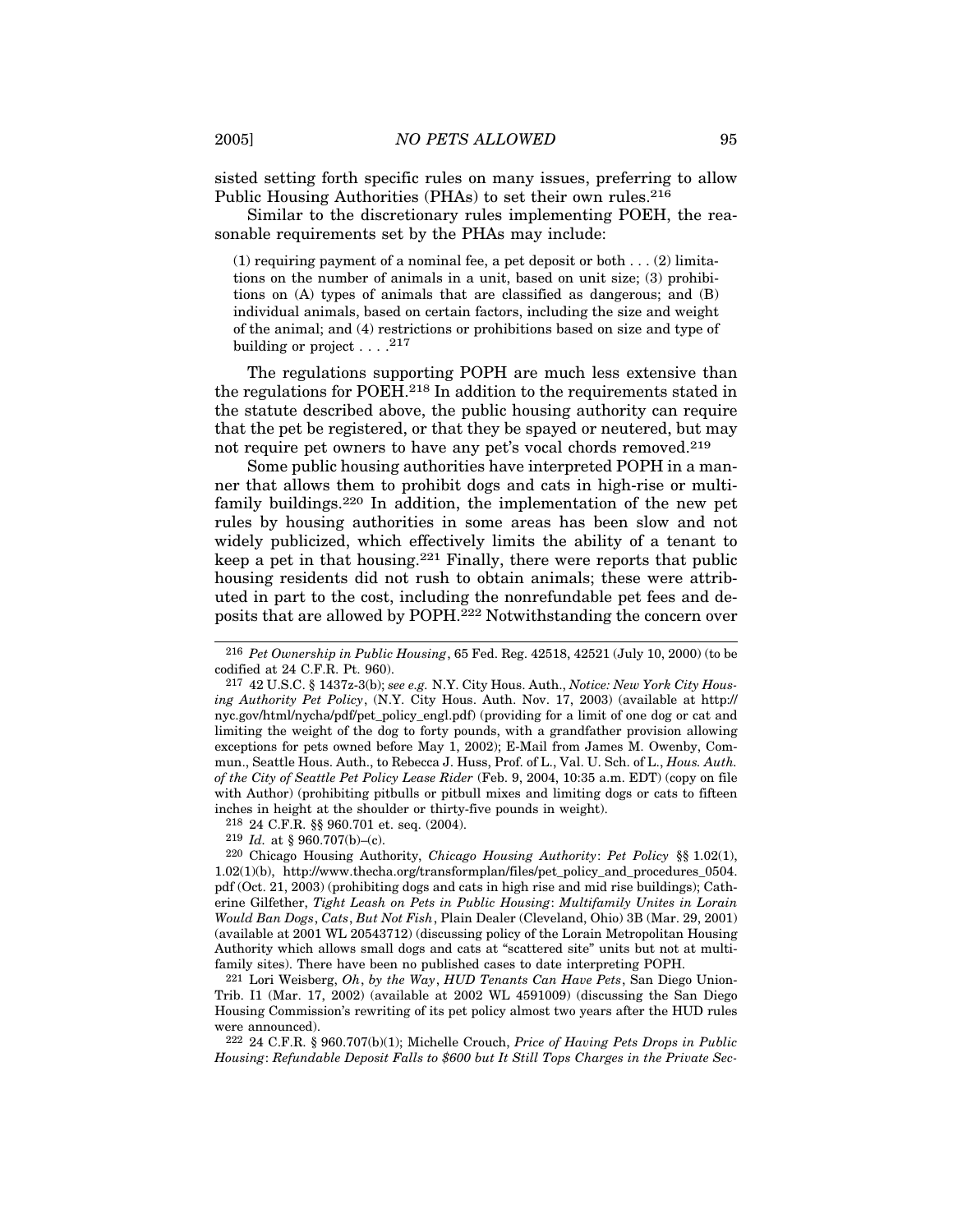problems attributable to allowing pets and implementing a pet policy, if the experience of administrators with housing for the elderly and handicapped is any indication, when a pet policy is being followed, significant problems should not arise due to the presence of the animals pursuant to the new rule.<sup>223</sup>

That said, there are important issues that will need to be dealt with as more animals are allowed in public housing, especially in urban areas. Specifically, ongoing concerns with maintenance and bites will continue to be issues that housing authorities and residents will need to deal with in order for pets in public housing to be workable in the long run.224

An important alternative to traditional public housing projects is the use of Section 8 vouchers and other programs relying upon private housing.225 Section 8 allows persons eligible for public housing to rent from private owners, with the private housing provider given a subsidy directly from the government for each Section 8 tenant.<sup>226</sup> Because private housing that is being subsidized by Section 8 is not considered

223 Gilfether, *supra* n. 220, at 3B (citing to one housing authority where no problems had been reported for the first four months of the policy and to a problem with a pit bull in another housing authority, where such breed would be banned under the terms of the proposed pet policy).

224 Telephone Interview with Howard Marder, Pub. Info. Officer, N.Y.C. Hous. Auth. [hereinafter NYCHA] (Feb. 4, 2004) (Mr. Marder stated that there are ongoing concerns about maintenance issues and problems with animals biting in housing provided by his organization. NYCHA is the largest housing authority in North America with 2,702 buildings and approximately 416,000 residents. Prior to POPH, the official policy of NYCHA was that no pets were allowed, with the exception of service animals and animals in housing for the elderly and handicapped. Under the current NYCHA pet policy, pets are required to be registered with NYCHA. As of the end of 2003 there were only 1,384 dogs registered. However, Mr. Marder stated that he believed there were "quite a bit" more animals in the units. NYCHA had a designated "dog hotline" for complaints about dogs (the dog hotline has since been combined with New York City's general information line). In approximately five years there have been 6,009 complaints to the dog hotline.).

225 42 U.S.C. § 1437(f) (2000).

226 *Id.*; *see generally* Paula Beck, *Fighting Section 8 Discrimination*: *The Fair Housing Act's New Frontier*, 31 Harv. Civ. Rights-Civ. Libs. L. Rev 155, 156–58 (1996) (describing the Section 8 program generally); Dan Nnamdi Mbulu, *Affordable Housing*: *How Effective Are Existing Federal Laws in Addressing the Housing Needs of Lower Income Families*, 8 Am. U. J. Gender Soc. Policy & L. 387, 397–99 (2000) (discussing Section 8 and the growth of the program and noting that there are other variations of this program, including one in which HUD provides Section 8 subsidies to landlords to rehabilitate multi-family units.).

*tor*, Charlotte Observer 6B (Mar. 26, 2003) (available at 2003 WL 15317221) (reporting on the cut of the refundable pet deposit in public housing units from \$1,500 to \$600, which is still considerably higher than pet deposits charged by most private housing providers); Lisa J. Huriash & Enma Leyva, *Broward's Public Housing Opens Its Doors to Cats*, *Dogs*, Sun-Sentinel 1 (July 29, 2001) (available at 2001 WL 22747162) (citing to housing authorities in Broward County who reported that they did not have problems because no residents have gotten cats or dogs). Some housing authorities do not track the number of residents that have pets so it is difficult to determine the impact of POPH. E-Mail from James M. Owenby, *supra* n. 217 (stating that the Seattle Housing Authority does not have a good way to track the number of residents that have pets).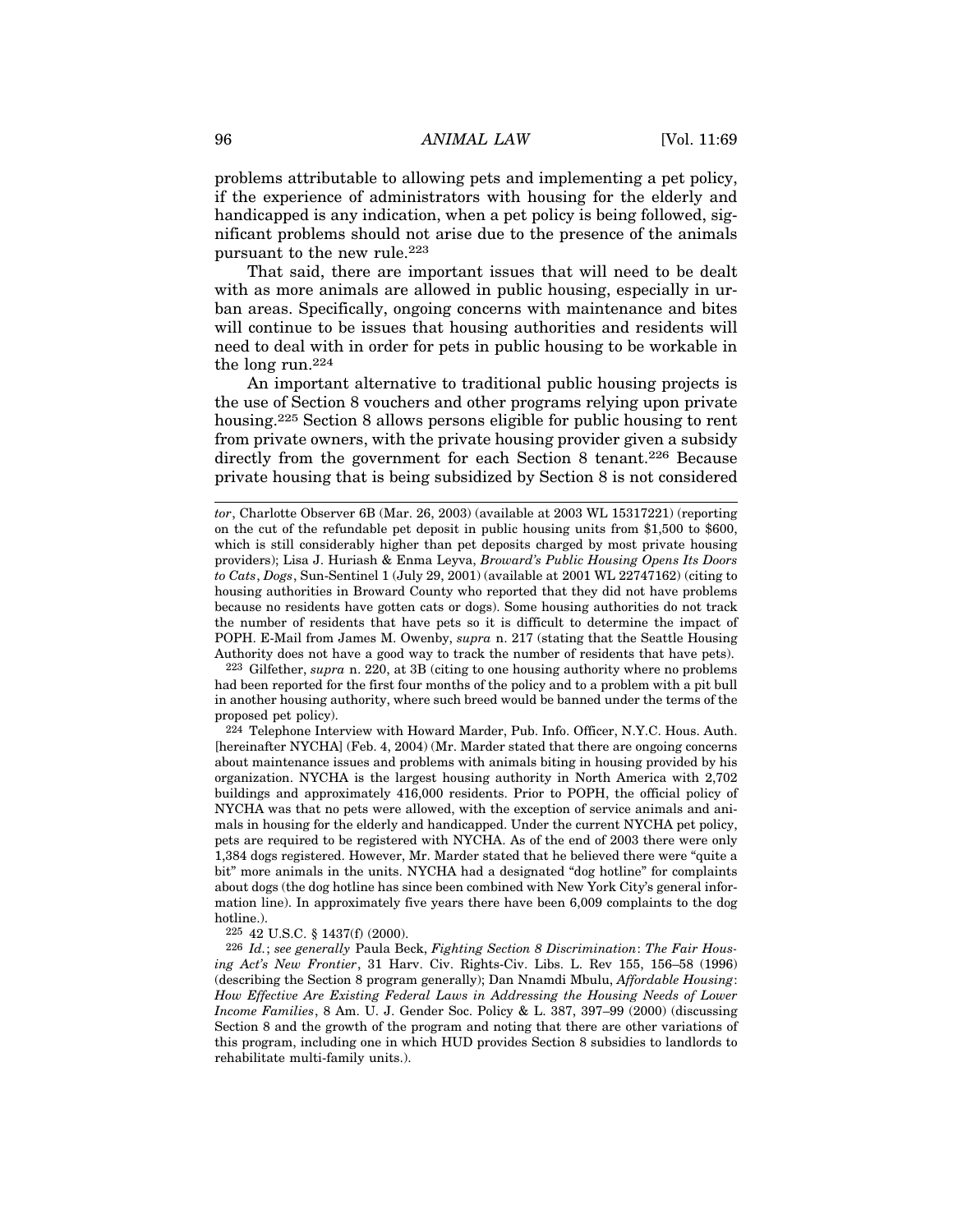"public housing," a tenant in public housing may be able to keep a companion animal, whereas a tenant in private housing using a Section 8 voucher will not be able to keep a companion animal, if the private owner bans pets from its buildings.227 In fact, one report states "[private] owners of low-income housing dislike the idea [of pets] so much that they got themselves exempted from the legislation."228 There are certainly good reasons why these housing complexes were excluded from the application of POPH. As there is no requirement to accept Section 8 vouchers, a rule requiring these private landlords to accept pets would serve as a deterrent to the participation of landlords in the program, therefore reducing the options available to low income tenants. Thus, persons who rely on public housing, and who want to have or keep a pet, will be required to make a difficult choice: stay in the housing that is required to allow pets, or move to perhaps a better geographic area and building and lose the right to have pets.229

## *D. Application of Federal Laws*

Given the relatively recent effective dates of the federal laws discussed above, it is not surprising that there are few cases analyzing this statutory language.230 It does appear clear, from passage of these laws, that legislators have begun to accept the evidence of the importance of companion animals to a significant number of people. In interpreting these laws, judges need to be sensitive to the growing body of literature that supports the health benefits of living with companion animals. It is clear that the interests of housing providers and tenants without companion animals in their lives, whose health, safety and comfort are affected by the companion animals of other tenants, must be considered as well.231 Case law has established that a cost-benefit analysis is appropriate when considering whether an accommodation is reasonable under the FHA.232 Congress has made this type of cost-

<sup>227</sup> Note, however, that the private owners are subject to the terms of the FHA; thus, disabled persons who need service animals would be entitled to a reasonable accommodation that may mean an exception to a no-pets policy. *See supra* nn. 52–128, 161-73 and accompanying text (cases discussing waivers of no-pets rules).

<sup>228</sup> Skrzycki, *supra* n. 215, at E01 (discussing policy and comments to rulemaking).

<sup>229</sup> Of course, some private landlords also allow pets, but given the number of cases generated for breach of no-pet clauses (see *infra* n. 248 and accompanying text), it is clear that there is not a surplus of rental housing where pets are allowed.

<sup>230</sup> Search of Westlaw, ALLFEDS database (Nov. 5, 2004) (searching for the terms "42 U.S.C. 1437" (POPH) and "12 U.S.C. 1701" (POEH) with a date after 2000 and finding 3 results (*Rivera v. Phipps Houses Services*, *Inc.*, 2001 WL 740779 (S.D.N.Y. 2001*)*; *Langlois v. Abington Hous. Auth.*, 234 F. Supp. 2d 33 (D. Mass., 2002); *University*, *Ltd.*, *v. U.S. Dept. of Hous. and Urban Dev*., 2003 WL 1145438 (E.D. Wis. 2003)).

<sup>231</sup> *See supra* nn. 118–36 and accompanying text (cases considering the effects of service animals on landlords and other tenants).

<sup>232</sup> *Bronk*, 54 F.3d at 429 (citing *U.S. v. Village of Palatine*, 37 F.3d 1230, 1234 (7th Cir. 1994) and *Vande Zande v. State of Wis. Dept. of Administration*, 44 F.3d 538 (7th Cir. 1995)).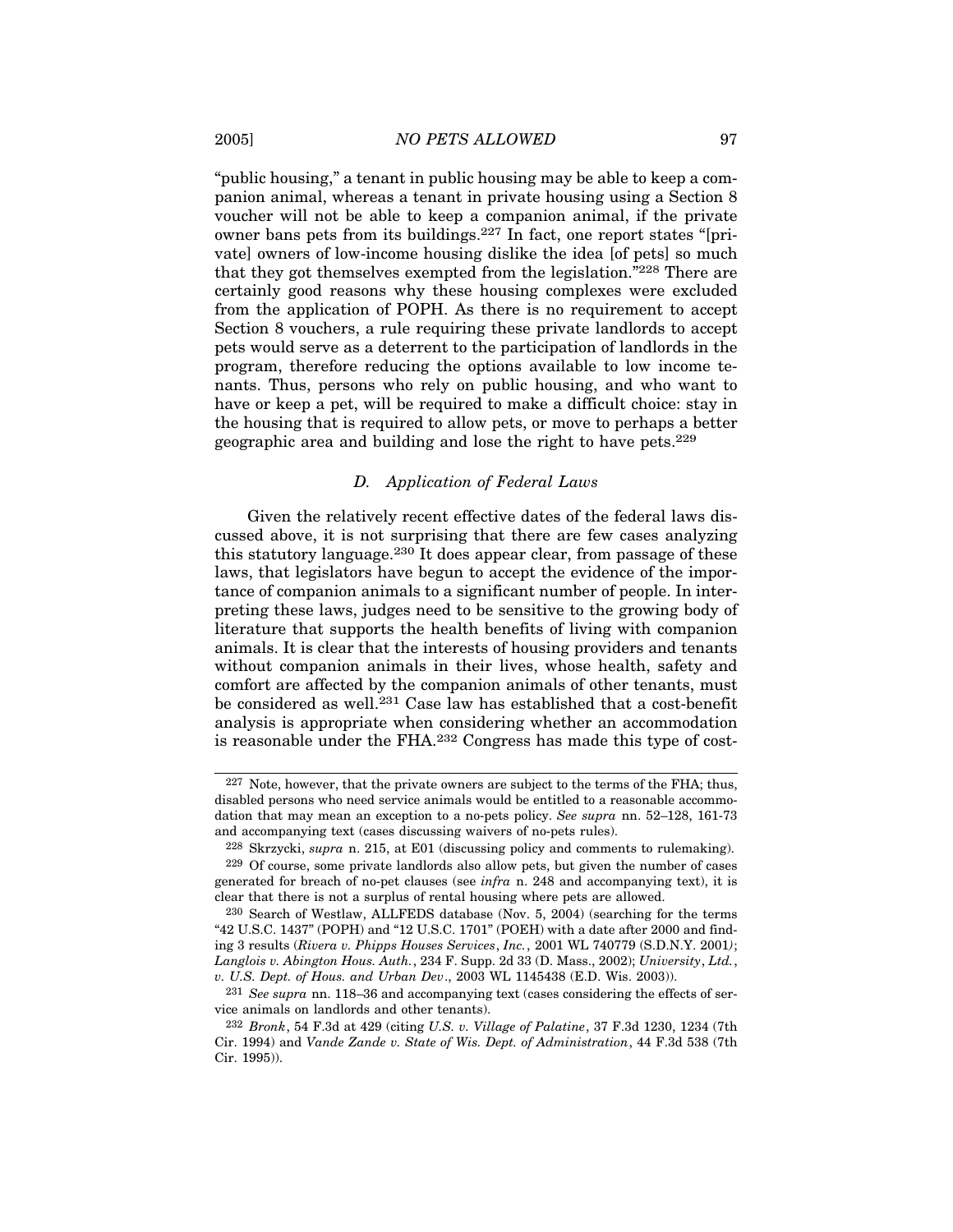benefit analysis for tenants and landlords of public housing.233 The regulations that HUD has established to administer POEH and POPH provide adequate assurances that tenants without companion animals, as well as property owners, are not unduly inconvenienced by pets in the buildings. As the Secretary of HUD in 2001 stated, "[The] benefits that can come to children and the elderly are far larger than the management problems."234

In analyzing the FHA, the issue of what type of training an animal must have in order to be considered a service animal will continue to be problematic, especially when the disabled person at issue is suffering from emotional or psychological disabilities. Although the physically disabled continue to be faced with ignorance about the use of service animals, there is clearly a wider acceptance of the use of service animals that are familiar.<sup>235</sup> As more studies show a therapeutic link between psychological disabilities and the presence of companion animals, the use of animals for this purpose should become more acceptable.236 Unfortunately, as seen by the relatively long period of time for the acceptance of service animals for the physically disabled and the continuing evidence of problems in this area, it appears likely that those with psychological disabilities will be forced to establish the standard of their treatment on a case-by-case basis.

#### III. ISSUES IN RENTAL HOUSING AND CONDOMINIUMS

#### *A. Rental Housing*

Absent a specific statutory restriction, a landlord may have a nopets policy in leased premises. An increasing number of organizations provide information to tenants on non-legal avenues to bypass these types of restrictions.237 In addition, information is available to landlords that encourages renting to persons who have pets.<sup>238</sup>

<sup>233</sup> *See supra* nn. 209–19 and accompanying text (discussing the costs and benefits accounted for in POPH).

<sup>234</sup> Holland, *supra* n. 211, at 22 (quoting to the Secretary of HUD Mel Martinez discussing the implementation of POPH).

<sup>235</sup> Delta Socy., *Basic Information about Service Dogs*, http://www.deltasociety.org/ nsdc/sdbasic.htm#difference (accessed Mar. 12, 2005).

<sup>236</sup> *See supra* nn. 4–9 and accompanying text (discussing impact of companion animals on human health).

<sup>237</sup> *See e.g.* Animal Leg. Def. Fund, *Resources*, "Legal Information," http://www.aldf. org/packets.asp?sect=resources (accessed Mar. 12, 2005) (providing some common-sense rules for dealing with issues of companion animals and rental housing, in addition to links to many other animal law issues); Delta Socy., *Companion Animals in the Community*, "Pets in Housing," http://www.deltasociety.org/dsz000.htm (accessed Mar. 12, 2005) (providing information on many aspects of companion animal ownership and the human-animal bond).

<sup>238</sup> *See e.g.* Doresa Banning, *Northtown Summit*: *Among Many Amenities Are Corporate Apartments*, *Acceptance of Large Dogs*, Reno Gazette 42 (Oct. 4, 2003) (available at 2003 WL 64979982) (discussing upscale apartment community that allows large dogs and has two dog parks); Peter Demarco, *Landlords*: *Despite Case*, *It's Easier to Rent with Pet*, 5/18/03 Boston Globe 14 (May 18, 2003) (available at 2003 WL 3397244) (re-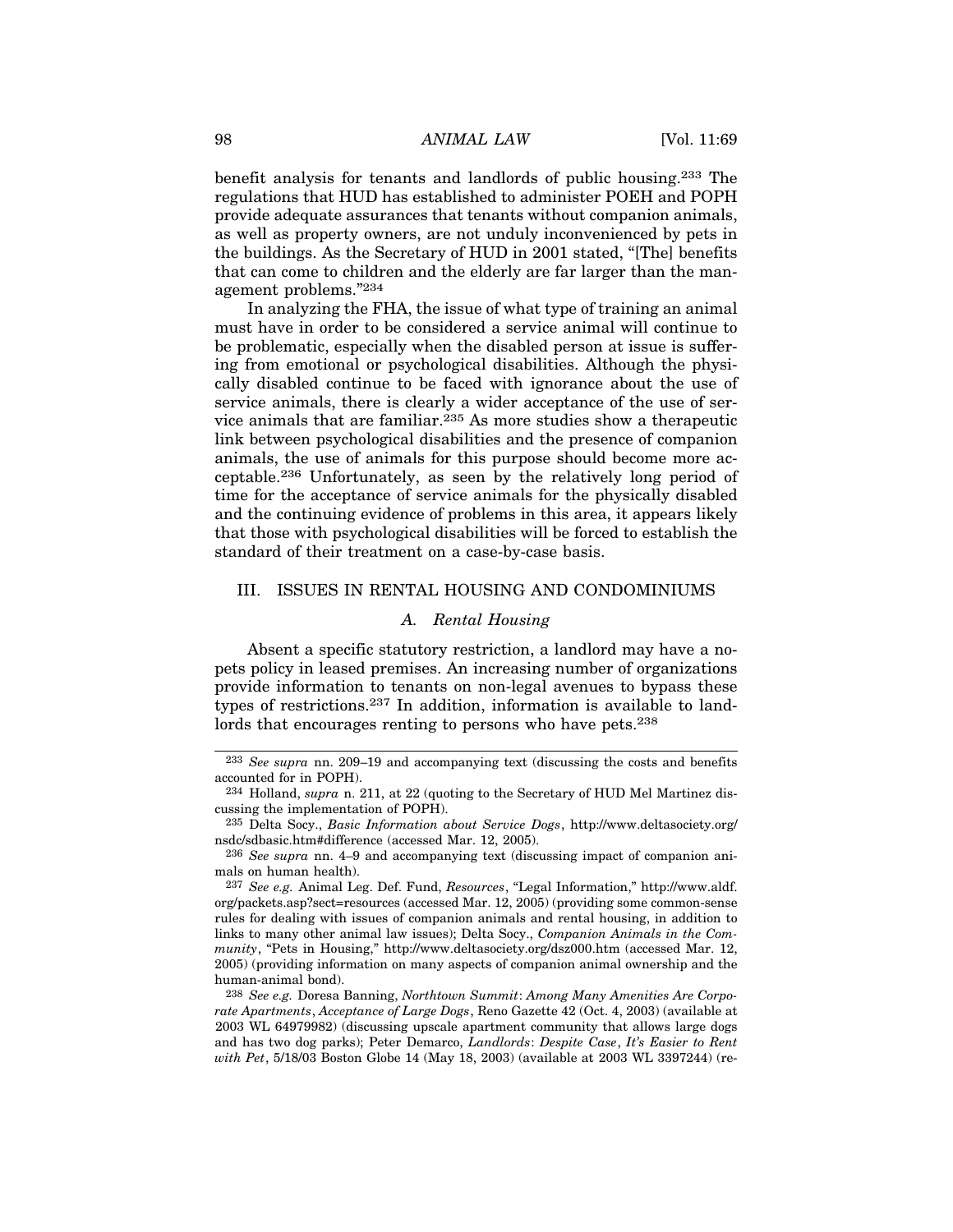Restrictions on keeping pets in rental housing have a significant impact on tenants, who are forced to choose between their home and their pet, leading some to relinquish their animals to shelters.239 One study found that thirty-five percent of people without a pet would keep a pet if their rental housing allowed animals.240 Landlords may place significant restrictions on pets including allowing only cats, birds or fish or limiting the size and breed of the animals.<sup>241</sup>

The average pet deposit is around \$225, but flat fees range from \$20 to \$700.<sup>242</sup> Some landlords also require a monthly surcharge for pets.243 Landlords also often impose regulations relating to animals

240 Hart & Kidd, *supra* n. 13, at 24; *see also* Cobey, *supra* n. 238 at "Humane Society of the U.S." (discussing a study by the National Council on Pet Population and Policy).

241 Hart & Kidd, *supra* note 13, at 27.

242 Rental Housing On Line, *supra* n. 239 (reporting that the most often quoted fee is \$100, although the average fee is \$225).

243 *Id.* (stating that monthly surcharges range from six to twenty-five dollars with the monthly surcharge of fifteen dollars most often quoted).

porting on an increase in pet friendly apartment listings attributed to a sluggish rental market); Andrew Guy, Jr., *Pet Peeves*: *It's Hard but Not Impossible to Find Apartments That Will Accept Your Dog or Cat*, Houston Chron. 1 (Oct. 6, 2003) (available at 2003 WL 57447799) (discussing restrictive pet policies, specifically the difficulty in finding housing that allows dogs); Elaine Lee, *Dog People Only Need Apply*, Bark 24 (Fall 2001) (discussing pet screening formula and reasons to rent to pet owners as well as references for landlords); C. Kalimah Redd, *Tossing Dog Owners a Treat in Competitive Market*, *More Housing Complexes Welcoming Pets Landlords Toss Pet Owners a Treat*, Boston Globe 1 (Jan. 1, 2004) (available at 2004 WL 59765032) (discussing a rental complex that caters to pet owners); Mim Swartz, *Pets Allowed*: *Dumb Friends League Helps Owners Find Accommodating Landlords*, Rocky Mt. News (Denver, Colo.) 4F (Aug. 25, 2001) (available at 2001 WL 7380943) (reporting on the difficulty of finding rental housing that allows animals and a program that educates landlords); Michelle Cobey, *Pets in Housing Resources*, http://www.deltasociety.org/dsz100.htm (accessed Oct. 15, 2004) (reporting on the San Francisco SPCA Open Door Program that has increased the number of rental units in the area that allow animals).

<sup>239</sup> Phillip H. Kass et al., *Understanding Animal Companion Surplus in the United States*: *Relinquishment of Nonadoptables to Animal Shelters for Euthanasia*, 4 J. Applied Animal Welfare Sci. 237, 238 (2001) (stating that "[some] view the problem of euthanasia performed at animal shelters not as a problem of an overabundance of unwanted animals but, instead, as an underavailability of homes (i.e. when residential regulations or leases prohibit pet ownership)"); John C. New, Jr. et al., *Moving*: *Characteristics of Dogs and Cats and Those Relinquishing Them to 12 U.S. Animal Shelters*, 2 J. Applied Animal Welfare Sci. 83, 84 (1999) (citing a study that reported that "moving was the most often cited of seventy-one reasons for relinquishing dogs and the third most common reason for relinquishing cats"); Rental Housing On Line, *No Pets Allowed in Most Rental Housing*, http://rhol.org/rental/pets.htm (accessed Mar. 12, 2005) (estimating that twenty-five percent of the animals surrendered to shelters are relinquished because their owners cannot find affordable rental housing that allows their pets); Robyn Watts, *The Legal Ins and Outs of Pet Ownership and Housing*, http:// www.deltasociety.org/dsz101.htm (accessed Mar. 12, 2005) (citing to study that indicated that nine percent of animals are relinquished to shelters due to problems with a landlord, and that the fact that most animals relinquished to shelters are euthanized adds to the stress that a tenant feels when making a decision about their housing options).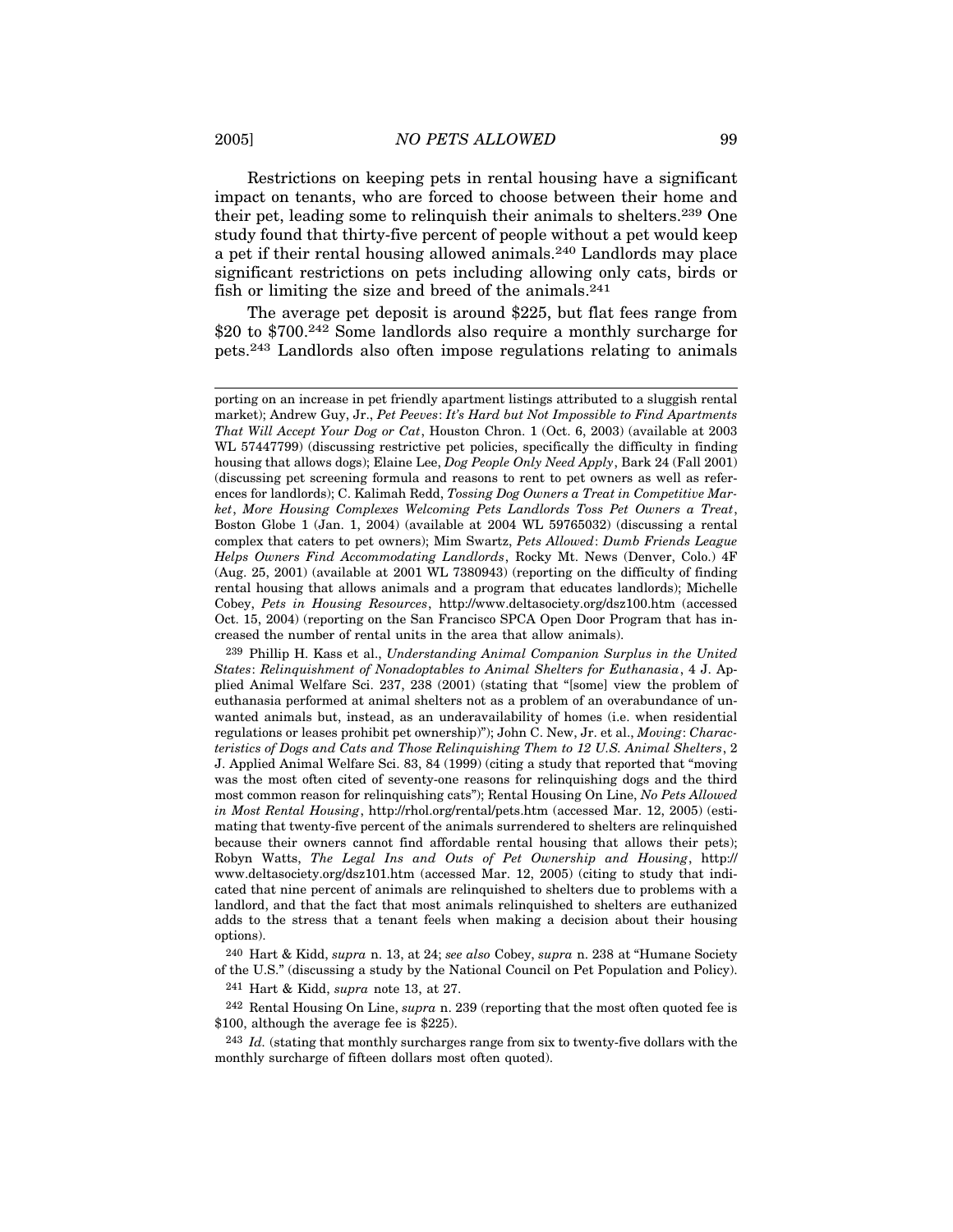allowed in units, and the violation of those rules can lead to eviction.244

Although it is difficult to determine the percentage of rental units that allow pets, estimates range from five to fifty percent of units allowing animals of some sort.<sup>245</sup> It is also difficult to estimate the number of renters that are keeping pets in their units.246 One marketing survey indicated that approximately fifty percent of units have some type of companion animal (including so-called "pocket pets" and fish).247

If a lease contains a no-pets provision, harboring a companion animal in the building will be a violation of the lease, and the tenant, subject to proper processes, may be evicted. The violation of no-pets policies is "one of the most frequently violated provisions of residential leases by tenants."248

One legal defense to a no-pets clause is that a landlord has "waived" the no-pets policy by allowing the open and notorious housing of animals in the property over a period of time. Some jurisdictions have codified this equitable waiver argument.<sup>249</sup> New York City's (NYC) "Pet Law" is a well-known example of the statutory protections available to renters in some municipalities.250

245 Hart & Kidd, *supra* n. 13, at 25–26 (estimating a number of fifty percent); Rental Housing On Line, *supra* n. 239 at ¶ 2 (estimating that only five percent of rental housing allows pets, and citing to a Humane Society of the United States report that 49.4% of U.S. renters have pets).

246 David Carrigg, *Rental Properties Going to Dogs*, available at http:// www.vancourier.com/issues01/07401/news/074101nn6.html (accessed Mar. 12, 2005) (discussing tenants who hide pets to avoid confrontations with landlords).

<sup>244</sup> *See e.g. W. Ridge Green Co. v. Ortiz*, 1994 WL 432162 at \*5 (Ohio App. 9th Dist. 1994) (providing that a manufactured home tenant's lease properly terminated for breach of manufactured home park's pet regulations). In *Ortiz*, the tenant had a Shih-Tzu dog that she allowed to run unattended and that she tied outside her mobile home in violation of the park's rules. *Id.* at \*1. Ohio law requires that rules promulgated to govern manufactured home lots cannot be "unreasonable, arbitrary or capricious." *Id.* at \*3 (citing Ohio Rev. Code Ann. § 3733.11(c) (West 2004)). The *Ortiz* court found that was credible evidence that the rules were not unreasonable, arbitrary, or capricious and that the defendant had materially breached those rules willfully and in bad faith. *Id.* at  $*4–5.$ 

<sup>247</sup> Hart & Kidd, *supra* n. 13, at 25 (citing to survey that 49.8% of all rental units have companion animals); *see also* AVMA, *supra* n. 3, at 48 (reporting that the percentage of pet-owning households that rent decreased from 49.8% in 1991 to 46.7% in 2001). In comparison, the percentage of pet-owning households that own their home (which may be a condominium or other common interest development) was 60.7% in 1991 and 58.7% in 2001*. Id.* at 48. Only 34.7% of apartment dwellers owned pets. *Id.*

<sup>248</sup> George M. Heymann, *Animals in the Apartment*: *A Landlord's Pet Peeve*, N.Y. Law J. at 1 (Sept. 29, 1999).

<sup>249</sup> *See e.g.* N.Y.C. Admin. Code § 27-2009.1(b) (2003) (New York City's provision providing for waiver of no-pets clause for tenants harboring pets "openly and notoriously for . . . three months or more . . . ."); *see also* Watts, *supra* n. 239 (noting that "if the lease does include a no-pets clause, there may be local laws that can supercede . . . .")

<sup>250</sup> N.Y.C. Admin. Code § 27-2009.1 (West 2003). The application of the NYC Pet Law to condominiums is dependent on where the condominium is located. Heymann, *supra* n. 248, at 1. There is a split of opinion in Appellate Department decisions on this mat-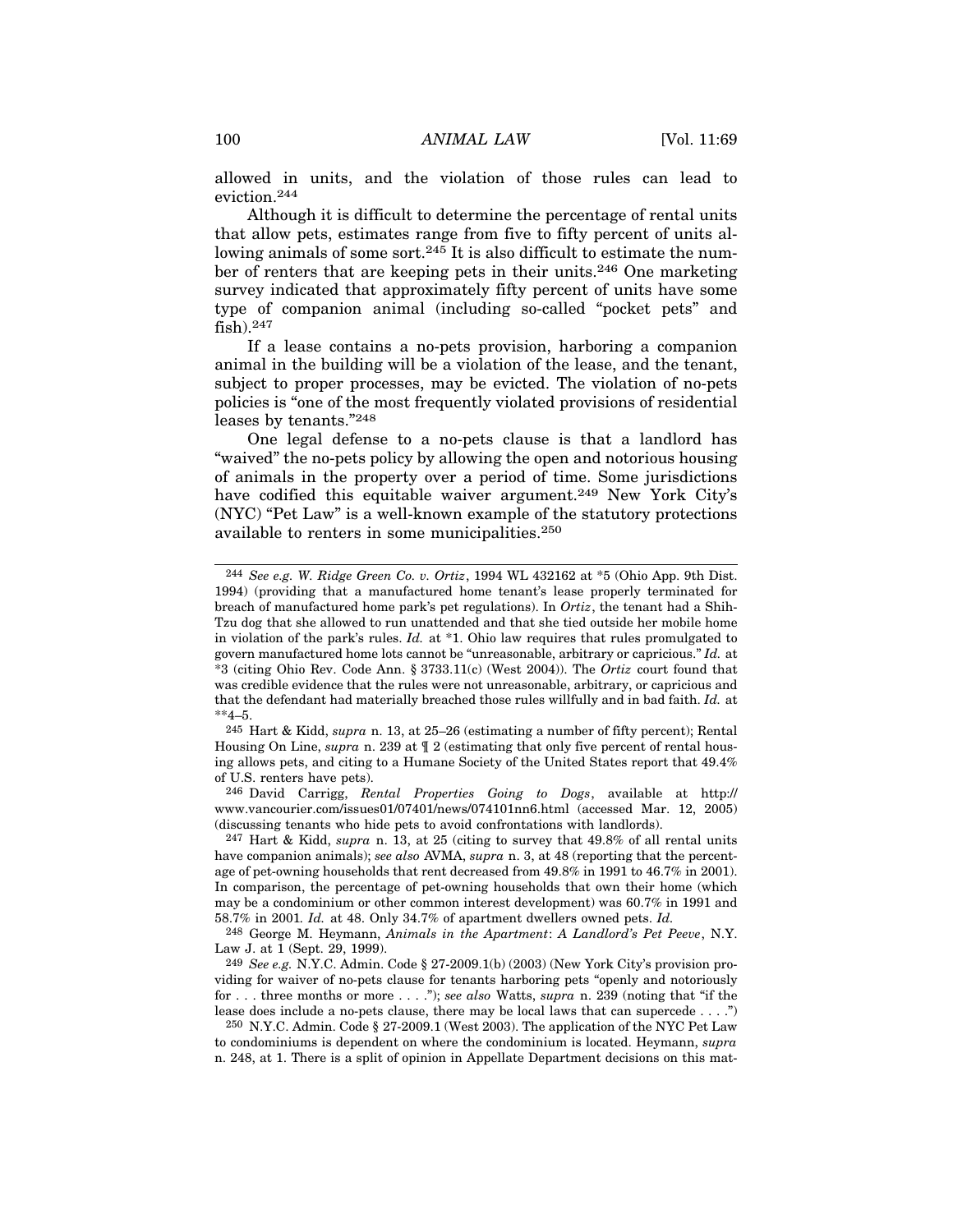The NYC Pet Law's legislative declaration states that the enforcement of no-pet provisions led to widespread abuses by building owners and agents who seek to evict tenants for reasons unrelated to the pet.251 The declaration recognizes that household pets are "kept for reasons of safety and companionship."252 The NYC Pet Law provides that if a tenant harbors a pet (1) open and notoriously, (2) the owner or his or her agent has knowledge of that fact, and (3) the owner or agent does not commence proceeding to enforce the lease provision within three months, then (4) the lease provision shall be deemed waived.253 Although statutory provisions like the NYC Pet Law are useful, disputes over the application of the law still arise.254

Another issue raised in connection with no-pets provisions is the inclusion of such a clause in renewal leases. The ability to alter lease provisions will be governed by state law and may be restricted to only reasonable changes. A case frequently cited in this area is the New Jersey case of *Young v. Savinon*. 255 In *Young*, a purchaser of an apartment building attempted to impose a no-pets provision in renewal leases.256 The New Jersey Anti-Eviction Act limits the permissible causes for eviction and requires that lease provisions and any changes be reasonable.257 The *Young* court considered whether a prohibition on

252 N.Y.C. Admin. Code § 27-2009.1(a).

253 *Id.* at § 27-2009.1(b). The waiver provision of the statute specifically does not apply if the harboring of the "pet causes damage to the subject premises, creates a nuisance or interferes substantially with the health, safety or welfare of other tenants or occupants of the same or adjacent building or structure." *Id.* at § 27-2009.1(d).

254 Heymann, *supra* n. 248, at 1 (analyzing cases relating to the Pet Law including what type of knowledge the owner or agent must have in order for the waiver provision to apply). Another example of the type of dispute that may arise is the application of the law to a replacement pet. *Park Holding Co. v. Emicke*, 646 N.Y.S.2d 434, 435 (N.Y. App. Term 1st Dept. 1996) (holding that a prior waiver will not prevent a landlord from objecting to the presence of a replacement pet); *see also Defeo v. Carmody*, 689 N.Y.S.2d 862, 864 (N.Y.C. Ct., Mt. Vernon 1999) (interpreting the Westchester County Code provision, which is virtually identical to the NYC Pet Law, that a landlord did not waive his right to object to a new dog, although in this case the landlord failed to timely object to a new animal). There have been efforts to change the NYC Pet Law to provide more certainty in its application and to allow anyone sixty-two or older to have a pet regardless of a no-pet clause. Amy Sacks, *Pet Owners on Short Leash*, N.Y. Daily News 16 (Sept. 27, 2003) (available at 2003 WL 58603259) (discussing proposed changes to NYC Pet Law).

255 492 A.2d 385 (N.J. Super. App. Div. 1985).

ter. *Id.* Tenants in cooperatively owned apartments are protected by the Pet Law. *Id. See infra* n. 267 (distinguishing between condominiums and cooperatives).

<sup>251</sup> N.Y.C. Admin. Code § 27-2009.1(a) (West 2003). The Westchester County Code provision sets out some of those reasons, such as facilitating a condominium conversion, garnering a larger monthly rental with a new tenant, and discouraging tenants from enforcing their rights. Westchester County Code § 695.01 (2000); Delta Socy., *The Legal Ins and Outs of Pet Ownership and Housing*, http://www.deltasociety.org/dsz101.htm (accessed Nov. 4, 2004).

<sup>256</sup> *Id.* at 387. The previous owner had imposed no prohibition on pets. *Id.* The new landlord admitted "purchasing the premises with the intention of forcing the tenants either to get rid of their pets or move." *Id.*

<sup>257</sup> *Id.* at 388 (citing to N.J. Stat Ann. § 2A:18–61.1 (West Supp. 2003)).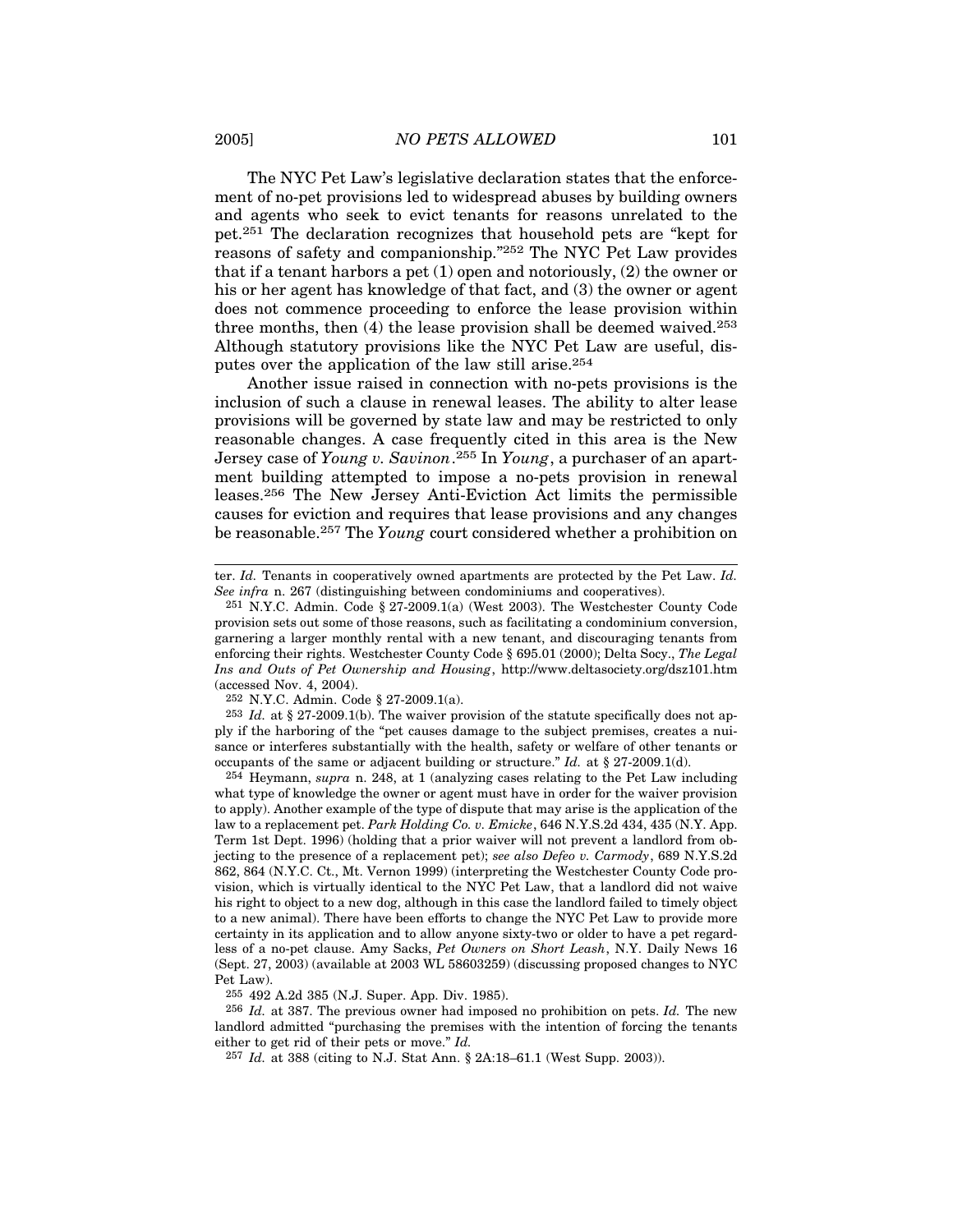pets "shall operate retroactively to force the removal of pets already owned by tenants in a situation where there was no lease violation when the pets were acquired."258 The *Young* court found that, to determine the reasonableness of the prohibition, the circumstances of both the landlord and tenant should be considered.259

The tenant defendants in *Young* presented testimony by a specialist on the influence of companion animals on the mental and physical health of their owners.260 The expert testimony established

that the loss of their pets . . . would cause significant health problems, especially if the loss is due to a defendant being forced to give up his or her pet as opposed to the pet's dying a natural death. Defendants could be expected to suffer grief and depression as great as that suffered at the loss of a family member and, in addition, suffer from a sense of guilt and loss of selfesteem.261

The expert also cited to studies showing the positive impact of pets on human health and testified to specific negative consequences that could be expected if the tenants were forced to give up their animals.262 Given the unimpeached testimony concerning the bonding between the tenants and their dogs, and the adverse effect to the tenants if the provision were to be enforced, the court found that it would be unreasonable to enforce the no-pets provision with respect to the tenants and their current pets.263

Obviously, *Young* illustrates a progressive attitude about the role of companion animals in the lives of their owners, with the allowance of expert testimony and providing for a balancing of interests. Most renters will need to continue to search for the limited number of petfriendly premises in order to ensure that they will be able to keep their companion animals in their lives.

263 *Id.* at 389–90. The three dogs at issue were all at least twelve years old and none of the dogs had been subject to any but "the most minor complaint." *Id.* at 387. Testimony also established that there was some criminal activity in the area. *Id.* Tenants, including those without pets, "testified that the presence of the dogs [makes them] feel safer, since [the dogs] give warning when strangers approach." *Young*, 492 A.2d at 387*.* The *Young* court also set forth the general rule regarding no-pets provisions, stating that

Such provisions have been found reasonable from a landlord's point of view and should be enforced unless the landlord has expressly or impliedly permitted particular pets to be maintained, is otherwise estopped from enforcing the provision, or if a tenant who had previously been allowed to maintain a pet upon the premises can show that it is unreasonable to enforce the provision under the particular circumstances of the case before the court.

*Id.* at 390.

<sup>258</sup> *Id.* at 389.

<sup>259</sup> 492 A.2d at 389.

<sup>260</sup> *Id.* at 387. The expert was Dr. Aaron Katcher. See *supra* nn. 6, 8 for work by Dr. Katcher.

<sup>261</sup> *Young*, 492 A.2d at 387.

<sup>262</sup> *Id.* at 387–88. The *Young* court reported that the testimony established that "the presence of pets generally lowers the rate of mortality." *Id.* at 388.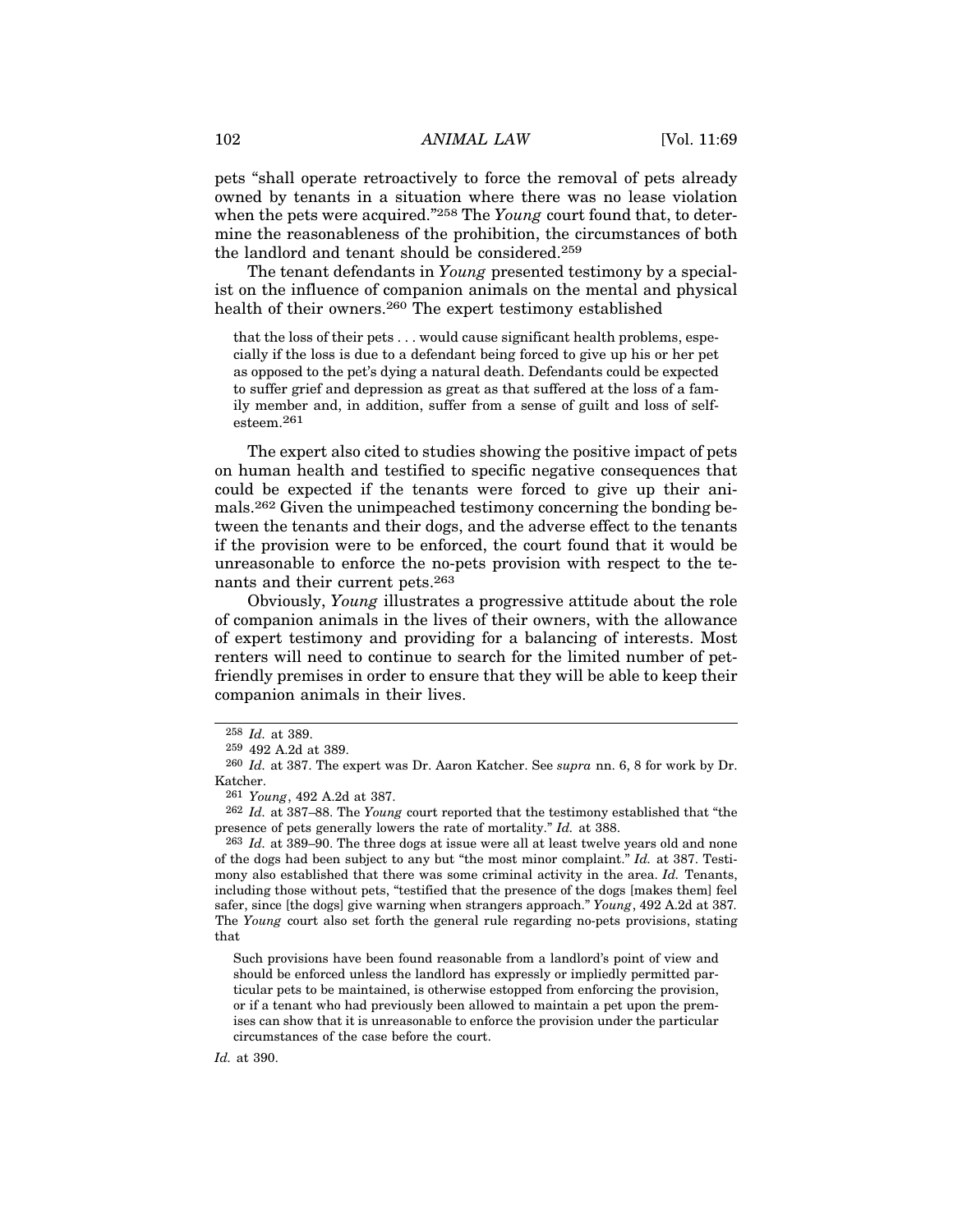One way to support the ability of tenants to keep pets in rental premises is to support and expand the educational efforts being made by humane societies and other organizations that understand the benefits of responsible pet ownership.264 Laws that prevent the inequitable eviction of tenants with animals also enable responsible owners to retain their rental housing.265

#### *B. Condominiums*

Even if one is fortunate enough to have the financial means to own real property, restrictions on pet ownership do not disappear.266 In fact, depending on the type of property one owns, the problems may be very similar. An example is the restriction of pets in condominium or cooperative housing developments.267 There are many types of housing developments; however, the focus of this section of the article will be on condominiums.268

Condominium refers to a form of ownership in a multi-unit development "in which a person has both separate ownership of a unit and [an] ... interest ... in the common areas."<sup>269</sup> Every state has its own condominium statute.270 Use restrictions, such as keeping an animal

268 Wayne S. Hyatt, *Condominium and Homeowner Association Practice*: *Community Association Law*, 13–19 (3d ed. Am. L. Inst. 2000) (discussing types of developments). Another form of development that is sometimes confused with a condominium is a cooperative. In a cooperative (or co-op), a corporation owns all the real estate and issues shares and leases to its shareholders. *Id.* at 14. Under this system the shareholdertenants are entitled to exclusive possession of their individual units. *Id.* This article will also discuss issues relating to subdivisions and municipal ordinances. *See infra* pt. IV(A). According to the Community Associations Institute, there were an estimated 249,000 community associations in the United States at the end of 2003, with planned communities accounting for 50–55% of these associations, condominiums for 40–45%, and cooperatives for 5–7%. Community Associations Institute, *Data on U.S. Community Associations*, http://www.caionline.org/about/facts.cfm (accessed Oct. 10, 2004).

269 *Black's Law Dictionary* 291 (Bryan A. Garner ed., 7th ed. West 1999). Use of the condominium form of development did not become widespread until after 1961 when mortgage and title insurance became available.

270 Hyatt, *supra* n. 268, at 11.

<sup>264</sup> *See* Swartz, *supra* n. 238 (discussing one organization's educational efforts); Delta Socy., *The Legal Ins and Outs of Pet Ownership and Housing*, http:// www.deltasociety.org/dsz101.htm (accessed Mar. 12, 2005) (offering some guidance to pet owners regarding housing issues).

<sup>265</sup> *See supra* nn. 249–54 and accompanying text (discussing local laws that codify the circumstances under which a tenant may keep an animal in rental housing despite a nopets clause in his or her lease).

<sup>266</sup> *See generally* APPMA, *supra* n. 1, at xxxvi ("More pet owners own their own home than the total U.S. population (especially dog and cat owners).").

<sup>267</sup> Cooperative developments are common in New York City and the East Coast, with the condominium structure more common elsewhere. Stewart E. Sterk, *Minority Protection in Residential Private Governments*, 77 B.U. L. Rev. 273, 276 (1997); *see Park Village West Assoc.*, *Inc. v. Sugar*, 1999 WL 1441926 at \*4 (Mass. Super. 1999) (discussing the distinction between condominiums and cooperative associations in a case involving the change of a house rule prohibiting any new dogs). *Sugar* illustrates the importance of recording documents (although the court makes it clear that house rules of a cooperative do not need to be recorded) and notice of rule changes. *Id.*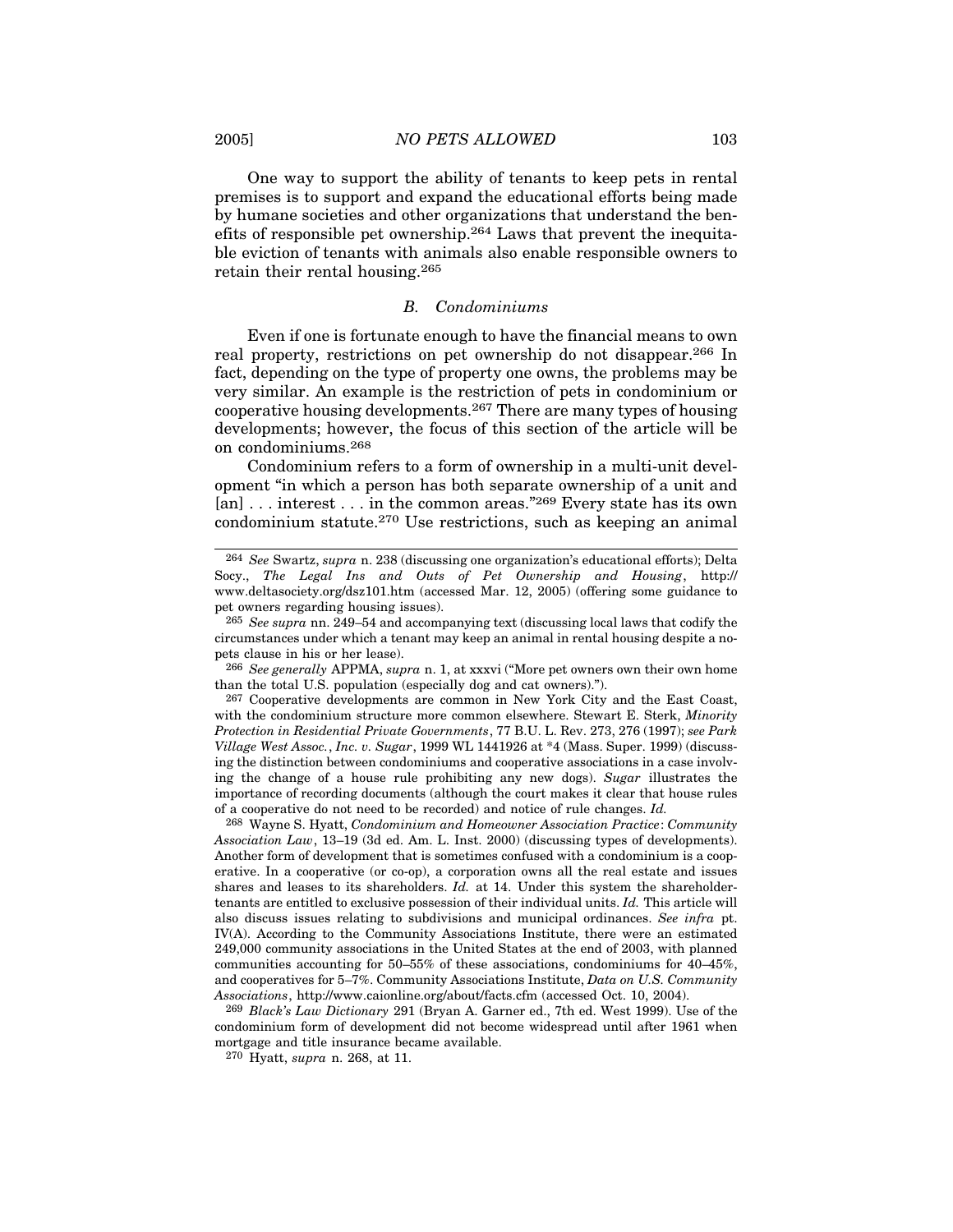in a unit, can be included in several documents that govern the condominium.271 Of these documents, the "Declaration" is drafted and recorded by the developer prior to the sale of any individual unit.272 Other documents include bylaws that govern the condominium association, and a separate set of rules for the development owner.<sup>273</sup> In general, "[courts] are far more likely to enforce use restrictions that appear in the recorded Declaration than they are to enforce restrictions imposed by subsequent vote of the association's board."274

Pet provisions are the "most frequently litigated of lifestyle restrictions" in these type of developments.275 Whether a restriction on keeping a pet will be valid is often dependent on when and how the prohibition was put in place. If the prohibition is contained in a Declaration or bylaws, there is "nearly universal agreement" that the prohibition is enforceable.276 If a Declaration expressly contemplates that the unit owners may keep pets, the association should not be able to, by rule, prohibit pets.277 In addition, courts are not as likely to sustain an association's action to prohibit pets if it seeks to apply such a prohibition retroactively.278

Perhaps the most well-known of the condominium pet rules cases is the 1994 case, *Nahrstedt v. Lakeside Village Condominium Assoc.*, *Inc*. 279 In this Supreme Court of California case, Narhstedt moved into

274 Sterk, *supra* n. 267, at 278.

275 *Id.* at 340 (discussing pet restrictions along with other lifestyle restrictions).

276 *Id*. at 339. Another commentator agrees with this analysis as it relates to Declarations. Jordan I. Shifrin, *Welcome to CondoWorld! . . . Where Life is Almost Perfect* 195 (iUniverse 2002). *See e.g. The Pines of Boca Barwood Condo. Assoc.*, *Inc. v. Cavouti*, 605 So. 2d 984, 985 (Fla. 4th Dist. App. 1992) (finding that a pet restriction in a condominium declaration was "clothed with a strong presumption of validity" and was valid); *Noble v. Murphy*, 612 N.E.2d 266, 270–271 (Mass. App. 1993) (finding that the substance of a valid pet restriction was part of the originating documents of the condominium and was incorporated into the bylaws to better accommodate future enforcement).

277 Sterk, *supra* n. 267, at 339 (stating that "courts have been unwilling to sustain pet prohibitions that are inconsistent with the Declaration").

278 *Id*. at 340 (discussing the retroactive application of a pet provision and the common use of "grandfather" clauses when rules are changed).

279 878 P.2d 1275 (Cal. 1994). *See e.g*. Carl B. Kress, *Beyond Nahrstedt*: *Reviewing Restrictions Governing Life in a Property Owner Association*, 42 UCLA L. Rev. 837 (1995) (discussing the *Nahrstedt* case and the law of other jurisdictions); Sheri L. Marvin, *A Condominium Association's Recorded and Uniformly Enforced Use Restrictions Prohibiting Pet Ownership are Presumptively Valid and Reasonable Equitable Servitudes Under Cal. Civ. Code Section 1354*: Nahrstedt v. Lakeside Village Condo. Assoc. Inc., 22 Pepp. L. Rev. 1692 (1995) (discussing the *Nahrstedt* case); Daniel R. Puterbaugh, *The Reasonable Pet*: *An Examination of the Enforcement of Restrictions in California Common Interest Developments After* Nahrstedt v. Lakeside Village Condo.

<sup>271</sup> Sterk, *supra* n. 267, at 277.

<sup>272</sup> *Id.* Sometimes the Declaration is called the Declaration of Covenants, Conditions and Restrictions, thus the abbreviation of CCRs (or CC&Rs) that is often used when discussing restrictions in the Declaration. This document may also be called a "Master Deed." *Id.*

<sup>273</sup> *Id.* at 277–78; *see also Bd. of Dirs. of 175th E. Del. Place Homeowners Assoc. v. Hinojosa*, 679 N.E.2d 407, 409 (Ill. App. 1st Dist. 1997) (discussing the various documents utilized to govern condominiums).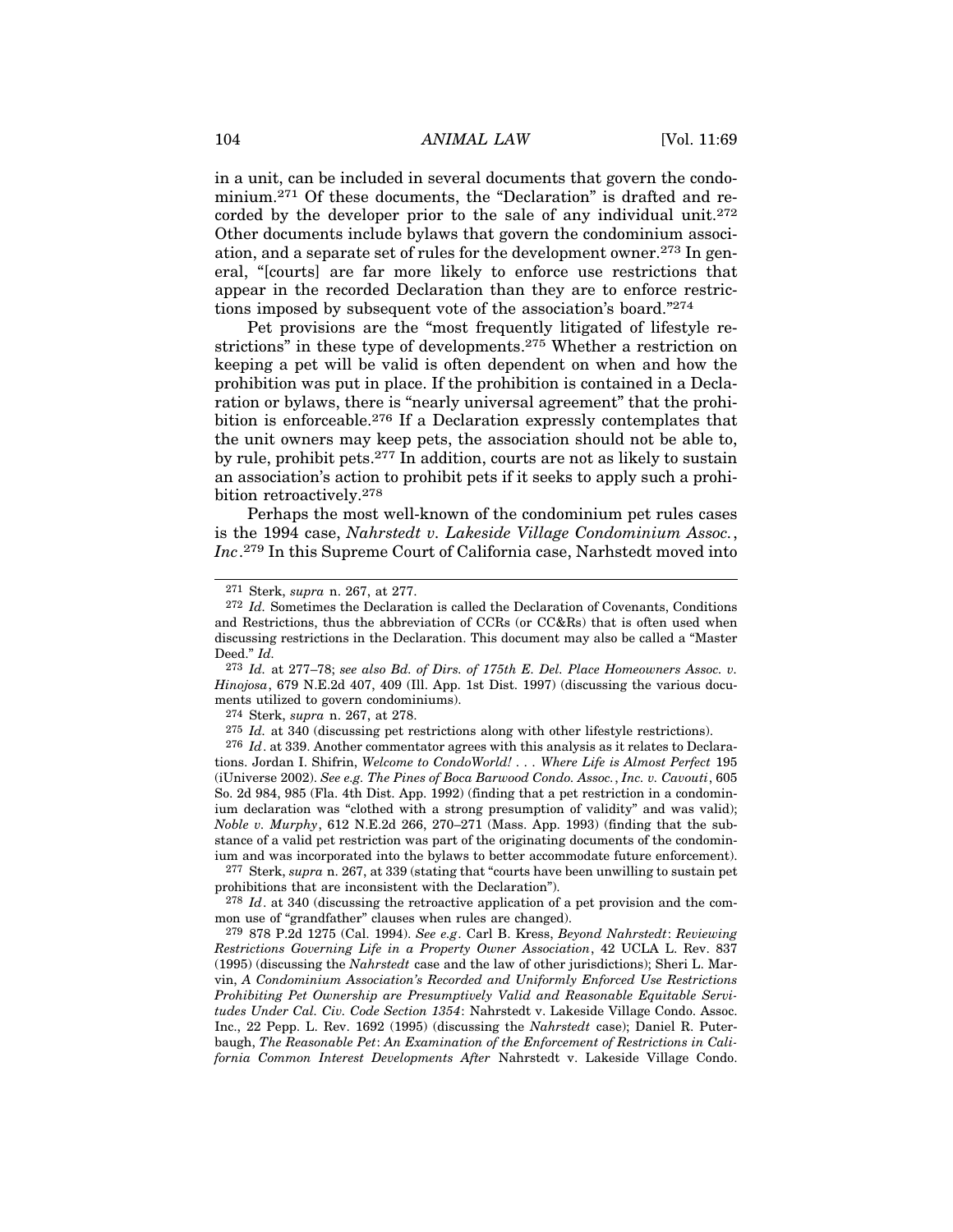a condominium with her three cats in violation of the project's declaration, which prohibited specified animals, including cats, from being kept in the units.280 Narhstedt argued that the pet restriction "was 'unreasonable' as applied to her because she kept her three cats indoors and because her cats were 'noiseless' and 'created no nuisance.'"281

The California Supreme Court provided background on condominiums generally, as well as the role of use restrictions.282 The *Narhstedt* court cited to several cases that upheld pet restrictions.283 California has specific legislative language that provides that use restrictions contained in a recorded declaration will be enforceable unless unreasonable.284

The court's analysis of this statutory language resulted in the following test to determine whether a restriction should be enforced: "such restrictions should be enforced unless they are wholly arbitrary, violate a fundamental public policy, or impose a burden on the use of affected land that far outweighs any benefit."285 The *Nahrstedt* court elaborated by stating that "the reasonableness or unreasonableness of a condominium use restriction . . . is to be determined *not* by reference to facts that are specific to the objecting homeowner, but by reference to the common interest development as a whole."286 The court concluded as a matter of law that the restriction at issue "is not arbitrary, but is rationally related to health, sanitation and noise concerns legitimately held by residents of . . . Lakeside Village."287

282 *Id.* at 1280–81. "Use restrictions are an inherent part of many common interest developments and are crucial to the stable, planned environment of any shared ownership arrangement." *Nahrstedt*, 878 P.2d at 1281.

285 *Id.* at 1287.

286 *Id.* at 1290 (emphasis in original).

287 *Id.* The California Supreme Court found "no fundamental public policy that would favor the keeping of pets in a condominium project." *Id.* at 1291. The court continued by stating that there was no California statute that conferred a general right to keep pets in a condominium and footnoted the California provision that allows disabled individu-

Assoc., Inc., 36 Santa Clara L. Rev. 793 (1996) (discussing the *Nahrstedt* case and condominium law in California); *see also* Armand Arabian, *Condos*, *Cats*, *and CC&Rs*: *Invasion of the Castle Domain*, 23 Pepp. L. Rev. 1 (1995) (Extrapolating from his dissent in *Nahrstedt*, Justice Arabian discusses some of the critical concerns from its holding and proposes model legislation designed to protect individual property owners.).

<sup>280</sup> *Nahrstedt*, 878 P.2d at 1278. The pet restriction stated "[n]o animals (which shall mean dogs and cats), livestock, reptiles or poultry shall be kept in any unit." *Id.*

<sup>281</sup> *Id.* Nahrstedt's cats were kept indoors. *Id.* The court of appeals "concluded that the homeowners association could enforce the restriction only upon proof the plaintiff's cats would be likely to interfere with the right of other homeowners 'to the peaceful and quiet enjoyment of their property.'" *Id.*

<sup>283</sup> *Id.*

<sup>284</sup> Cal. Civ. Code Ann. § 1354(a) (West 2004). The *Nahrstedt* court continued by stating "[in] states lacking such legislative guidance, some courts have adopted a standard under which . . . recorded use restrictions will be enforced so long as they are 'reasonable.'" *Nahrstedt*, 878 P.2d at 1283. The court then continued its analysis by considering the various ways that "reasonable" had been interpreted by several courts outside of California. *Id.* at 1283–84.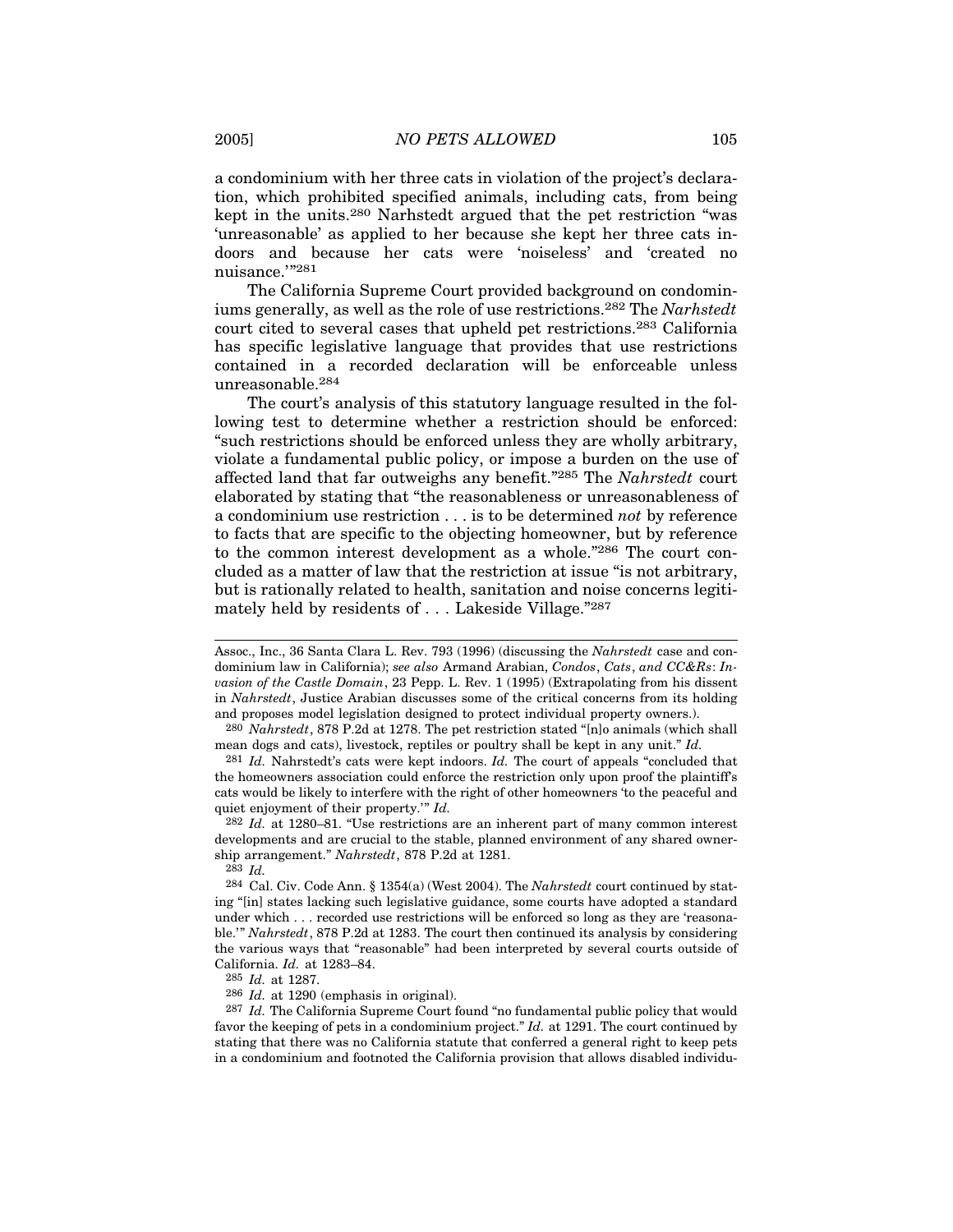## 106 *ANIMAL LAW* [Vol. 11:69]

Although *Nahrstedt* is notable for its comprehensive review of condominium law and restrictive use provisions, it is also frequently cited because of the dissenting opinion and the aftermath of the decision. The dissenting opinion provided an eloquent discussion of the role pets play in the lives of their human caretakers.288 Justice Arabian found the pet restriction patently arbitrary and unreasonable and stated that the provision "does not promote 'health, happiness [or] peace of mind' commensurate with its tariff on the quality of life for those who value the companionship of animals. Worse, it contributes to the fraying of our social fabric."289 In his dissenting opinion, Justice Arabian cited to historical and cultural references along with sources that establish the benefits of animal companionship.290 As to the aftermath of the decision, one commentator states that "[partially] in response to *Nahrstedt*,"291 the California civil code was amended to provide that at least one pet per single interest may be kept in a common interest development (or mobile home park) where the development's governing documents were entered into or amended on or after January 1, 2001.292

In addition to the California approach of whether the restriction is "unreasonable," other courts have analyzed these types of restrictions under a "reasonableness" standard, or utilizing a "business judgment rule," as well as mixtures of the two.293 Justice Arabian believes that all the standards of review substantially limit individual challenges.294

At least in some jurisdictions, it may be possible for a condominium board to promulgate a rule restricting pet ownership.295 In *Board*

291 John Paul Hanna & David M. Van Atta, *California Common Interest Developments*: *Law and Practice* § 22.62 (West 2003).

292 Cal. Civ. Code Ann. §§1360.5, 798.33 (West 2002) (mandating pet ownership in common interest developments and mobile home parks respectively); *see also Villa de las Palmas Homeowners Assoc. v. Terifaj*, 121 Cal. Rptr. 2d 780 (Cal. App. 4th Dist. 2002), *petition for review granted*, 55 P.3d 36 (Cal. 2002) (court of appeals upheld a No-Pets rule citing to the *Nahrstedt* case) (*aff'd*, 14 Cal. Rptr. 3d 67 (Cal. 2004)).

293 Arabian, *supra* n. 279, at 11–18 (discussing the Florida reasonableness standard and the New York Business Judgment Rule as well as other standards of review); Kress, *supra* n. 279, at 842–69 (discussing California law and the law of other jurisdictions).

294 Arabian, *supra* n. 279, at 18.

295 *Hinojosa*, 679 N.E.2d at 409 (stating that the issue of whether the Board may promulgate a rule restricting dog ownership was an issue of first impression in the state of Illinois); *but see Brookside Condo. Trust v. Zuliani*, 1999 WL 1331233 at \*3 (Mass. Super. Feb. 18, 1999) (finding that a condominium's "prohibition against keeping dogs in the condominium units if found only in the Rules and Regulations, which by statute may govern conduct only in common areas and facilities, not in individual units . . . as such, cannot be enforced to prohibit the keeping of a dog within an individual condominium unit").

als and the elderly to keep pets in publicly funded housing. *Nahrstedt*, 878 P.2d at 1291, n. 12.

<sup>288</sup> *Id.* at 1292–97.

<sup>289</sup> *Id.* at 1293.

<sup>290</sup> *Id.* at 1294–95.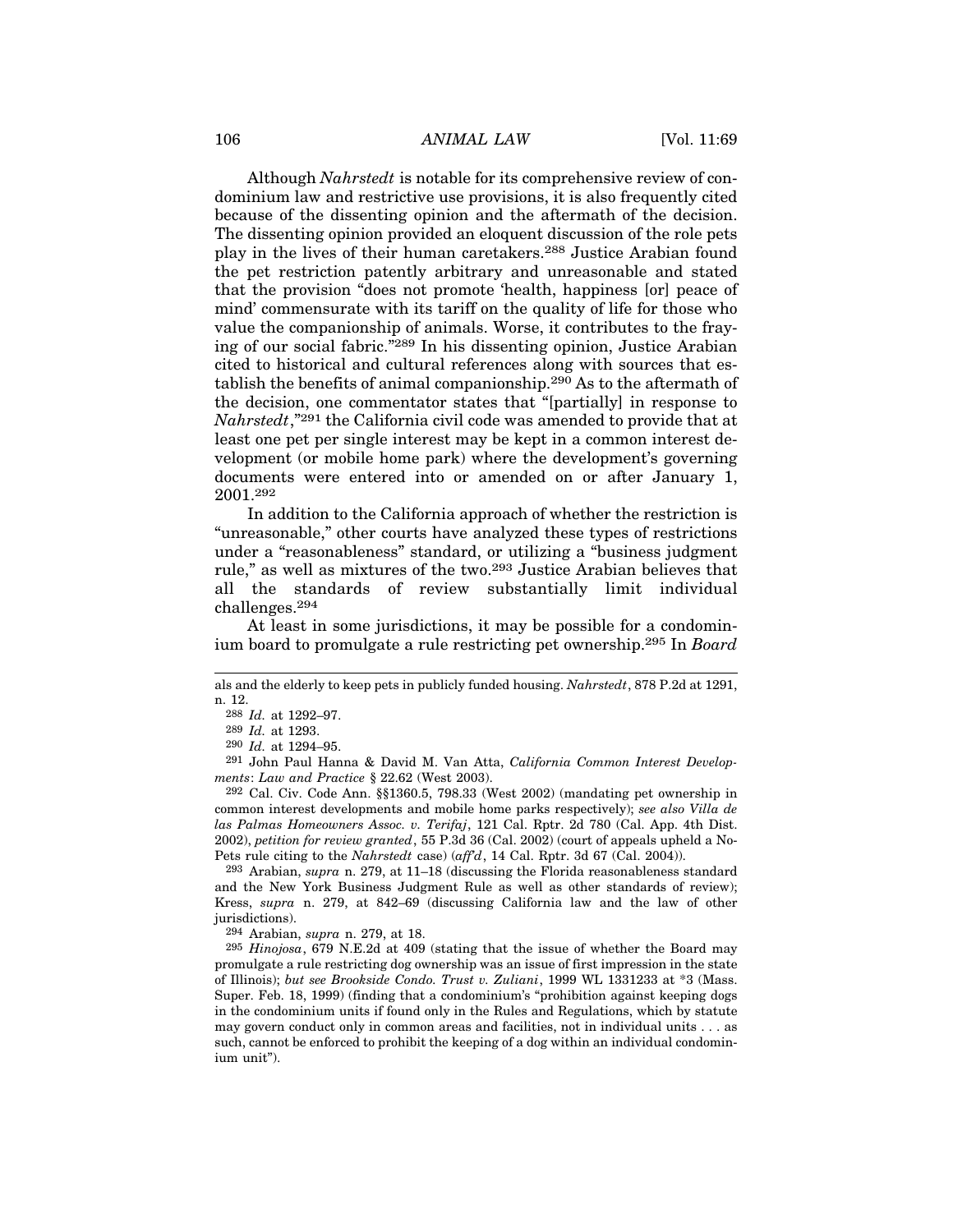*of Directors of 175th East Delaware Place Homeowners Assn. v. Hinojosa*, an Illinois appellate court considered whether a board could promulgate a rule that restricted dog ownership.296 The court recognized that rules promulgated by boards are not "clothed with a strong presumption of validity,"297 and would require affirmative proof that the rule is reasonable in its purpose and application.298 The *Hinojosa* court considered the specific facts surrounding the case, in addition to a Maryland case that barred pets by house rules that included "potentially offensive odors, noise, possible health hazards, clean-up and maintenance problems."299 The building at issue in *Hinojosa* was a high-rise with the residences on the fourty-fifth to ninety-second floors, located in a densely populated area where recreational areas for dogs were scarce.300 The board had utilized less restrictive measures to regulate dogs previously, but those measures did not alleviate the potential and real problems it perceived.301 The *Hinojosa* court concluded that the rule was reasonable under the specific facts of the case.302

In addition to litigation over the placement and adoption of pet restrictions, unit holders fighting the enforcement of a restriction may argue that there has been arbitrary application, selective enforcement, waiver,<sup>303</sup> changed conditions, estoppel,<sup>304</sup> or that the statute of limitations has run.305

An example of selective enforcement is a recent Florida case where a condominium association brought an action seeking an injunc-

302 *Id.* The court also noted that the rule was applied to all owners and had a rational purpose. *Id.*

303 *See e.g. Dice v. Inwood Hills Condo*., 237 A.D.2d 403, 404 (N.Y. App. Div. 2d Dept. 1997) (finding it was a factual issue as to whether the No-Pets provision of regulations had been waived); *but see Northwoods Condo. Owners' Assn. v. Arnold*, 770 N.E.2d 627, 630 (Ohio App. 8th Dist. 2002) (holding that a unit holder's assent to purchase with actual knowledge of a pet provision waived any right to raise the defense that the provision was illegally adopted).

304 *See e.g. Jefferson Place Condo. Assn. v. Naples*, 708 N.E.2d 771, 776–77 (Ohio Ct. App. 7th Dist. 1998) (finding that a condominium association would be equitably estopped from enforcing an animal restriction against a unit owner who reasonably relied on representations that pets were allowed in the units), *appeal not allowed*, 692 N.E.2d 1027 (Ohio 1998).

<sup>296</sup> *Hinojosa*, 679 N.E.2d at 411.

<sup>297</sup> *Id.*

<sup>298</sup> *Id.*

<sup>299</sup> *Id.* (citing to *Dulaney Towers Maint. Corp. v. O'Brey*, 418 A.2d 1233, 1235 (Md. Spec. App. 1980)).

<sup>300</sup> *Id.*

<sup>301</sup> *Id.* The *Hinojosa* court noted that the new rule only prohibited additional or replacement dogs; existing dogs were allowed. *Hinojosa*, 679 N.E.2d at 411.

<sup>305</sup> *Pond Apple Place III Condo. Assn.*, *Inc. v. Russo*, 841 So. 2d 526, 527 (Fla. 4th Dist. App. 2003) (discussing the applicable statute of limitations in a case where a condominium association brought suit to enforce a restrictive covenant prohibiting dogs in the units); *see generally* Hyatt, *supra* n. 268, at 163–68.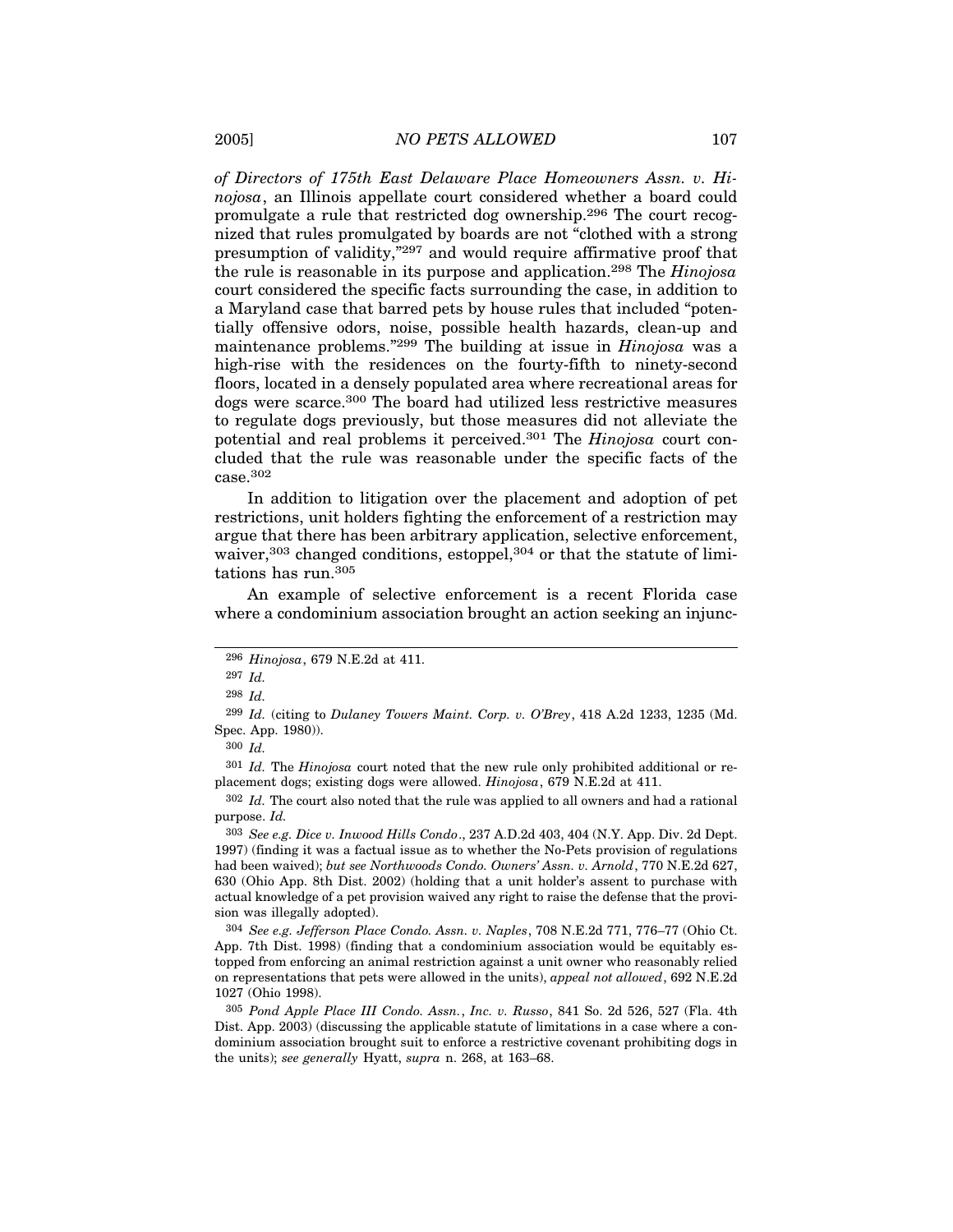tion to bar a resident from keeping a dog on the premises.306 In *Prisco v. Forest Villas Condominium Apartments*, *Inc.*, an appellate court found that a resident was entitled to raise the affirmative defense of selective enforcement of a covenant when a condominium association allowed cats but not dogs, despite a prohibition in the declaration against pets other than fish or birds.307

From the perspective of an association that wishes to keep pets out, one practitioner cites the following to ensure successful application of the restriction:308

- 1. If a change in policy is necessary, amendment of the declaration is preferred over a modification of rules or regulations;<sup>309</sup>
- 2. The rules should define the term "pet," and should set out remedies and procedures for any violation;310
- 3. Pet regulations should be enforced consistently, uniformly, and fairly;<sup>311</sup>
- 4. If applicable, local codes or ordinances can be utilized to buttress a case against a problem unit holder.312

One way to encourage the allowance of companion animals in common interest developments is to support the passage of legislation similar to the California provisions that limit the ability to prohibit pets in this type of housing. Over time, more judges may be convinced of the value animals can play in the lives of their human companions, and, instead of a dissenting opinion,313 the majority of a court may interpret the law in a way that recognizes the importance of these animals. In the short term, it is important for persons purchasing units in condominiums to pay close attention not only to the current restrictions in the governing documents, but also the process for change to make cer-

309 *Id.* at 195–96. Amendment of the declaration, while more difficult, may be less problematic in the long run due to increased odds of litigation if rules and regulations alone are modified. *Id.* at 195. In addition, Shifrin states that "most appellate court decisions addressing pet restrictions have imposed the requirement of using grandfather clauses for pet amendments, where the owner can keep the pet until it dies or the unit is sold." *Id.* at 196.

<sup>306</sup> *Prisco v. Forest Villas Condo. Apts.*, *Inc*., 847 So. 2d 1012, 1012 (Fla. 4th Dist. App. 2003).

<sup>307</sup> *Id.* at 1015.

<sup>308</sup> Shifrin, *supra* n. 276, at 195–98 (discussing the problem of careless pet owners). Shifrin states that "[t]he most effective way of dealing with irresponsible pet owners is to have tough rules and regulations and strict enforcement procedures." *Id.* at 198.

<sup>310</sup> *Id.* at 197. Shifrin recommends the specification of any types of animals not allowed, as well as clear standards if there are any size or behavioral restrictions. Shifrin, *supra* n. 276, at 197.

<sup>311</sup> *Id.* at 196. Shifrin discusses the role of owners in reporting violations and the need for detailed complaints. Shifrin also discourages the imposition of rules, such as pet deposits, being applied in a discriminatory fashion between tenants and unit holders. *Id.*

<sup>312</sup> *Id.* at 198. Shifrin recommends the consideration of any other local ordinances before a hearing is conducted. *Id.*

<sup>313</sup> *Nahrstedt*, 878 P.2d at 1292–97.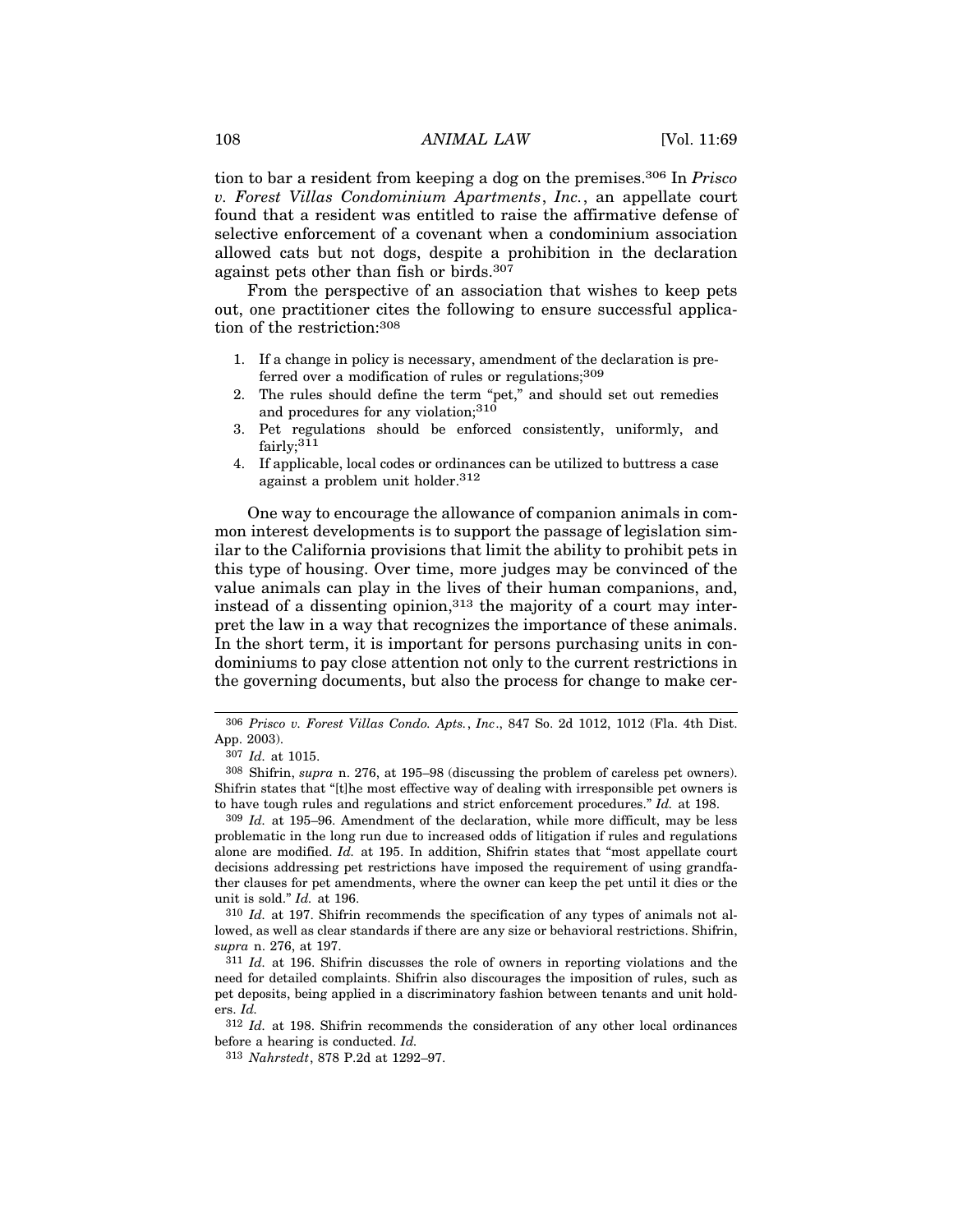tain that their expectations regarding pet ownership continue to be met.314

## IV. LOCAL LAWS

#### *A. Municipal Ordinances and Restrictive Covenants*

Municipalities have passed different types of ordinances to try to regulate companion animals. Statutes that relate to the regulation of companion animals have been contested frequently, but such lawsuits have generally been unsuccessful.<sup>315</sup> Historically, mandatory registration (licensing) programs have been more commonly applied to dogs than cats.316 An estimated ninety percent of cities and counties have had a dog registration program.<sup>317</sup> The justifications for animal licensing laws vary by jurisdiction, but many times the proceeds support the funding of shelters, vaccination enforcement, and educational programs.318 If an animal is licensed, enforcement agencies are able to identify and reunite lost companion animals with their owners.319 Some ordinances require that animals wear tags or be implanted with microchips in addition to or instead of registration.320 Studies on mandatory registration programs for cats show that licensing-plusidentification programs increase the number of cats that are returned to their owners.321

315 Soave, *supra* n. 18, at 164; *see also Nicchia v. N.Y.*, 254 U.S. 228, 231 (1920) (finding that there is no infringement of the U.S. Constitution, specifically of the Fourteenth Amendment, if a state statute requires the licensing of a dog); David Favre & Peter L. Borchelt, *Animal Law and Dog Behavior* 197 (Laws. & JJ. Publg. Co., Inc. 1999) (noting that a law that is rationally related to an appropriate public health, safety, and welfare interest must violate a citizen's constitutional right to be set aside); *see e.g. Holt v. City of Sauk Rapids*, 559 N.W.2d 444, 447 (Minn. App. 1997) (upholding ordinance that limited the number of dogs that could be kept on residential premises); *Prof. Houndsmen of Mo.*, *Inc. v. County of Boone*, 836 S.W.2d 17, 23 (Mo. App. W. Dist. 1992) (finding that an animal control ordinance with registration, vaccination, and control provisions was valid).

316 Humane Socy. of the U.S., *Guide to Cat Law: A Guide for Legislators and Humane Advocates*, 3 (Humane Society of the U.S. 2002) [hereinafter *Guide to Cat Law*].

317 *Id.* at 3.

319 *Id.*; *see also* Huss, *Separation*, *supra* n. 2, at 211–20 (discussing the issue of lost animals).

320 *Guide to Cat Law*, *supra* n. 316, at 3–4; *see also* Huss, *Separation*, *supra* n. 2, at 204 n. 153 (discussing "microchipping" of companion animals).

<sup>314</sup> *See* Patrick A. Randolph, *Changing the Rules: Should Courts Limit the Power of Common Interest Communities to Alter Unit Owners' Privileges in the Face of Vested Expectations?* 38 Santa Clara L. Rev. 1081, 1097–102 (1998) (analyzing whether persons in common interest communities have a legally enforceable expectation that certain aspects of the community will not change without their consent and citing to the few cases considering the pet issue).

<sup>318</sup> Wilson, *supra* n. 21, at 79.

<sup>321</sup> *Guide to Cat Law*, *supra* n. 316, at 3 (citing to a return-to-owner rate increase from 0.9% (in 1995) to 4% (in 2002) after an ordinance requiring that cats wear identification or be "microchipped" was enacted in Oahu, Hawaii).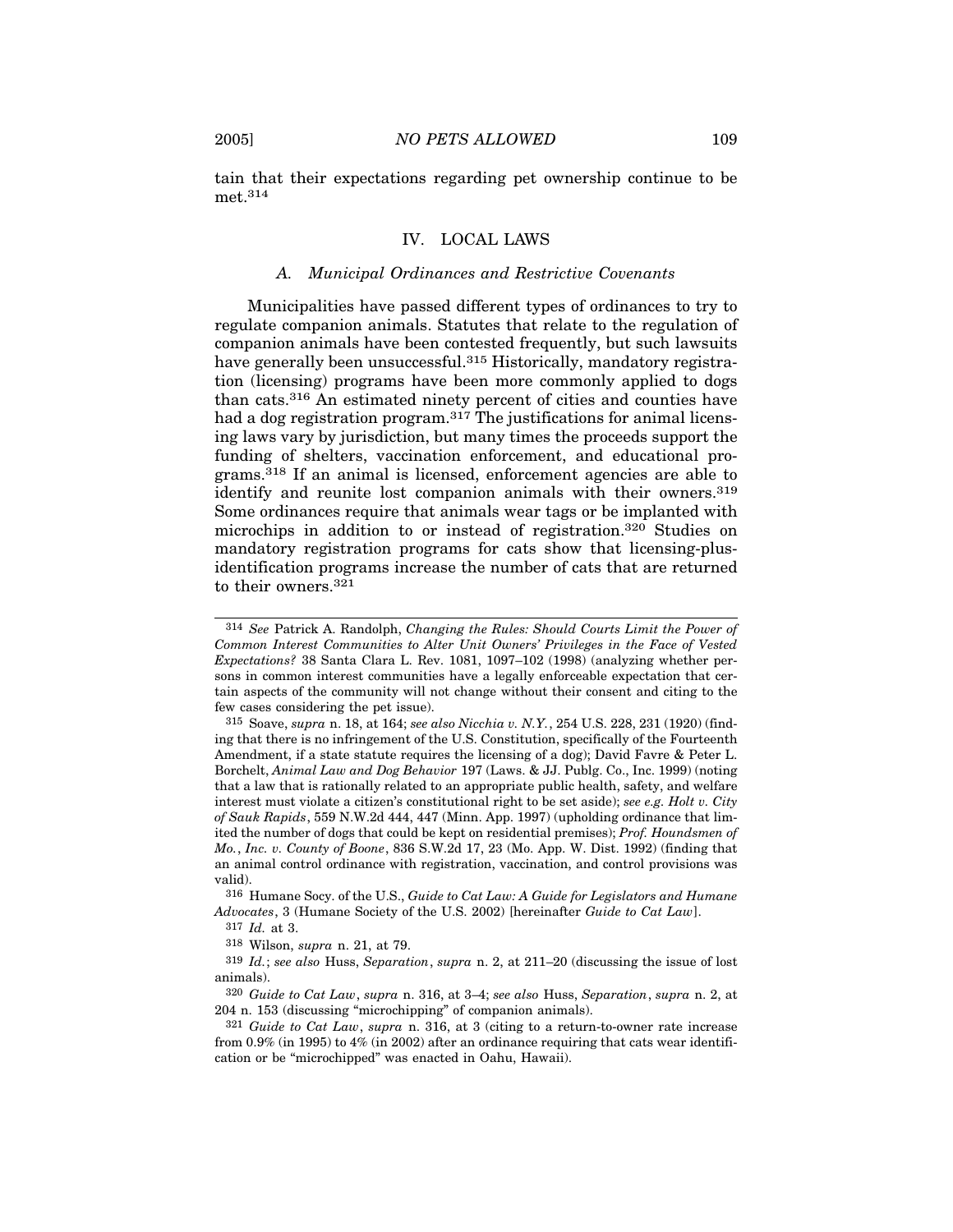Vaccination requirements are also quite common, with most states requiring periodic rabies vaccinations for dogs,<sup>322</sup> and a number of states requiring rabies vaccinations for cats as well.<sup>323</sup> Confinement and control of animals is justified by the need to control diseases or to prevent animals from becoming nuisances or injuring people.324

Due to the threat to the public from dog bites, beginning in the late 1970s, a number of jurisdictions adopted statutes covering dangerous dogs.325 Courts have consistently upheld the language of well-written dangerous dog statutes as a legitimate exercise of the jurisdiction's police power.326 The "bite" issue, as it relates to housing, is discussed

<sup>322</sup> Wilson, *supra* n. 21, at 79. The justification for mandatory rabies vaccinations is the public health threat to humans as well as animals. *Id.* "The widespread vaccination of dogs in the United States has reduced the number of cases of rabies in dogs from 6,949 in 1947 to 114 in 2000." *Guide to Cat Law*, *supra* n. 316, at 6.

<sup>323</sup> *Guide to Cat Law*, *supra* n. 316, at 6. "Today more cats than dogs succumb to [rabies] . . . . [A]s of 2001, twenty-five states mandated rabies vaccination of cats and an additional thirteen required local jurisdictions to vaccinate cats against rabies." *Id.*

<sup>324</sup> Soave, *supra* n. 18, at 164. Provisions that set specific standards as to the care or treatment of animals are becoming more common in municipal ordinances. *See e.g.* Renee Koury, *Coming in from the Cold; Advocate Promoting Indoor Homes for Dogs*, San Jose Mercury News 1 (Dec. 1, 2003) (available at 2003 WL 69054153) (discussing the adoption of anti-tethering ordinances in eight U.S. cities).

<sup>325</sup> Favre & Borchelt, *supra* n. 315, at 202–06; *see also* Christopher C. Eck & Robert E. Bovett, *Oregon Dog Control Laws and Due Process: A Case Study*, 4 Animal L. 95 (1998) (discussing Oregon dog control laws that require the impounding and euthanasia of any dog found to be chasing injuring or killing livestock); Favre & Borchelt, *supra* n. 315, at 208–10 (discussing statutory provisions covering dogs and other animals worrying or harassing livestock).

<sup>326</sup> Favre & Borchelt, *supra* n. 315, at 202–06. Generally, the application of a dangerous dog statute requires that a dog first be identified as being a danger to the public due to the dog biting or attacking a person or other animal. *Id.* at 203. Normally the action taken by the dog must be unprovoked. *Id.* Statutes have also been passed classifying certain breeds of dogs, usually pit bulls or pit bull mixes, as being naturally dangerous. Soave, *supra* n. 18, at 176–78. The identification of the dog as dangerous causes the possession by the owner to become conditional—sometimes subject to keeping the dog confined or on leash at all times, as well as providing proof of minimum insurance coverage if the dog causes injuries. Favre & Borchelt, *supra* n. 315, at 203; Soave, *supra* n. 18, at 176. If the owner does not follow the strict provisions of the law, or if the dog causes injury, there can be criminal sanctions against the owner as well as seizure of the animal. Favre & Borchelt, *supra* n. 315, at 202–06. Some statutes make it extremely difficult to regain custody of an animal once it has been confiscated. *Id*. These statutory provisions vary but may require the posting of a bond and paying the costs for the animal's care while the animal is held. *See* N.H. Rev. Stat. Ann. § 644:8(IV) (West Supp. 2003) (providing for the posting of a \$2,000 bond and for costs to be assessed for the care of the animal); *see also* Mich. Comp. Laws Ann. § 750.50(3) (West 2003) (providing hearing prior to forfeiture of animals unless cash or security is submitted to cover the costs of care from initial impoundment to trial); N.Y. Agric. & Mkts. Law §§ 118, 373 (McKinney 2004) (creating process for notification to owner of identified dog, and posting of security in case of person charged with cruelty to cover the costs of the animals' care prior to the adjudication of the charges); *see also e.g. Porter v. DiBlasio*, 93 F.3d 301, 306–07 (7th Cir. 1996) (finding that the owner of horses had a due process right to notice and an opportunity for a hearing prior to the permanent termination of his interest in the horses). The ultimate penalty for the dog that has caused harm is the euthanasia of the dog. Favre & Borchelt, *supra* n. 315, at 203. The state has clear authority to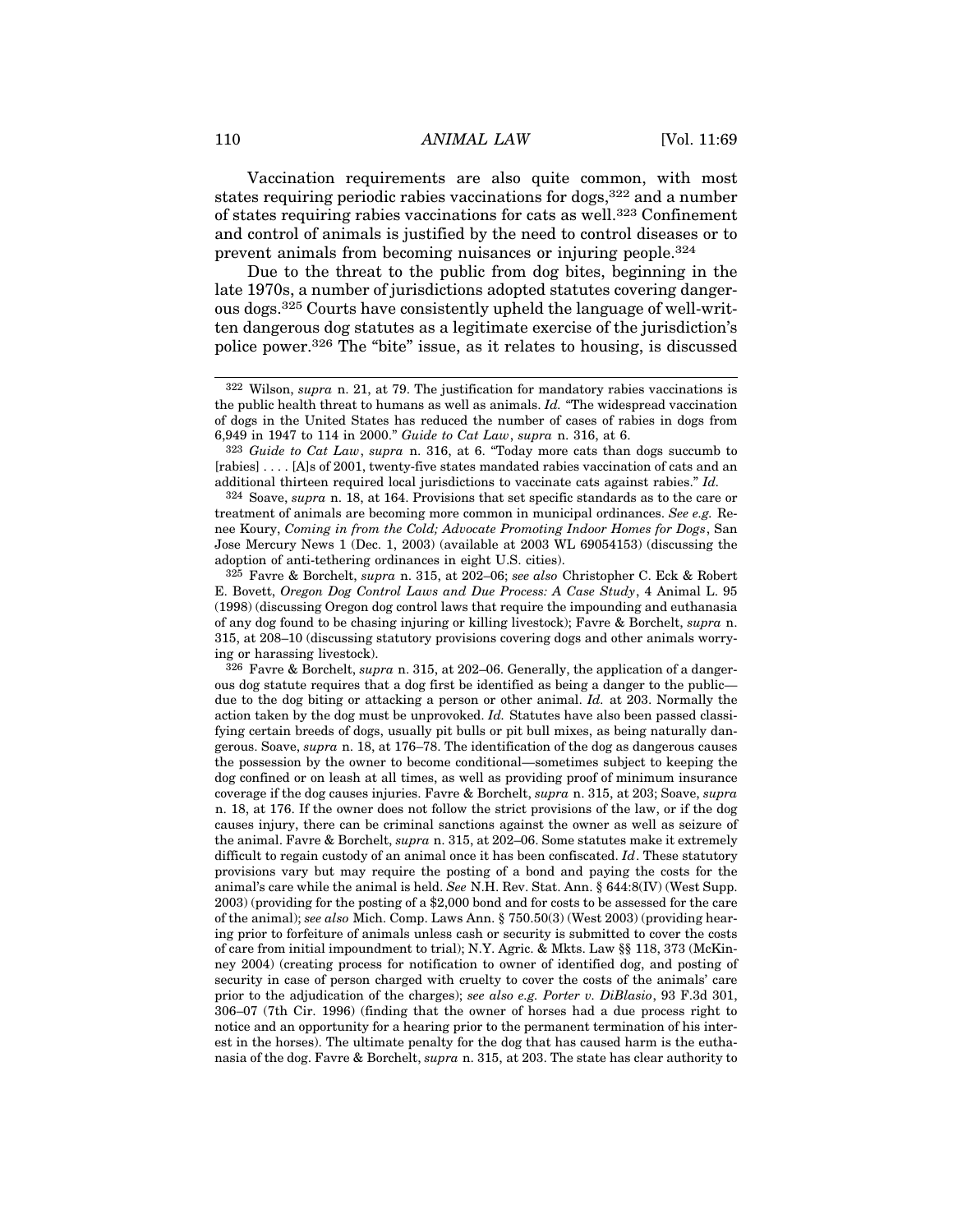briefly below.327

A restriction that may be in the form of a municipal ordinance or a restrictive covenant in a subdivision is one that that limits the type and number of animals that can be kept by each resident.328 Ordinances with these types of limits serve several purposes. One is to maintain a common scheme of development—as with any other type of restrictive covenant. Oftentimes this purpose is raised when the type of animal the property owner wishes to keep is unusual.329

One benefit of this type of ordinance is that it provides a tool for governments to resolve animal hoarding cases. "Animal hoarders are individuals who accumulate so many animals (in the dozens or even hundreds) that they are unable to provide even minimal standards of nutrition, sanitation and veterinary care."330 With an ordinance that limits the number of animals, officials may be able to remove animals from the property without first having to prove animal cruelty.331 Limitations on the type or number of animals can also be used to deal with possible nuisance problems.332

327 *See infra* pt. IV(E) (discussing the problem of injuries caused to humans by companion animals).

328 There are many restrictions on keeping exotic or wild animals in state and local law. Challenges to these types of restrictions utilize a similar analysis as the statutes discussed herein. *See e.g. Kent v. Polk Co. Bd. of Supervisors*, 391 N.W.2d 220, 227 (Iowa 1986) (finding that a county ordinance regulating possession of dangerous and vicious animals was a valid exercise of police power and did not constitute a taking in a case where a property owner was keeping a lion as a pet); *Town of Grant v. Johnson*, 1993 WL 231683, \*1 (Minn. App. June 29, 1993) (citing to the town's police power to uphold an ordinance prohibiting the keeping of wild animals without a permit); *Peoples Program for Endangered Species v. Sexton*, 476 S.E.2d 477, 481 (S.C. 1996) (finding that ordinance that classified wolves as wild animals did not violate property owners' equal protection rights); *Rhoades v. City of Battle Ground*, 114 Wash. App. 1062, 1062–63 (Wash. App. Div. 2 2002) (upholding order dismissing constitutional challenges to an ordinance that prohibits ownership of exotic animals within city limits utilizing the rational basis test). As this article deals with companion animals, these restrictions on exotic animals will not be discussed further. Note that potbellied pigs and horses are now considered companion animals by some people. *See infra* nn. 408–54 and accompanying text for cases dealing with these animals. Subdivisions also have covenants that restrict the number and type of animals. *See e.g. Turudic v. Stephens*, 31 P.3d 465, 472 (Or. App. 2001) (discussing whether a covenant prohibited the keeping of a cougar or the cougar's pen).

329 *See infra* nn. 408–54 (discussing cases wherein potbellied pigs and horses are at issue).

330 *Guide to Cat Law*, *supra* n. 316, at 11. Animal hoarders frequently do not recognize that the animals are suffering. *Id.*

331 *Id.*; *see also Combat Animal Hoarding*, Providence J. (R.I.) B06 (Aug. 11, 2003) (available at 2003 WL 57184868) (discussing the problem of animal hoarding).

332 *Guide to Cat Law*, *supra* n. 316, at 11; *see e.g. Commonwealth v. Creighton*, 639 A.2d 1296, 1299–1300 (Pa. Commw. 1994) (illustrating the interaction of an ordinance limiting the number of cats and dogs to five per residence and a nuisance claim). Note that the *Creighton* court found it necessary to remand the case to the trial court to

kill a dangerous dog. *Id.* The constitutionality of some breed-specific statutes has been successfully challenged. Lynn Marmer, *The New Breed of Municipal Dog Control Laws: Are They Constitutional?* 53 U. Cin. L. Rev. 1067 (1984) (discussing the enactment and constitutionality of pit bull regulations)*.*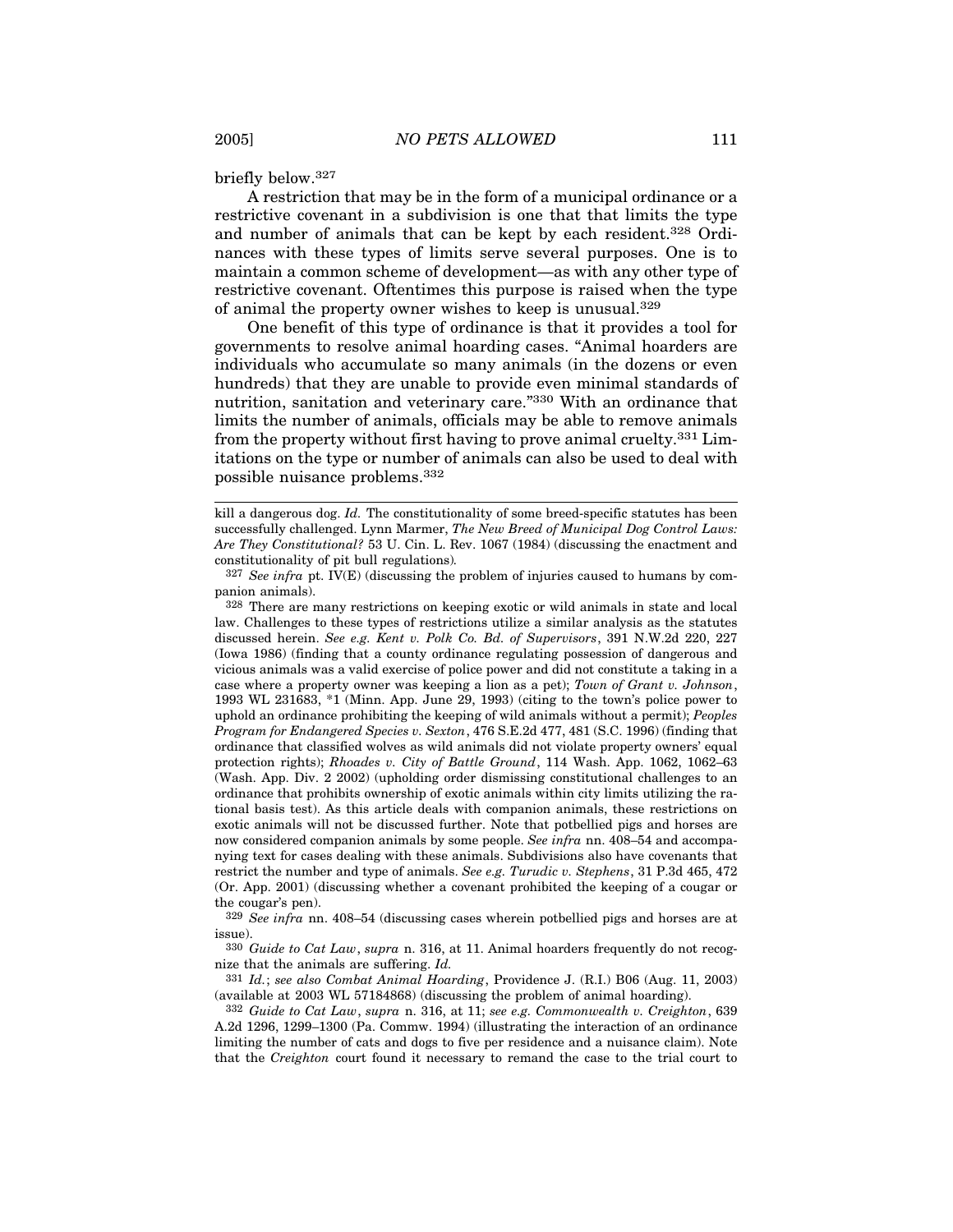## 112 *ANIMAL LAW* [Vol. 11:69]

An example of the flexibility a municipality has in drafting its ordinances is *City of Marion v. Schoenwald*. 333 At issue in this Supreme Court of South Dakota case was a city ordinance that limited households to four dogs, only two of which could weigh over twenty-five pounds.334 Schoenwald owned three dogs which were properly licensed and vaccinated in June, 1999.335 At the time of licensing, one of the dogs weighed twenty pounds.336 In February 2000, Schoenwald was notified that she was in violation of the ordinance by housing three dogs weighing over twenty-five pounds.337 The *Schoenwald* court stated it was "not clear from the record how the City determined that Schoenwald's third dog had subsequently exceeded the weight limitation."338 After a second notice, she was issued a citation.339 At trial, Schoenwald argued that the ordinance exceeded the scope of municipal authority and was unconstitutional under the South Dakota Constitution.340

The South Dakota Supreme Court began its analysis by discussing the authority under which cities may regulate.341 If there is not inherent authority, the right of cities to regulate is derived from the legislature, which delegates "a large measure of police power to municipal corporations, either expressly or inferentially."342 The Court noted its own history "of not interfering with municipal governments unless their actions are palpably arbitrary, unreasonable, or beyond their authority."343 The only specific enabling statute in the state code dealt with prohibiting, regulating, licensing, and dogs running at large.<sup>344</sup> Moreover, "[a] broader power to regulate in this area stems from mu-

determine the goals of the ordinance and to determine whether the goals were legitimate and the means used to achieve them were reasonable. *Id.* at 1301.

<sup>333</sup> 631 N.W.2d 213 (S.D. 2001).

<sup>334</sup> *Id.* at 215. The ordinance provides that each home was restricted to having no more than four dogs and four adult cats. *Id.*

<sup>335</sup> *Id.* At the time of the licensing, the dogs weighed the following: shepherd-collie (seventy-five pounds), male golden retriever (thirty pounds), and female golden retriever (twenty pounds). *Id.* Diane Schoenwald was married with three children. *Id.* Diane was issued the citation; however, the record indicates that while the dogs may have been owned by Diane for purposes of licensing, they were considered the family's dogs. *Schoenwald*, 631 N.W.2d at 215.

<sup>336</sup> *Id.*

<sup>337</sup> *Id.*

<sup>338</sup> *Id.* at 215 n. 2

<sup>339</sup> *Id.* at 215.

<sup>340</sup> *Id.* at 215–16. The magistrate granted Schoenwald's dismissal motion, and the City of Marion requested discretionary review. *Schoenwald*, 631 N.W.2d at 216.

<sup>341</sup> *Id.*

<sup>342</sup> *Id.*

<sup>343</sup> *Id.* The *Schoenwald* court continued by stating "[w]e also presume that cities are familiar with their local conditions and know their own needs; therefore we will not substitute our judgment for their decisions, unless they abuse their power." *Id.* at 217.

<sup>344</sup> *Id.* at 217. The *Schoenwald* court considered the enactments' legislative intent; finding that the legislative intent was to leave subjects like pet control to local governments. *Schoenwald*, 631 N.W.2d at 217.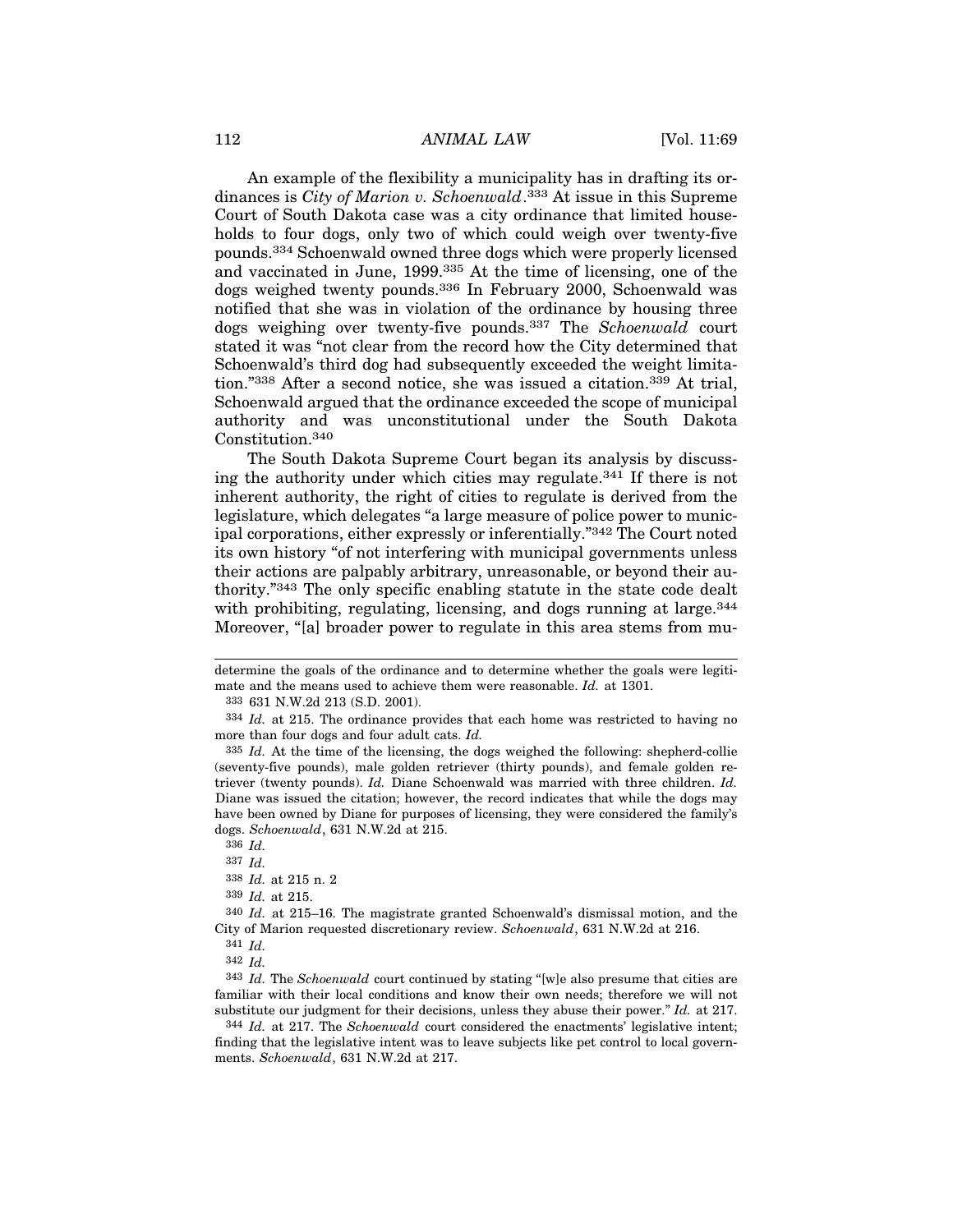nicipal authority to maintain the health, safety, and general welfare of the community and the right to abate nuisances."345

In almost all jurisdictions, "municipal power to regulate animals kept as pets is broadly construed. . . . and [restrictions] on the aggregate number of dogs in households are commonly upheld against constitutional attacks."346 The City of Marion cited to no animal science authority that supported a weight threshold and to no other case in which a similar weight restriction was upheld.<sup>347</sup> Notwithstanding concerns regarding the weight restrictions (specifically, that compliance with the ordinance may fluctuate) the South Dakota Supreme Court upheld the ordinance, citing to a rule of statutory construction that the enactment should be read as a whole.348 The *Schoenwald* court found that "larger dogs have a greater potential for harm" and that the "limit on the number of dogs assuredly advances public welfare."349 The weight limit, read together with the ability to possess four dogs, was "sufficiently related to the purpose of protecting public health and safety; thus it did not unreasonably exceed the City's regulatory authority."350

Ordinances may limit the number of pets kept on property based on the type of housing. *Village of Carpentersville v. Fiala* illustrates this concept.351 The ordinance in question provides "[n]o person shall permit more than two dogs to be or remain in or about any singlefamily residence, building[,] or lot, or more than one dog in any singlefamily unit in any multiple housing building . . . ."352 The Illinois appellate court considered whether the classifications contained in the ordinance violated equal protection.353 It found that the classifications in the ordinance were not "suspect classifications" and did not involve "fundamental interests," so the rational basis test would be applicable.354 The analysis continued with a finding that, although individu-

350 *Id.* The *Schoenwald* court also found a "rational relationship between the ordinance and the problems caused by large dogs," so there was no violation of the South Dakota Constitution. *Id.*

351 425 N.E.2d 33 (Ill. App. 2d Dist. 1981).

<sup>345</sup> *Id.* "Regulation of specific breeds is also considered a proper exercise of police power." *Id.* (citations omitted).

<sup>346</sup> *Id.* (citation omitted).

<sup>347</sup> *Id.* at 218.

<sup>348</sup> *Id.*

<sup>349</sup> *Schoenwald*, 631 N.W.2d at 218. The South Dakota Supreme Court found that the "ordinance is an attempt to balance competing needs, public and private." *Id.*

<sup>352</sup> *Id.* at 34 (citing to Section 14-23 of the Village Code). The Village of Carpentersville has the same restrictions in its current Village Code. Village of Carpentersville, Ill., *New Resident Information*, "Important Village Code Summaries: Limitation as to Number of Dogs to Be Kept," http://vil.carpentersville.il.us/resident.htm (accessed Nov. 4, 2004).

<sup>353</sup> *Fiala*, 425 N.E.2d at 35. The *Fiala* court also considered and rejected the argument that there was not statutory authority for the enactment of the ordinance. *Id.*

<sup>354</sup> *Id.* "Suspect classifications" include sex, race, alienage, or national origin. *Id.* "Fundamental interests" include the right to travel freely or practice a religion. *Id.* For a classification "to be constitutional in the sense of equal protection, [it] must be based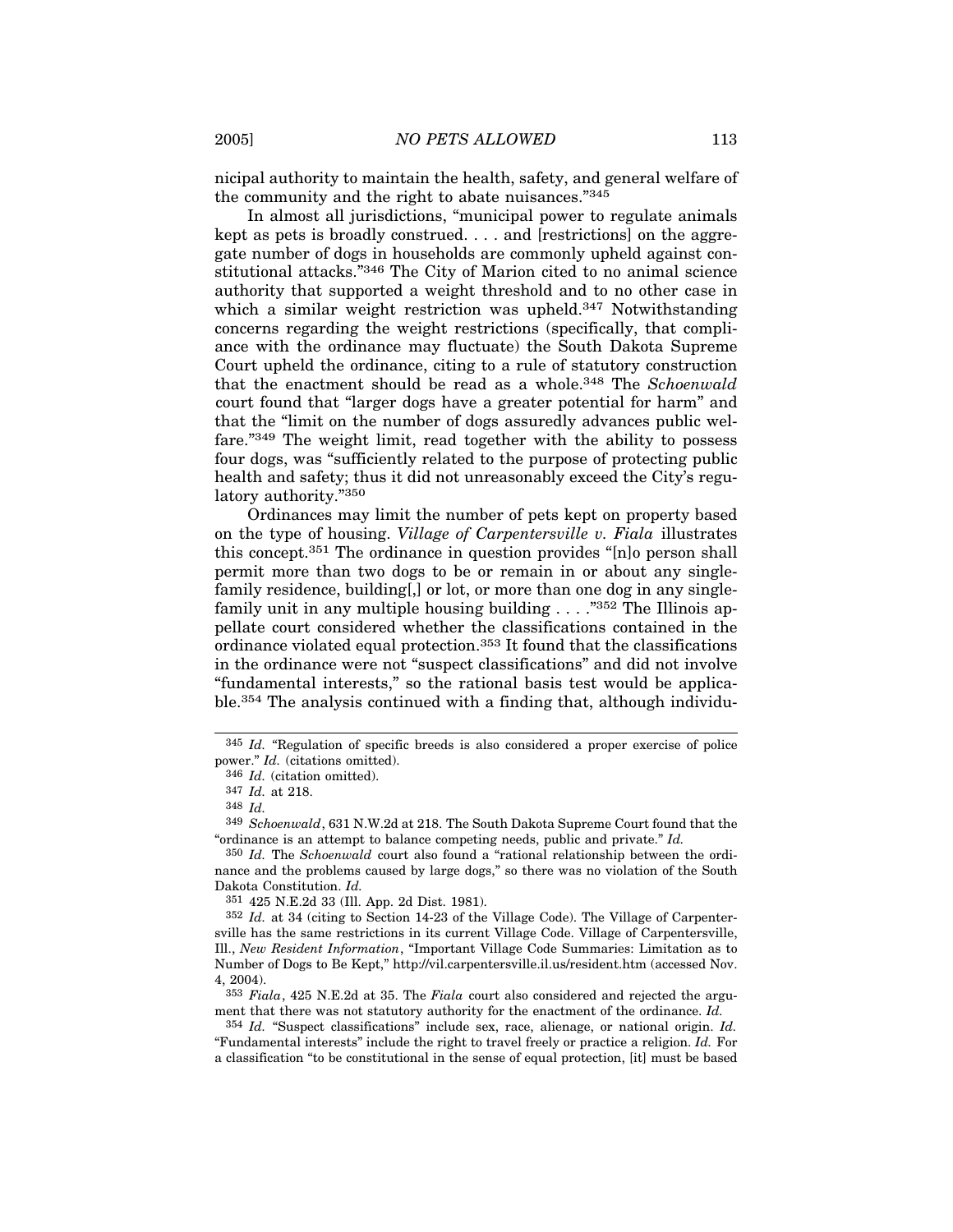als have a privilege to use property freely, this "is subject always to a legitimate exercise of the police power under which new burdens and restrictions may be imposed when the public welfare demands."355

The *Fiala* court noted that, "[w]ith regard to the keeping of dogs, we believe there are real and substantial differences between singlefamily residences and single-family units within multiple housing buildings."356 The differences cited include "considerations of indoor and outdoor space, density and proximity to others, noise levels and structural differences."357 The court found that the difference articulated by the statute between single-family and multi-family housing buildings was rationally related to the object of the ordinance and not violative of equal protection.358

It is necessary for municipal ordinances to meet general statutory constructs. For example, in *Foster v. State*, the Supreme Court of Georgia found a county ordinance unconstitutionally vague.359 The ordinance provided in part:

It shall be unlawful for there to be more than four dogs and/or cats on any residential lot that is less than five acres in size, subject to the following exceptions: (1) Animal owners who have an approved permit issued by the animal control board shall be excepted from this section.<sup>360</sup>

The absence of ascertainable standards to grant or deny the permit gave the board uncontrolled discretion which was "incompatible with the requirements of due process."361

As illustrated by *Schoenwald*, amending and enforcing municipal ordinances relating to companion animals can be quite controversial and can lead to litigation.362 Municipalities wishing to limit the type

on some real and substantial difference in persons and bear a rational relation to the purposes of the statute." *Id.*

<sup>355</sup> *Fiala*, 425 N.E.2d at 36.

<sup>356</sup> *Id.* This appellate court noted that the Illinois Supreme Court had previously held that there are "real and substantial differences between owners of a fee and a tenant under a lease." *Id.* The Illinois Supreme Court case that the *Fiala* court referenced dealt with a tax issue. *Id.* The *Fiala* court made its own distinctions between single and multiple family residences as well. *Id.*

<sup>357</sup> *Id.*

<sup>358</sup> *Fiala*, 425 N.E.2d at 36*.* The *Fiala* court continued by finding that the defendant did not "establish that the ordinance constitutes arbitrary, capricious or unreasonable municipal action." *Id.*

<sup>359</sup> 544 S.E.2d 153, 155 (Ga. 2001).

<sup>360</sup> *Id.* at 154.

<sup>361</sup> *Id.* at 155. The Supreme Court of Georgia reversed the judgment of conviction against Foster. *Id.*

<sup>362</sup> *See e.g.* Stephanie Doster, *Kenner's Pet Law Goes to the Dogs; Judge Strikes Down Measure that Set Limit of 4 Pets Per House*, Times-Picayune (New Orleans, La.) 1 (May 16, 2003) (available at 2003 WL 4009382) (discussing litigation over municipal ordinance in Kenner, Louisiana). The attorney representing the defendant in the Kenner, Louisiana case reported that the State Fifth Circuit Court of Appeals reversed the lower court, finding for the City of Kenner. *City of Kenner v. Kruebbe*, 882 So.2d 596 (La. 2004). He has taken a writ to the Louisiana Supreme Court and has not yet heard back on its decision. Voicemail from Anthony Ligi, Attorney, to Rebecca J. Huss, Assoc. Prof.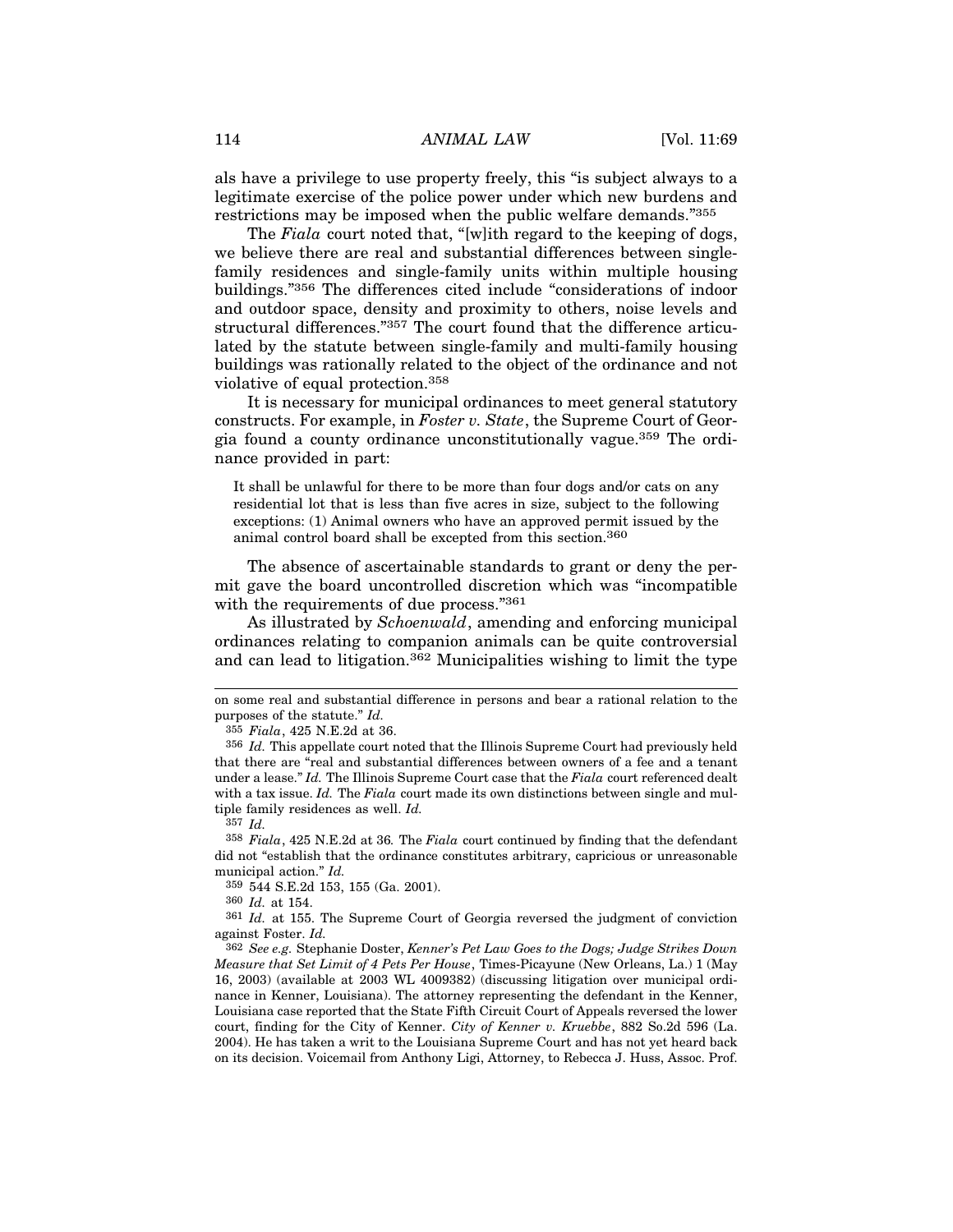and number of animals should make certain that the legislative record articulates the link between a valid public policy, such as public health, and the proposed limitation. Although occasionally a waiver to a municipal ordinance is given, pet owners should be aware of the restrictions that may be placed on pet ownership prior to making a decision to reside in an area.<sup>363</sup>

#### *B. Nuisance*

The issue of nuisance is often raised when dealing with animals.364 There are different ways that nuisance is considered. Private nuisance can be defined as "a civil wrong, based on a disturbance of rights in land. The remedy for it lies in the hands of the individual whose rights have been disturbed."<sup>365</sup> A tort action for damages arises for a private nuisance so long as "the interference is substantial and unreasonable, and such as would be offensive or inconvenient to the normal person."366

In contrast, a public nuisance (sometimes referred to as a common nuisance) is "a species of catch-all criminal offenses consisting of an interference with the rights of the community at large . . . . [T]he normal remedy is in the hands of the state."367 A public nuisance may also be a private nuisance if it interferes with the enjoyment of land.368 A common scenario where the issue of private or public nuisance occurs is when a property owner has dogs that bark.<sup>369</sup> Following are a few recent cases that illustrate the issues that are raised when dealing with barking dogs.

The first case, *Rae v. Flynn*, illustrates how problems with barking dogs can escalate into allegations of violence.370 The dispute began when Flynn complained that Rae's dogs were barking and running at

364 This nuisance discussion focuses on cases that relate to individual property owners that are keeping companion animals. Nuisance issues relating to animals kept in commercial kennels or kept for food production are beyond the scope of this article.

of Law, Valparaiso U. Sch. of L. (Jan. 19, 2004, 11:10 a.m. CST) (transcription on file with Author). *See also* Lizabeth Hall, *Panel Considers Raising Limit on Pets; Proposals Would Allow Residents to Keep More Than Three Per Home*, Hartford Courant (Conn.) B3 (Oct. 15, 2003) (available at 2003 WL 64211010) (discussing controversy over change in policy).

<sup>363</sup> *See e.g.* Jodi S. Cohen, *Reprieve Granted in 2-Dog Limit Case*, Chi. Trib. Metro 3 (Oct. 2, 2003) (available at 2003 WL 64666300) (discussing the suspension of a case against a resident who brought home a third dog in violation of a municipal ordinance restricting the number of dogs per household to two).

<sup>365</sup> W. Page Keeton et al., *Prosser and Keeton on Torts* 618 (5th ed., West 1984).

<sup>366</sup> *Id.*

<sup>367</sup> *Id.*

<sup>368</sup> *Id.*

<sup>369</sup> Odor can also be an issue in nuisance cases. *See Barnes v. Bd. of Adjustment of the City of Bartlesville*, 987 P.2d 430 (Okla. Civ. App. 1999) (potbellied pig case where odor was an issue in determining whether keeping a pig was a nuisance); *see also Boudinot v. State*, 340 P.2d 268, 271–72 (Okla. 1959) (affirming injunction that prohibited keeping a large number of cats on residential property due to noise and odor).

<sup>370</sup> 690 So. 2d 1341 (Fla. 3d Dist. App. 1997).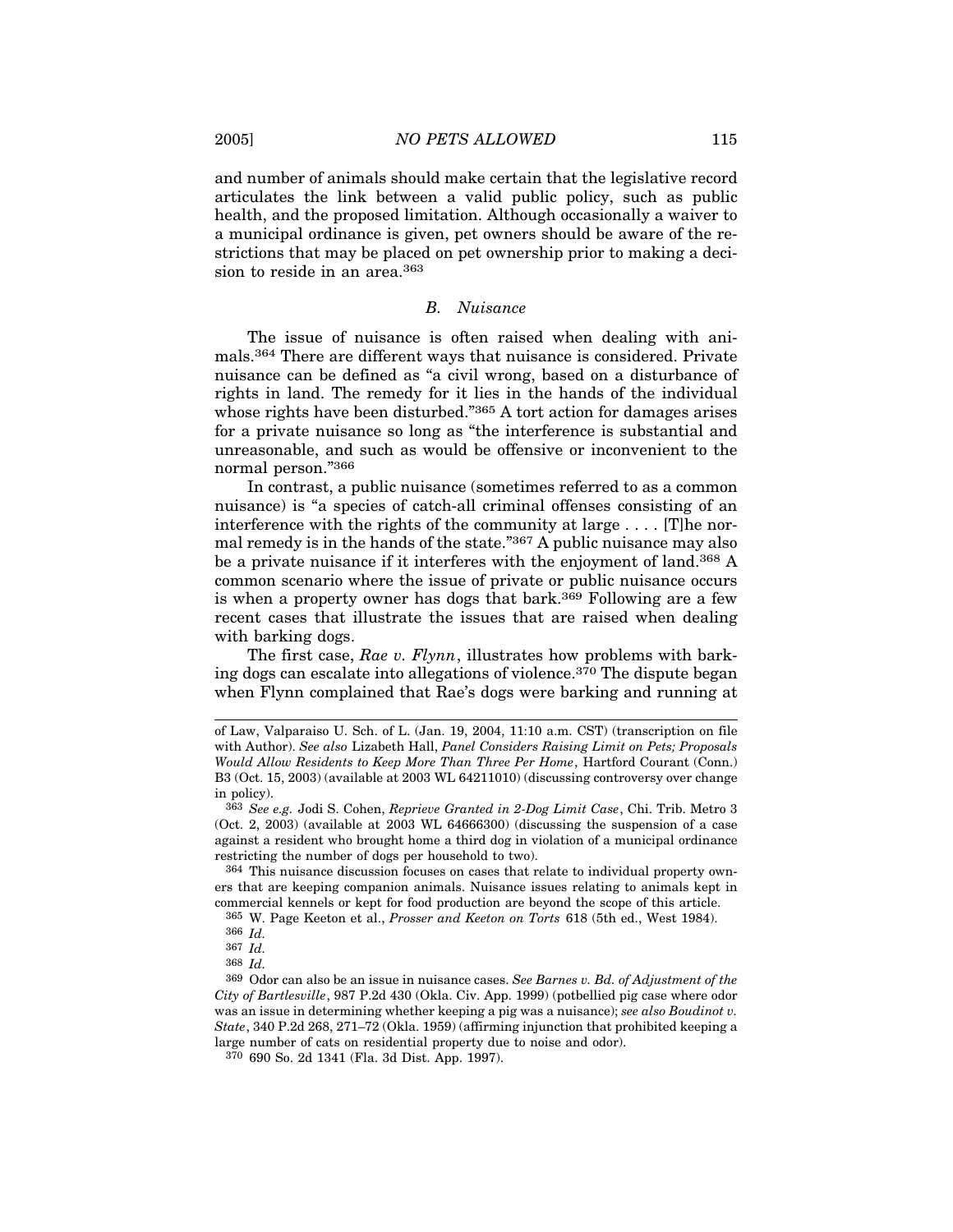large.371 Rae was found in violation of a municipal code ordinance for "permitting an animal to be a nuisance or run at large."372 Rae then built a large dog kennel on the common property line.<sup>373</sup> Flynn alleged that the barking became worse and filed a complaint with local animal control authorities.374 Both neighbors filed petitions for injunctions against repeat violence with allegations of harassment and trespass.375 Flynn's petition was heard first, and at the conclusion of that hearing, the parties stipulated to the entry of a permanent injunction against violence.376 After a full evidentiary hearing on Rae's petition, the trial court denied the injunction and modified the previous injunction in favor of Flynn to "prohibit Rae from housing any pets outside her property."<sup>377</sup> Rae appealed the decision of the trial court.<sup>378</sup>

The appellate court began with the premise that a "residential property owner has a duty not to unreasonably interfere with other persons' use and enjoyment of their property."379 It went on to state that "mere noise may be so great at certain times and under certain circumstances as to amount to an actionable nuisance."380 Several decisions by other courts have held that "excessive dog barking which interferes with a neighboring property owner's right to enjoy the use of his or her home constitutes an enjoinable nuisance."<sup>381</sup>

Unfortunately, as the *Flynn* court noted, there is no bright line test to follow:

Although there is no exact rule or formula for ascertaining when barking dogs rise to the level of nuisance, relief will be granted where plaintiffs show they are substantially and unreasonably disturbed notwithstanding proof that others living in the vicinity are not annoyed.382

The restrictions imposed on Rae were found to be within the authority of the trial court, and the court admonished Rae for not having "simply respected her neighbor's legitimate complaint."383

376 *Id.*

381 *Flynn*, 690 So. 2d at 1343.

382 *Id.*

<sup>371</sup> *Id.* at 1342. The number of dogs was not disclosed in the case.

<sup>372</sup> *Id.*

<sup>373</sup> *Id.* The kennel was ten feet by twenty feet. *Id.*

<sup>374</sup> *Id.*

<sup>375</sup> *Flynn*, 690 So. 2d at 1342.

<sup>377</sup> *Id.*

<sup>378</sup> *Id.*

<sup>379</sup> *Id.* "Anything which annoys or disturbs one in the free use, possession, or enjoyment of his property or which renders its ordinary use or occupation physically uncomfortable may become a nuisance and may be restrained." *Id.* (quoting the Florida Supreme Court in *Knowles v. Central Allapattaw Properties*, *Inc*., 145 Fla. 123, 130 (1940)).

<sup>380</sup> *Id.* at 1342 n. 1 (quoting Florida Supreme Court in *Bartlett v. Moats*, 120 Fla. 61, 67 (1935) (quoting vice chancellor Pitney of New Jersey in *Gilbough v. W. Side Amuse. Co*., 64 N.J. Eq. 27, 28 (1902)).

<sup>383</sup> *Id.* The court continued by stating "[n]eighbors should reasonably resolve their differences without having to abuse the court system." *Id.*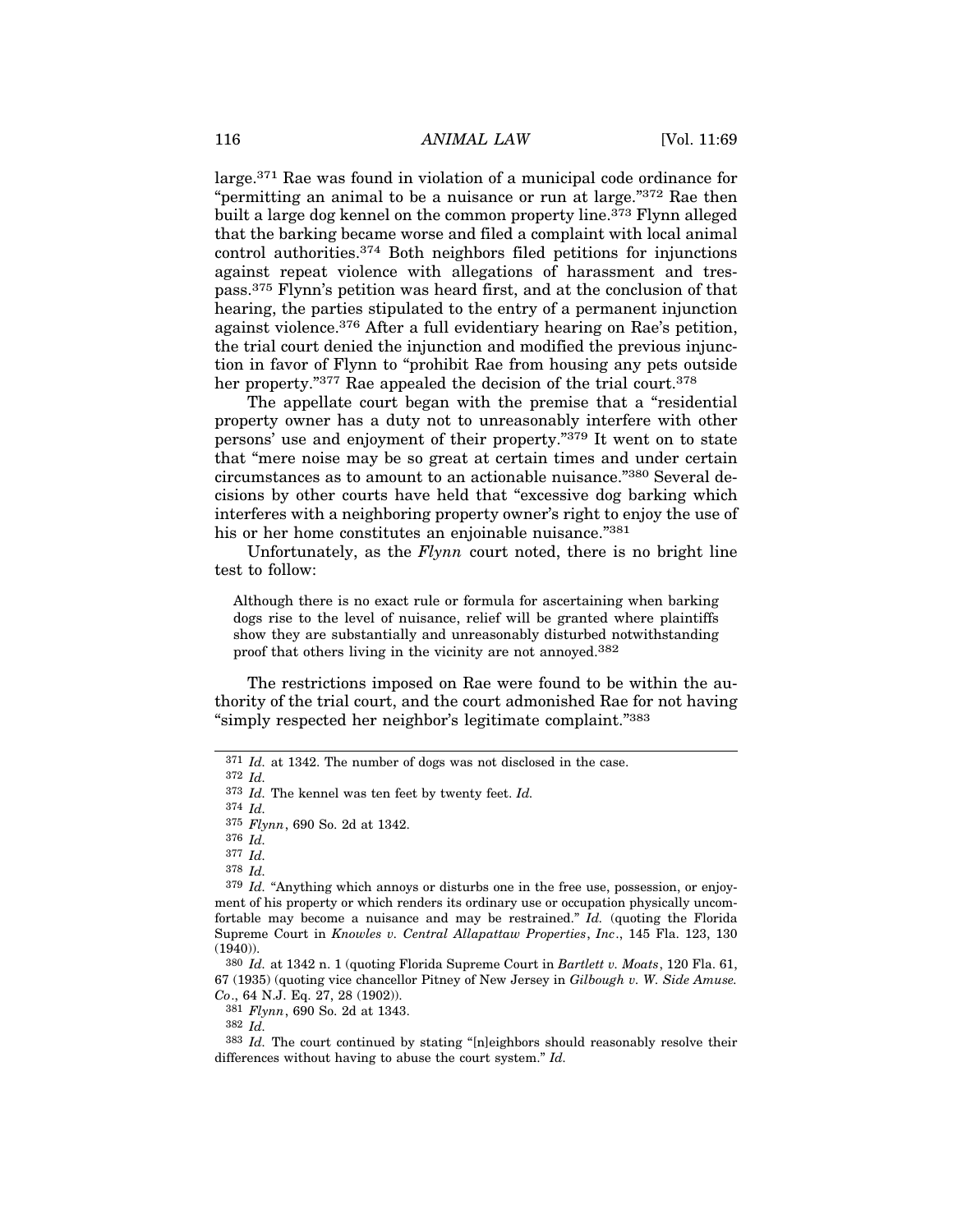Another dog barking case illustrates the type of evidence used to support a complaint. In *Zang v. Engle*, the Zangs alleged the "Engles' dogs engaged in excessive and continuous barking which constituted a nuisance."384 A magistrate found that a nuisance existed and ordered that the "Engles be permanently enjoined from allowing any of their dogs to bark in a manner that creates an unreasonable amount of noise such that it interferes with the peace, quiet and normal enjoyment of the Zangs' residence."385

Like *Flynn*, the *Zang* court set out general principles to determine whether a private nuisance exists.

[I]t is not necessary that such owner be driven from his or her dwelling or that the defendant's acts create a positive unhealthy condition; it is enough that the owner's enjoyment of life and property is rendered uncomfortable . . . . [A] trial court must look at what persons of ordinary taste and sensibilities would regard as an inconvenience or interfere materially affecting their physical comfort.386

The *Zang* court considered Mr. Zang's testimony that he could hear barking from inside his house even with the windows closed; and that the barking had affected his ability to sleep and work out of his home office, and had interrupted meals and entertaining.<sup>387</sup> Ms. Zang testified that the barking affected her ability to concentrate, her mood, and interrupted her sleep.388 To support their testimony, the Zangs kept a log of the dog barking, with entries made almost every day over a year and four months.389 The Zangs also provided videotapes of the dogs barking.390 Based on the record, the *Zang* court found that there

<sup>384</sup> 2000 WL 1341326 at \*1 (Ohio App. 10th Dist. Sept. 19, 2000). The Engles had four dogs. *Id.* at \*4.

<sup>385</sup> *Id.* The Engles filed objections to the magistrate's decision, but the trial court overruled their objections and adopted the magistrate's decision. *Id.* One of the magistrate's decisions that the trial court and this appellate court rejected was the request that the Zangs submit to a psychological evaluation. *Id.* at \*2. The Engles contended that, because nuisance cases require a showing that the alleged nuisance annoys a person of normal sensibilities, a psychological evaluation should have been ordered. *Id.* at \*3. The *Zang* court rejected this analysis and stated that "[s]imply because a nuisance action may involve a showing that the plaintiff is a person of normal sensibilities does not in and of itself serve as a basis for ordering a psychiatric or psychological evaluation." *Zang*, 2000 WL 1341326 at \*3.

<sup>386</sup> *Id.* at \*4.

<sup>387</sup> *Id.* at \*\*4–5.

<sup>388</sup> *Id.* at \*5.

<sup>389</sup> *Id.* "The logs as a whole show that the dogs were outside and barking at various times." *Id.*

<sup>390</sup> *Zang*, 2000 WL 1341326 at \*5. The videotapes were not on record on appeal. *Id.* at \*6. The Engles alleged that the Zangs provoked the dogs into barking, but the appellate court found that the "trier of fact could reasonably conclude that the dogs were not provoked into barking." *Id.* at \*7.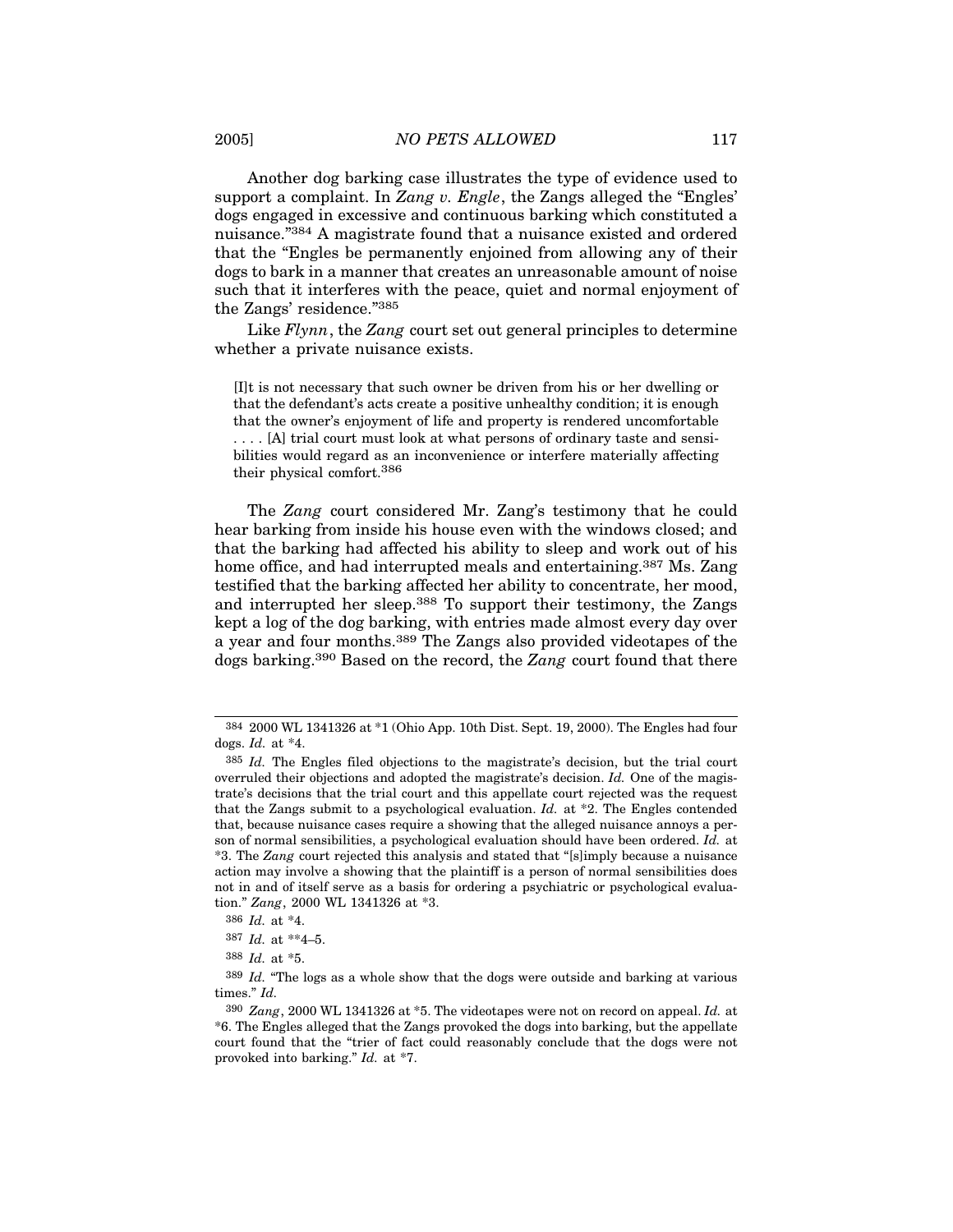was "sufficient competent, credible evidence to support a finding of a private nuisance"391 and upheld the trial court's injunction.392

*Patterson v. City of Richmond* illustrates a public nuisance involving barking dogs.393 Patterson appealed a bench trial verdict finding she failed to "exercise proper care and control of her dogs to prevent them from becoming a public nuisance" in violation of a Richmond city code provision.394 The code provision at issue was a noise ordinance that requires "that dog owners properly control their dogs to prevent them from barking 'in an excessive, continuous, or untimely fashion.'"395 Patterson testified that she owned five dogs, two of which were service animals.396 Two neighbors complained about the dogs and testified about the negative impact the barking had on their lives.397 The neighbors both testified that if they had known about the barking they would not have bought their homes.<sup>398</sup> An animal control officer, who had previously issued notices to Patterson regarding the barking of her dogs, issued the summons for violating the Richmond code provision after a visit to Patterson's house to investigate complaints.399

Patterson argued that testimony from only two households was insufficient to support a public nuisance violation.400 The appellate court rejected this argument, finding that none of the relevant code sections required a minimum number of people to be affected before finding a violation.401 Citing to the Virginia Supreme Court, the court found that, "if the annoyance is one that is common to the public generally, then it is a public nuisance. The test is not the number of persons annoyed, but the possibility of annoyance to the public by the invasion of its rights."402 Therefore, Patterson's conviction was affirmed.403

398 *Id.* Both neighbors owned dogs themselves. *Id.*

<sup>391</sup> *Id.*

<sup>392</sup> *Id.* at \*8. The trial court's injunction also required the Engles to obtain an antibarking device for their dogs. *Id.*

<sup>393</sup> 576 S.E.2d 759 (Va. App. 2003).

<sup>394</sup> *Id.* at 760.

<sup>395</sup> *Id.* at 764.

<sup>396</sup> *Id.* at 761. Patterson also testified that she occasionally provided housing for other dogs through her work with the Central Virginia Doberman Rescue League. *Id.* The court found that Patterson was legally blind and had "five to eight dogs at any one time." *Id.*

<sup>397</sup> *Patterson*, 576 S.E.2d at 761. Similar to the testimony in *Zang*, Patterson's neighbors complained of loss of sleep, interference with entertainment and other normal activities. *Id.*

<sup>399</sup> *Id.* at 762. The animal control officer testified that she heard the dogs barking in a manner that was "excessive, continuous," and "untimely" given it was late in the evening. *Id.*

<sup>400</sup> *Patterson*, 576 S.E.2d at 762. Patterson argued that a minimum of four persons should testify to support a public nuisance. *Id.*

<sup>401</sup> *Id.*

<sup>402</sup> *Id.* at 763.

<sup>403</sup> *Id.* at 765.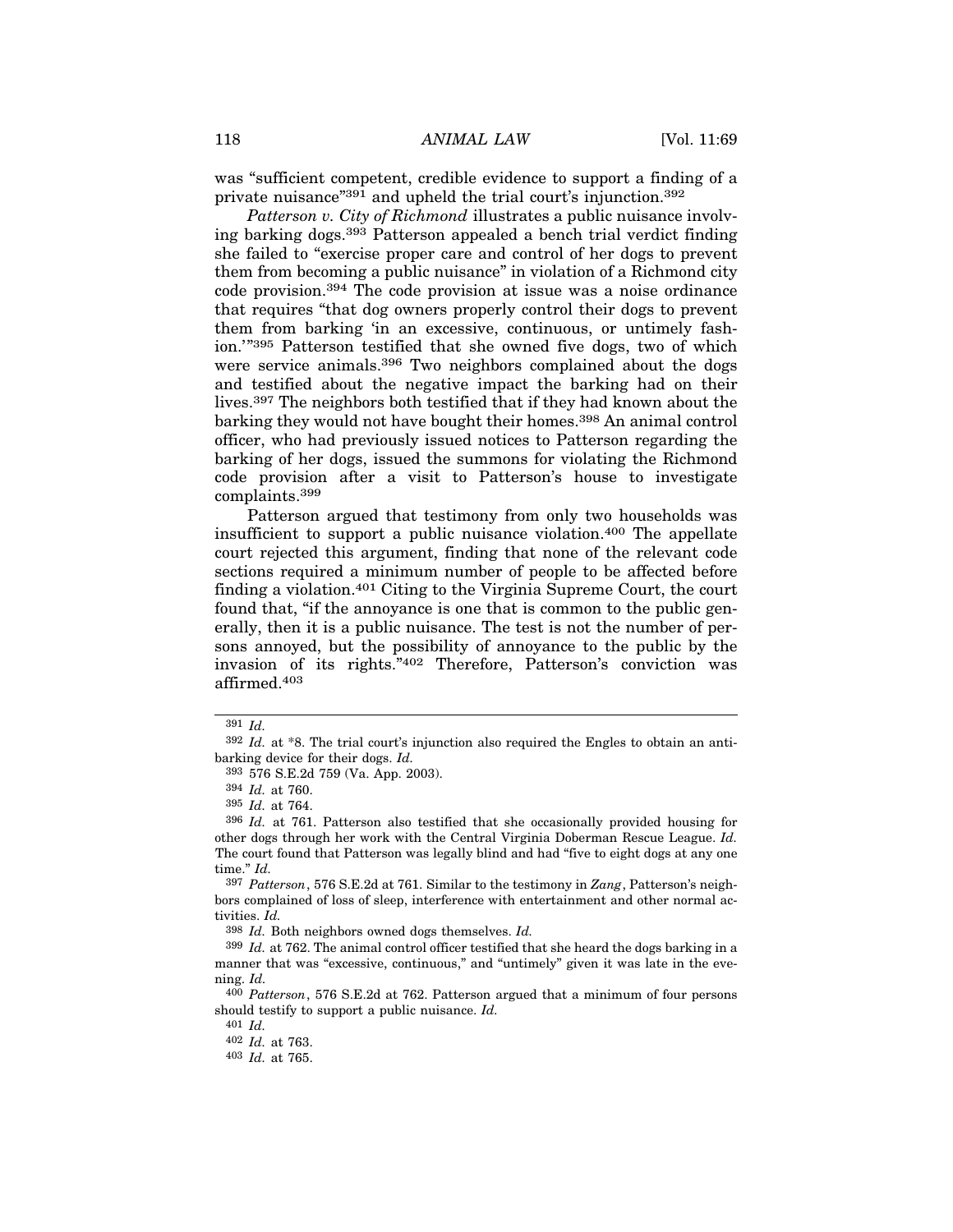In addition to cases involving barking  $\log s$ ,  $404$  there have been claims of nuisance based on the trespass of dogs onto land,405 allowing an animal to damage property,406 and threatening dogs.407 Needless to say, there are a wide variety of claims of nuisance based on animals'

#### *C. The Popularity of Potbellied Pigs*

As discussed above, municipal code provisions, subdivision covenants, and zoning regulations often restrict the type of animals that may be kept on real property. One survey estimated that the number of "unusual" household pets is "nearly doubling every five years, [and surpassed] two million in 2001."<sup>408</sup> One type of animal that is increas-

406 *Savage v. State*, 587 S.E.2d 294, 297–98 (Ga. App. 2003) (upholding conviction for violation of public nuisance law when owner's dogs damaged the property of others).

407 *Williams v. King*, 860 So. 2d 847, 851–52 (Miss. App. 2003) (finding that evidence supported a claim of private nuisance when a dog was threatening to others).

408 Sean L. McCarthy, *Exotic Pets' Popularity Brings Trouble; Rare Diseases*, *Care Raise Concern*, Ariz. Republic (Phoenix) A1 (July 21, 2003) (available at 2003 WL 57919049) (citing to survey by the American Veterinary Medical Association). This article continues by discussing pets as fads and states that "fads have come and gone for the ostrich and the potbellied pig, and now people are hyping miniature horses." *Id. See infra* pt. IV(D) (discussing case involving a miniature horse). Maintaining a standard size horse on residential property may also violate local laws. *See e.g. Wing v. Zoning Bd. of Appeals of the Town of Cromwell*, 767 A.2d 131, 136–37 (Conn. App. 2001) (holding that the evidence did not establish a legal nonconforming use of a pony or horse on property); *Town of Atlantic Beach v. Young*, 298 S.E.2d 686, 691–92 (N.C. 1983) (holding that ordinance prohibiting keeping of livestock within town limits was not unconstitutional with respect to keeping of a pony and goats); *State v. Willett*, 1995 WL 815497 at \*2 (Ohio App. 11th Dist. Dec. 29, 1995) (affirming judgment of the trial court that Willett created a public nuisance by failing to properly contain a horse within three acres of land). Keeping chickens in cities is also an issue that causes disputes. *See e.g. City of St. Paul v. Nelson*, 404 N.W.2d 890, 891 (Minn. App. 1987) (discussing case of a denial of a permit to keep a rooster in St. Paul, Minnesota); Nancy Woods, *Afowl of the Law*, Oregonian 01 (Jan. 8, 2004) (available at 2004 WL 58851887) (discussing a ban on chickens in one Oregon city and the Portland ordinance that allows residents to keep up to three chickens without getting a permit). People keeping chickens may not view them as companion animals, but as a source of food. *See e.g.* Katy Skinner, *The City Chicken*, http://www.thecitychicken.com (accessed Mar. 12, 2005) (discussing various aspects of raising chickens in cities). A 1986 Illinois appellate court case found that a monkey that was registered as an endangered species would fall within the definition of "domesticated household pet." *City of Rolling Meadows v. Kyle*, 494 N.E.2d 766, 770 (Ill. App. 1st Dist. 1986).

behavior and irresponsible owners.

<sup>404</sup> *See e.g. Hernandez v. Richard*, 772 So. 2d 994, 995 (La. App. 3d Cir. 2000) (finding violation of the municipal nuisance ordinance due to twelve to eighteen beagles where issue was whether there was a frequent or continuous noise); *City of Cuyahoga Falls v. Vogel*, 1998 WL 646766 at \*3 (Ohio App. 9th Dist. Sept. 16, 1998) (upholding conviction of nuisance ordinance for allowing a dog to bark and finding statute constitutional).

<sup>405</sup> *FOC Lawshe LP v. Intl. Paper Co*., 574 S.E.2d 228, 230 (S.C. App. 2002) (discussing claim of nuisance based on disruption caused by trespassing dogs). A private nuisance claim has also been supported by the failure to contain dogs. *Wallace v. Grasso*, 119 S.W.3d 567, 580–81 (Mo. App. 2003).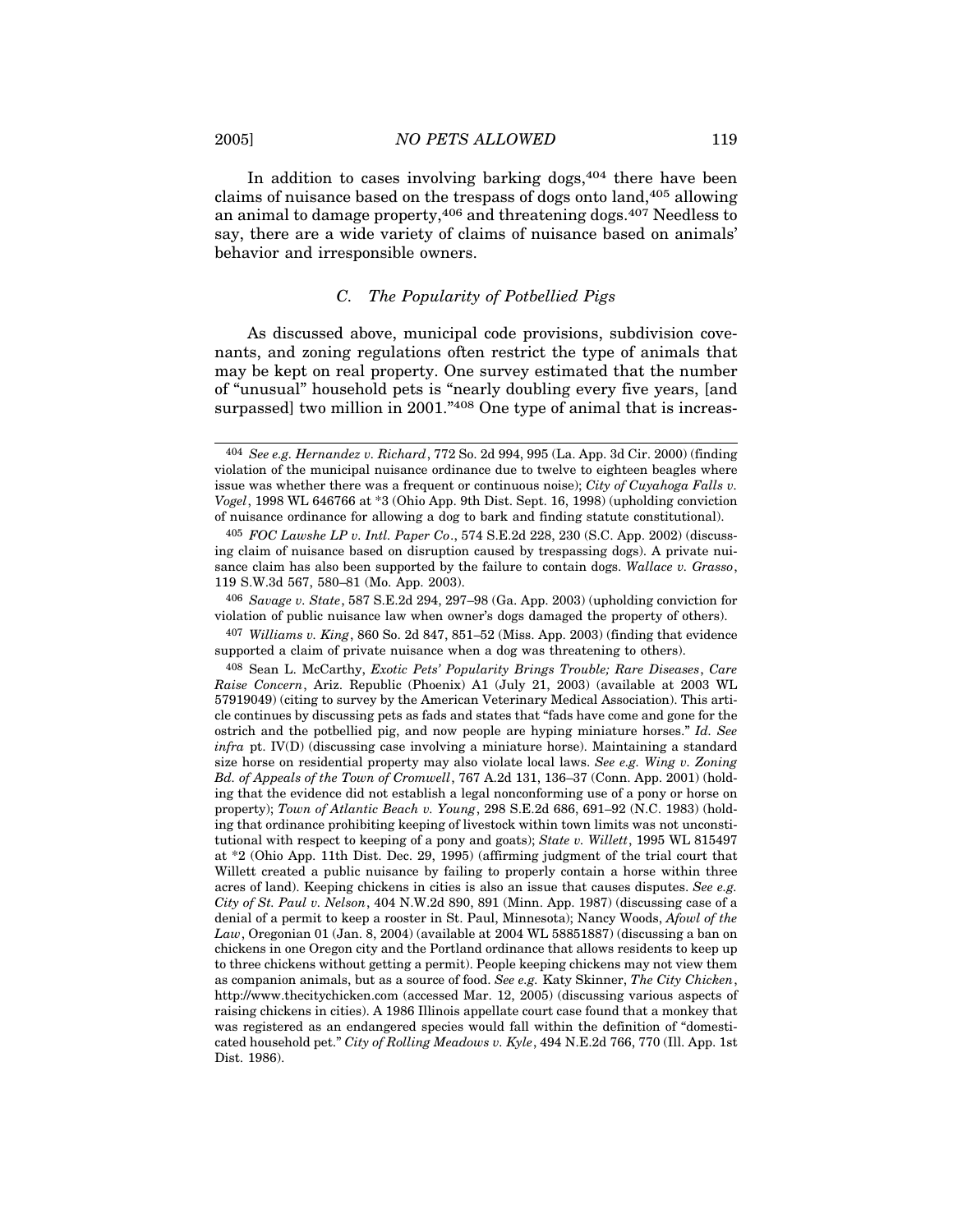ingly becoming the subject of disputes is the potbellied pig.409 Thousands of these animals were sold to U.S. households in the early and mid-1990s.410 As the pigs grew larger than anticipated, many owners sought to "rehome" them, and most pig sanctuaries are now at capacity.411 Another reaction to the increasing size of the animals is that they are being kept outside—in full view of the neighbors. It is common that claims of nuisance and other code violations are raised when potbellied pigs are kept as companion animals.<sup>412</sup> Two cases, *Barnes v. Board of Adjustment of the City of Bartlesville*413 and *Gebauer v. Lake Forest Property Owners Assn.*, *Inc.*, 414 will be described herein to illustrate some of the issues involving potbellied pigs.415

In *Barnes*, the owner of a 220 pound potbellied pig named Porsche applied for a special zoning permit after a new ordinance was passed that provided "[n]o outdoor quadrupeds or bipeds, except dogs and cats, shall be kept without prior approval of the Board of Adjustment."416 The Board of Adjustment (Board) denied the adjustment and the district court upheld the denial.417 The basis for the denial was that the Board, pursuant to zoning regulations, shall not grant a special zoning permit unless the use would not constitute a nuisance, among other requirements.418 There had been testimony at the zoning

411 *Id.*

417 *Id.*

418 *Id.* at 432.

<sup>409</sup> *See generally* Andrea Hart Herbster, *More Than Pigs in a Parlor*: *An Exploration of the Relationship between the Law and Keeping Pigs as Pets*, 86 Iowa L. Rev. 339 (2000) (discussing legal issues that arise when pigs are kept as companion animals).

<sup>410</sup> Jessica Wanke, *In More Ways than One*, *Pigs Got Too Big*; *Abundance*, *Size Ended Potbelly Fad*, Ariz. Republic (Phoenix) B2 (July 23, 2003) (available at 2003 WL 57919559) (citing to an estimate by Jane Treser of the National Committee on Potbellied Pigs).

<sup>412</sup> *See e.g. Kusznir v. Zoning Bd. of Apps. of the City of Shelton*, 759 A.2d 1036, 1038 (Conn. App. 2000) (upholding a cease and desist order prohibiting a property owner from keeping two potbellied pigs on property in violation of a zoning regulation that prohibits keeping livestock on lots smaller than two acres); *City of Lilburn v. Sanchez*, 491 S.E.2d 353, 355–57 (Ga. 1997) (utilizing the rational basis test to find that a city ordinance that prohibited the keeping of potbellied pigs on lots under one acre in size was constitutional); *City of Peoria v. Ohl*, 636 N.E.2d 1029, 1030 (Ill. App. 3d Dist. 1994) (upholding ruling that zoning ordinance prohibiting farm animals did not preclude property owner from keeping potbellied pig within a residential zone); *Malmgren v. Inverness Forest Residents Civic Club*, *Inc*., 981 S.W.2d 875, 880 (Tex. App. 1st Dist. 1998) (granting property owners motion for summary judgment on a statute of limitations defense in case about a potbellied pig).

<sup>413</sup> 987 P.2d 430 (Okla. Civ. App. 1999).

<sup>414</sup> 723 So. 2d 1288 (Ala. Civ. App. 1998).

<sup>415</sup> *See generally* Herbster, *supra* n. 409 (discussing other cases involving potbellied pigs). Cases involving potbellied pigs continue to be generated. *See e.g. Association Says Pigs Must Go*, Orlando Sentinel (Fla.) B3 (Nov. 22, 2003) (discussing local homeowners association ruling against homeowner with two potbellied pigs in Winter Garden, Florida); *Dateline Texas*, Houston Chron. 37 (Sept. 14, 2003) (discussing dispute over a swine ordinance in Wink, Texas).

<sup>416</sup> 987 P.2d at 431.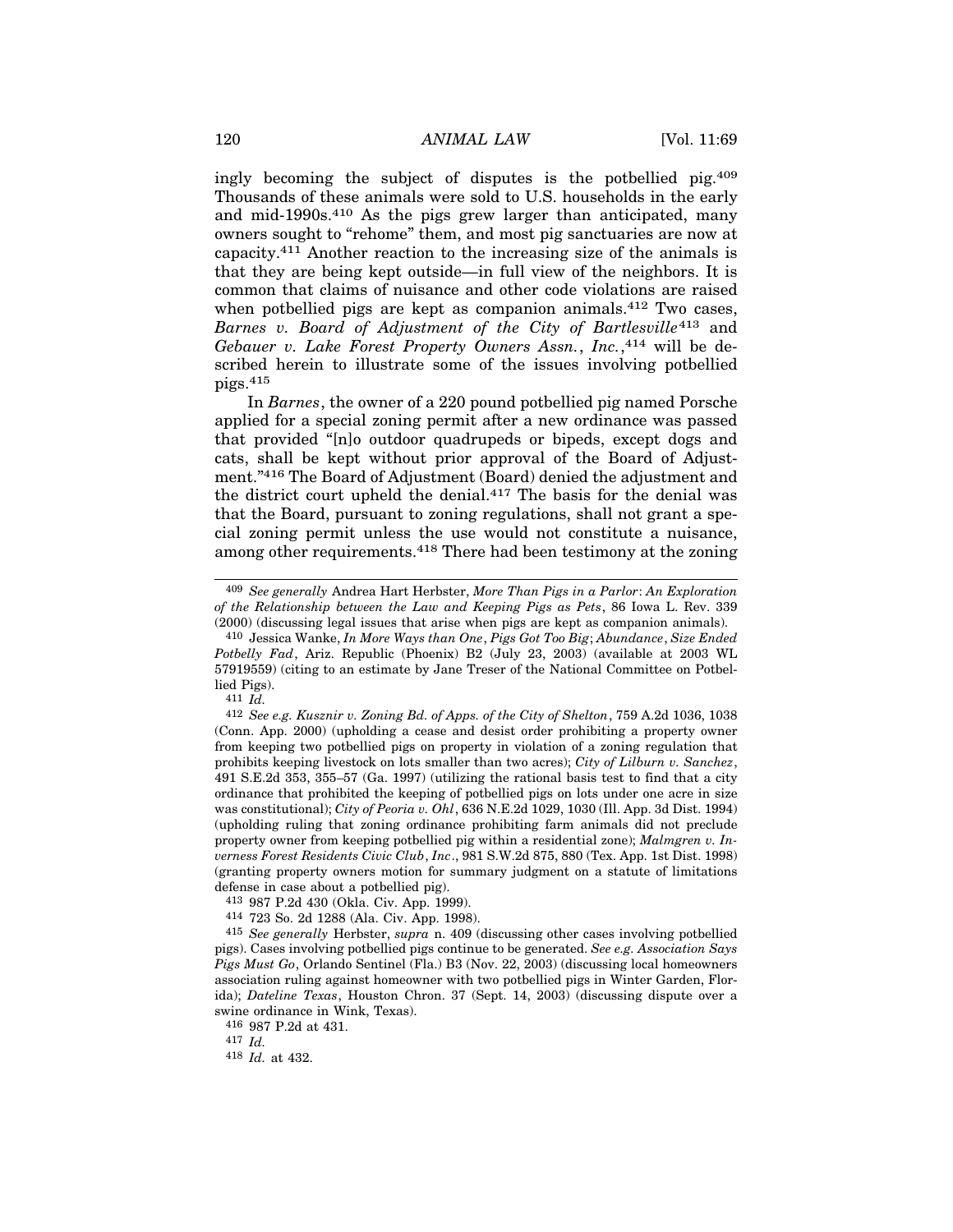hearing that since Porsche had been in residence there had been more flies and odor.<sup>419</sup> The only governmental official that visited the property was the Chief Building Inspector, a Code Enforcement Officer who testified that he saw Porsche and could detect an unpleasant odor.420 Porsche's veterinarian testified that he did not believe there is any more odor attributable to a Vietnamese pot-bellied pig than to any other animal, and Porsche's owner, Barnes, testified that Porsche had no offensive odor.421 The appellate court acknowledged that the evidence (of the odor) was disputed, but found there was sufficient evidence supporting the denial of Barnes' application.422 A second argument, that the new ordinance violated state law because it lacked a grandfather clause, was also rejected since there was testimony that pigs were considered farm animals and, prior to the amendment, were not permitted to be kept within the city limits.423

A different result was reached in *Gebauer*. 424 The judge in this case utilized several swine related metaphors,425 and found that the evidence did not support a finding that keeping a potbellied pig violated a neighborhood's restrictive covenant or that the potbellied pig created a nuisance.426 The neighborhood restrictive covenant stated:

No livestock of any description may be kept or permitted on the property with the exception of dogs, cats, and other animals which are qualified household pets, and which do not make objectionable noise or constitute a nuisance or inconvenience to owners of other lots nearby.427

Although this restrictive covenant was not as specific as the covenant in *Barnes*, the real distinction is how the judge viewed the particular animal.428 In *Gebauer*, the court spent a significant amount of time discussing the distinction between potbellied pigs and pigs that are used for human consumption.429 A "Day in the Life of Taylor" videotape was submitted as evidence that showed the activities of the potbellied pig.430 The *Gebauer* court found that the evidence presented in the case did not support a finding that Taylor was livestock.431 Regardless of the fact that potbellied pigs are genetically swine, the court found the evidence supported that the pig in this case was a household

<sup>419</sup> *Id.*

<sup>420</sup> *Id.* at 433.

<sup>421</sup> *Id.* at 432–33.

<sup>422</sup> *Barnes*, 987 P.2d at 433.

<sup>423</sup> *Id.*

<sup>424</sup> 723 So. 2d at 1290.

<sup>425</sup> *Id.* at 1288–89 (e.g., "review committee charged ahead like a wild boar in rutting season," "with the exception of an oink, oink here and an oink, oink there, Taylor is quiet," and "the property owners association gleefully wallows in that statement").

<sup>426</sup> *Gebauer*, 723 So. 2d at 1290.

<sup>427</sup> *Id.*

<sup>428</sup> *Barnes*, 987 P.2d at 432.

<sup>429</sup> *Gebauer*, 723 So. 2d at 1289–90.

<sup>430</sup> *Id.* at 1289. This pig apparently sleeps indoors at night. *Id.*

<sup>431</sup> *Id.* at 1290.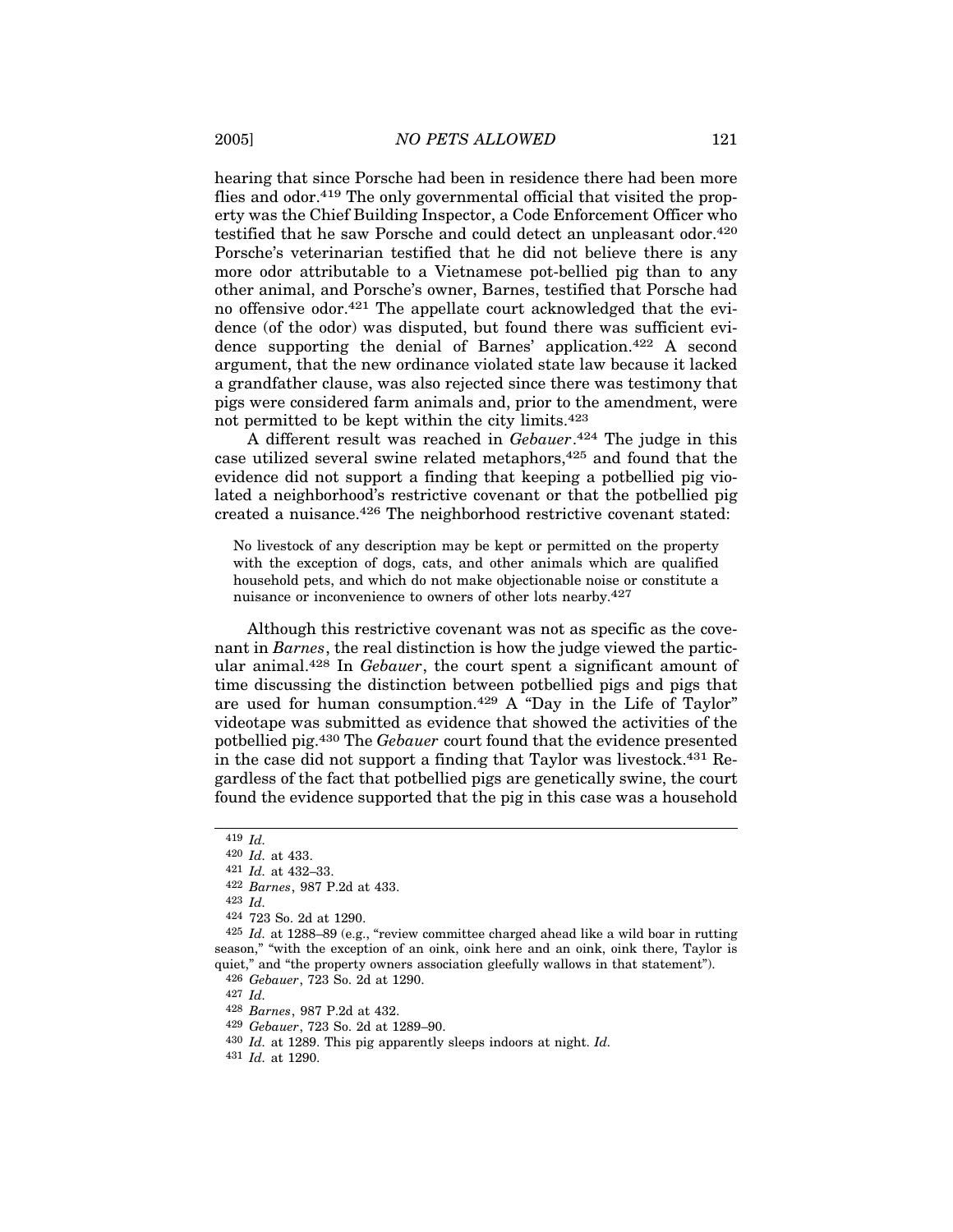pet.432 As to the trial court's finding that Taylor was a nuisance, the *Gebauer* court found there was no evidence supporting that conclusion, stating "[t]here is no suggestion in the records that Taylor is loud, that she strays from her fenced-in yard, that she smells, or that she has any other unpleasantness about her."433

These potbellied pig cases illustrate the difficulty that municipalities and subdivisions have in enabling persons to keep companion animals on their property without allowing a nuisance to remain unabated. Given the popularity of these animals, a logical approach is to focus on the impact of the animal on surrounding property holders whether there is unreasonable noise or odor rather than the type of animal that is being kept.

#### *D. When is a Horse Not Just a Horse?*

As discussed above, in addition to specific types of animals barred from municipalities, there are cases where animals are purportedly acting as service animals and thus should be exempt from municipal ordinances.434 There are also cases that focus on the validity of municipal ordinances restricting particular animals that also raise quasi-service animal issues. The case of *Ridgewood Homeowners Assn. v. Mignacca* provides an example of the complexity of such cases.435 *Mignacca* dealt with a family that wanted to keep a miniature horse in an "upscale and lavish" subdivision.436 The Mignaccas' son, Christian, had weakened legs that required the use of braces frequently due to a bout of bacterial meningitis.437 His weakened limbs precluded Chris-

<sup>432</sup> *Id.* at 1289–90.

<sup>433</sup> *Id.* at 1290. The neighborhood association's case was not improved by evidence that another potbellied pig lived in the neighborhood and no action was taken against that property owner, or that there was no evidence that any of the three members of the architectural review committee had ever seen the pig. *Id.* at 1289.

<sup>434</sup> Recently a court found that a town did not discriminate against a young woman (Tiffany) in violation of the ADA when it refused to provide a modification to its municipal ordinance to allow a miniature horse to be kept within city limits. *Access Now*, *Inc. v. Town of Jasper*, 268 F. Supp. 2d 973, 973 (E.D. Tenn. 2003). In *Town of Jasper*, the court found that: "(1) Tiffany [was] not disabled within the meaning of the ADA; (2) the horse [was] not a service animal; (3) Tiffany [did] not need to use the horse as a service animal; and (4) the Town [had] not discriminate[d] against Tiffany by reason of disability." *Id.* at 974. Tiffany suffered from a form of spina bifida known as cervical myelomenigocele and hydrocephalus (water on the brain) and had a history of grand mal seizures. *Id.* Evidence supporting the Town of Jasper's position included Tiffany's doctor's statement that Tiffany does not need a service animal and other evidence proving that Tiffany was not substantially limited in her standing and walking. *Id.* at 975, 977. The court specifically stated that the issue of whether the horse was a service animal "does not turn on the type and amount of training" but on whether the horse was a service animal under the ADA. *Id.* at 980. Because the horse did "not assist and perform tasks for the benefit of Tiffany to help her overcome or deal with an ADA disability," it was not a service animal. *Id.*

<sup>435</sup> 2001 WL 873004 (R.I. Super. July 13, 2001), *rev'd*, 813 A.2d 965 (R.I. 2003).

<sup>436</sup> *Id.* at \*4 (describing the Ridgewood subdivision and stating it was a "verdant and secluded enclave for some members of Rhode Island's economic aristocracy."). 437 *Id.* at \*2.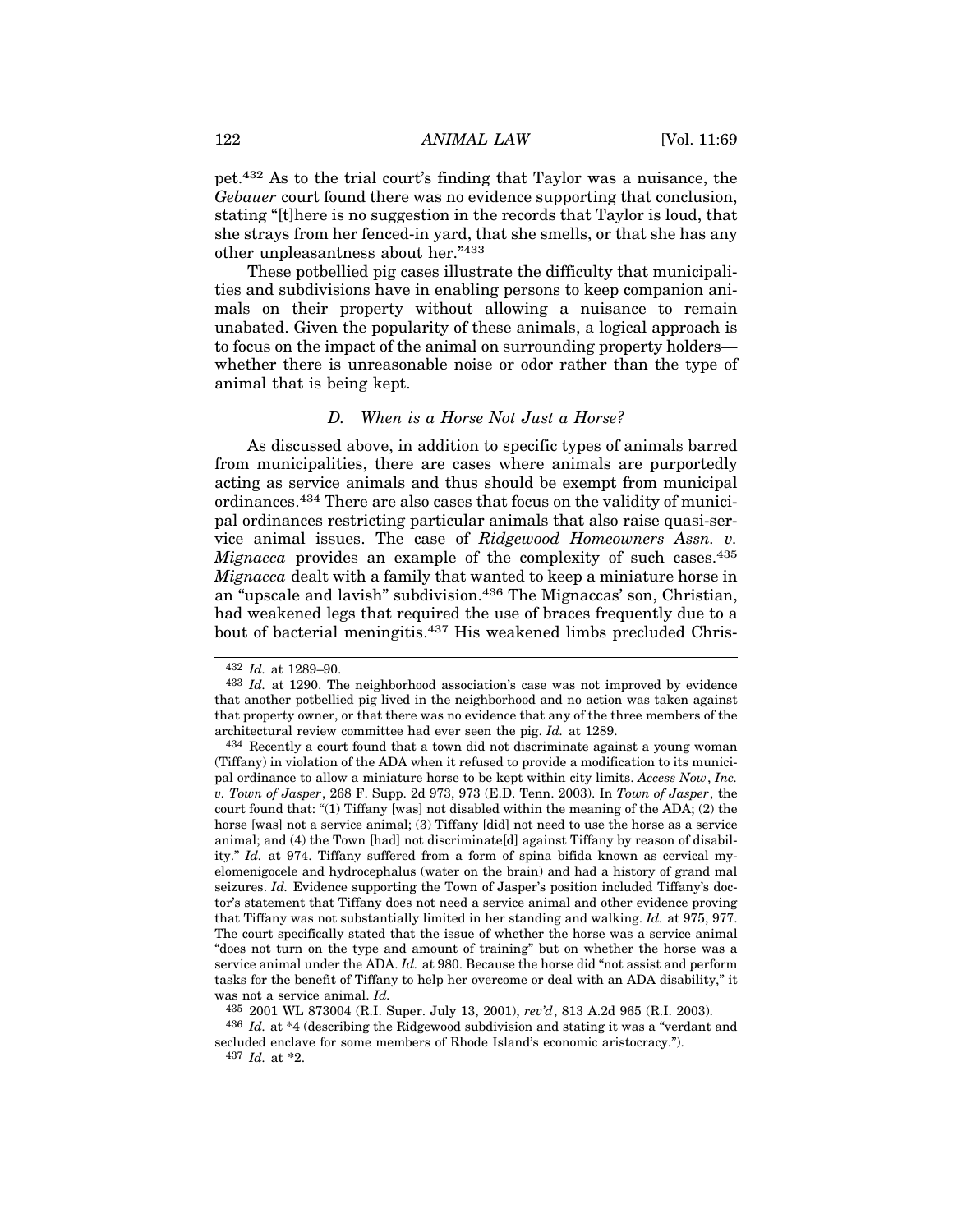tian's participation in competitive sports such as basketball, soccer, and football; and he participated in shows and competitive events with the horse.438 The Rhode Island Superior Court (the lower court) took judicial notice of "the emotional and physical well being animals kept as pets often bring to their human companions."439 The superior court found Christian's physical and psychological challenges relevant, but stated that the relevant municipal ordinances and Rhode Island law regarding restrictive covenants and equity were of paramount concern.440

The restrictive covenant at the core of this case<sup>441</sup> provided in part, "no animals, livestock or poultry of any kind shall be raised, bred, or kept on any lot, except that two (2) dogs and/or two cats may be kept . . . ."442 Definitions of "livestock" and "pet" in Rhode Island law both included a reference to equines.443 The lower court conducted a view to determine the circumstances in which the horse was housed.444 There were comparisons in the lower court's opinion of the miniature horse's size and level of noise (whinny) to those of a dog that found that the horse was smaller and likely to make less noise than a canine.445

The superior court's interpretation of the restrictive covenant, using general principles of statutory construction, was that the covenant was ambiguous as to scope and the intent was to prevent residents of the community from "keeping and raising animals in a 'farm-like' setting for commercial purposes."446 In addition to the ambiguities in the covenant, the superior court found that the particular covenants at issue had been enforced arbitrarily, or not at all.<sup>447</sup> Ultimately, the superior court found that the restrictive covenant would not apply to the miniature horse in this case.448

447 *Id.* at \*9.

<sup>438</sup> *Id.*

<sup>439</sup> *Id.* at \*4. The court footnoted this statement with the following: "A number of scientific studies have confirmed what any casual observer of pets interacting with humans should know." *Id.* at \*4 n. 2.

<sup>440</sup> *Mignacca*, 2001 WL 873004 at \*5.

<sup>441</sup> There was also a zoning issue in this case that related to a city code provision that allowed for horses to be kept in different sections of the city if the property contained a minimum amount of acreage. *Id.* The superior court agreed with the Mignaccas' interpretation of this zoning issue, allowing the horse to be kept on their four acre property. Id. at  $*6$ . The Supreme Court of Rhode Island reversed this portion of the opinion as well, finding that the Superior Court Justice exceeded his authority in reviewing the Zoning Board of Review's decision. *Ridgewood Homeowners Assoc. v. Mignacca*, 813 A.2d 965, 976–77 (R.I. 2003).

<sup>442</sup> *Mignacca*, 2001 WL 873004 at \*6.

<sup>443</sup> *Id.* at \*\*6–7 (citing to R.I. Gen. Laws §§ 4-13-1.2(5), 4-13-1.1(8) (2001)).

<sup>444</sup> *Id.* at \*4.

<sup>445</sup> *Id.* at \*\*2, 10.

<sup>446</sup> *Mignacca*, 2001 WL 873004 at \*\*7–8.

<sup>448</sup> *Id.* at \*11. In addition to the restrictive covenant relating to horses, this case also considered a restrictive covenant relating to the shed in which the horse was housed. *Id.*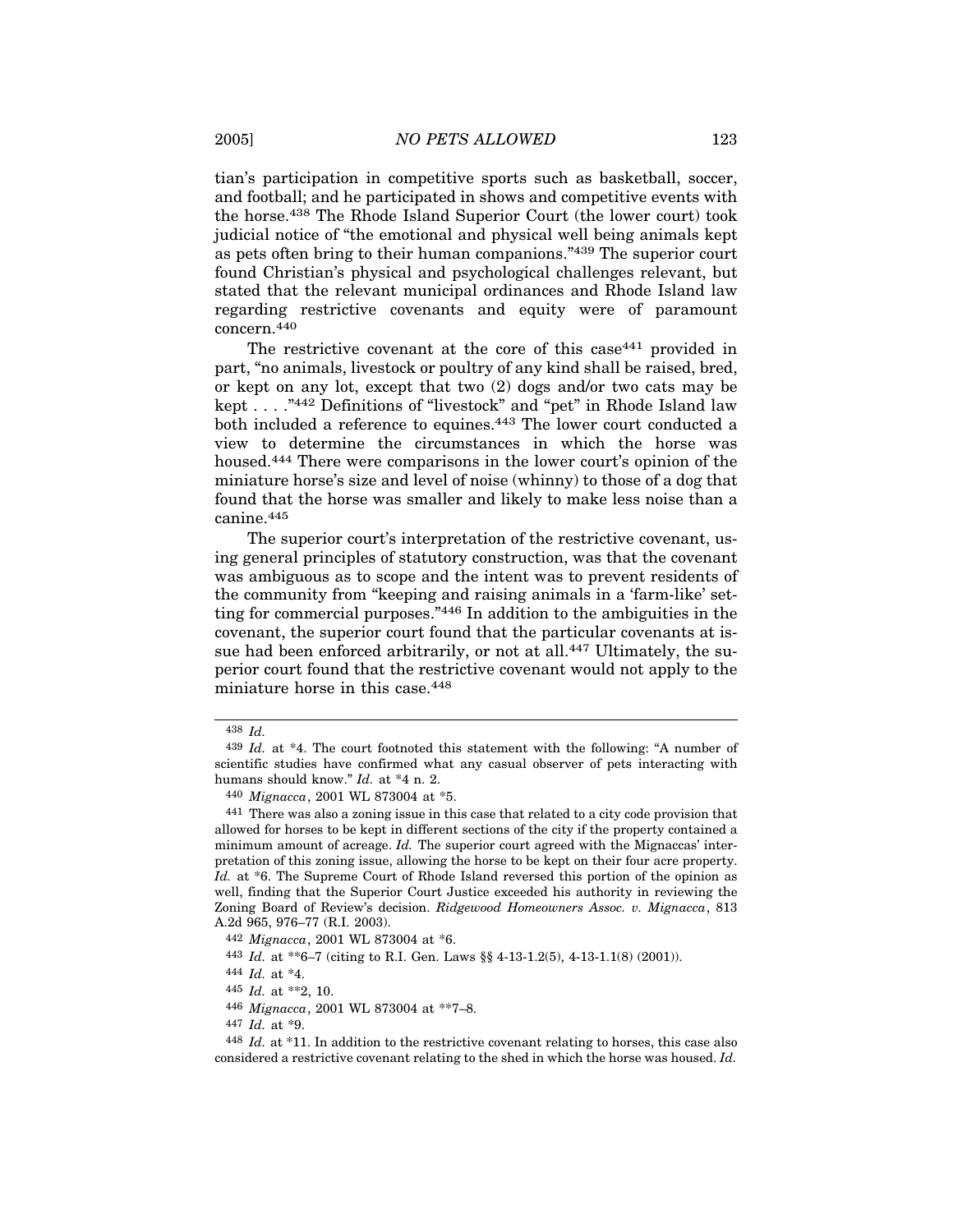On appeal, the Supreme Court of Rhode Island reversed the judgment of the superior court on the restrictive covenant action.449 The decision referenced the "therapeutic" reasons for the purchase of the horse, but did not compare the horse to other domesticated animals nor reference the role that the horse played in the life of Christian.450 The restrictive covenant was not ambiguous and had not been enforced arbitrarily.451 The Superior Court was directed to enter a judgment "permanently enjoining the Mignaccas from keeping the miniature horse on their property."452

This case illustrates some recognition of the role that animals can play in the lives of their human companions. Although both courts utilized general principals of statutory construction, the role of animals in the lives of their human caretakers was a factor in finding for the Mignaccas, as indicated by the emphasis in the Superior Court's opinion on the specific circumstances of the relationship between this miniature horse and Christian.453 Conversely, the Supreme Court virtually ignored the role of the horse in Christian's life in its finding the restrictive covenant valid.454 What is clear, based on the FHA, is that if Christian was disabled, and the horse was a service animal, the analysis would be whether a reasonable accommodation would need to be made to the restrictive covenant rather than considering the language of the covenant itself.

This section illustrates the broad power of local governments to regulate the presence of animals on private property. If an ordinance is properly drafted, it is likely to withstand judicial scrutiny. If animal owners wish to have more flexibility in the number or type of animals that they want to harbor, it will be necessary to utilize the local or state legislative system to make such a change.

## *E. The "Bite Issue"*

There are significant issues raised by keeping companion animals in urban areas. This article has focused on the problems that animal owners have obtaining and retaining housing. These issues presume that the persons wanting the animals in their lives are responsible owners and their pets do not fall within the definition of a dangerous animal. Unfortunately, many people are not responsible for their companion animals, and this causes significant problems. Issues relating to welfare of abused and abandoned animals are beyond the scope of this paper, but are all obviously of great concern to urban planners.

<sup>449</sup> *Mignacca*, 813 A.2d at 968.

<sup>450</sup> *Id.* The Supreme Court briefly referenced the view that occurred in connection with the Superior Court case. *Id.* at 970.

<sup>451</sup> *Id.* at 971–72.

<sup>452</sup> *Id.* at 977.

<sup>453</sup> *Mignacca*, 2001 WL 873004 at \*\*2, 4. The superior court also considered the equities of the case. *Id.* at \*\*10–11.

<sup>454</sup> *Mignacca*, 813 A.2d at 969, 977.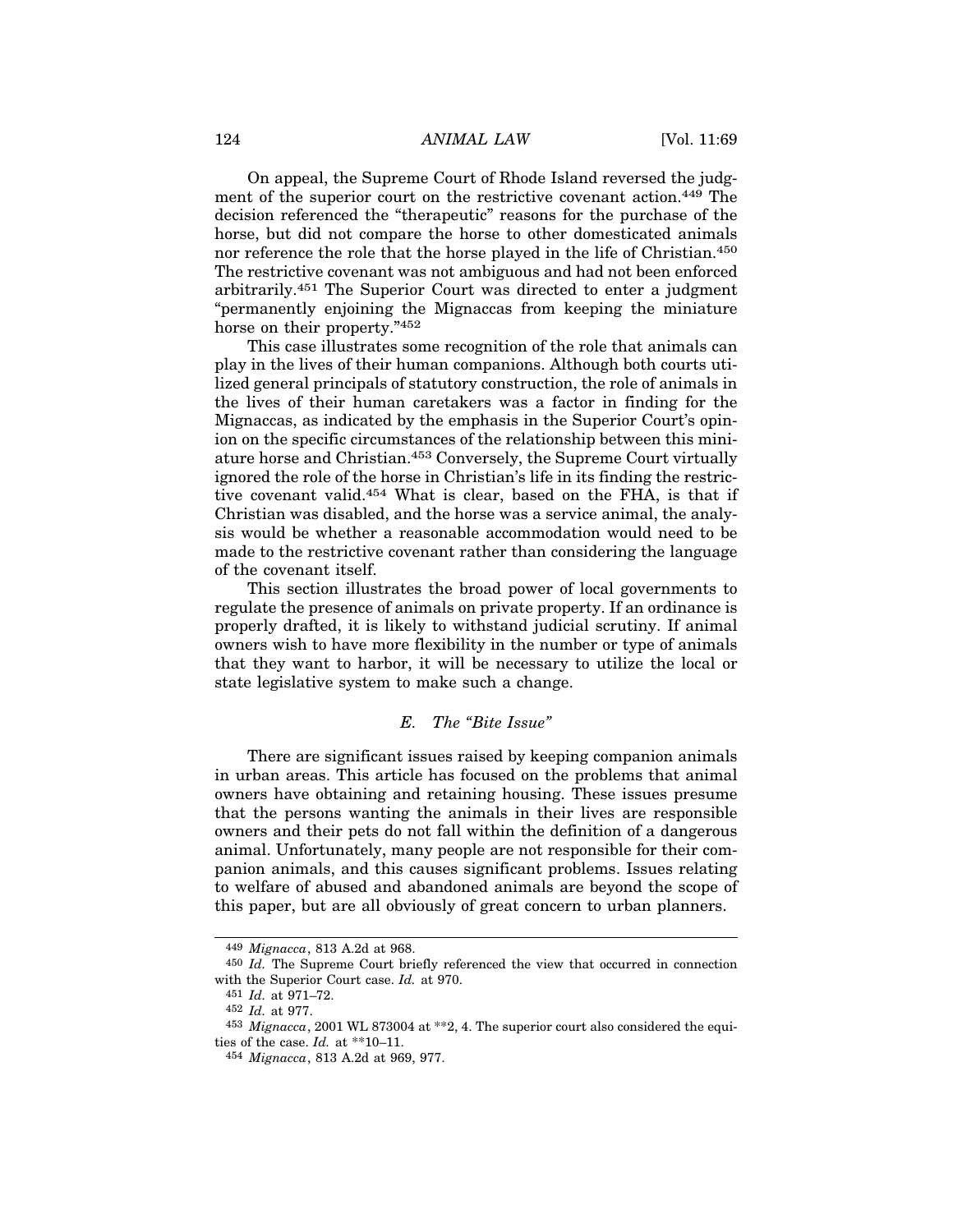Another issue that is beyond the scope of this paper is the significant problem of companion animals causing injury to people.455 In the housing context, it is obviously a concern to landlords that they could be held liable for an action of an animal being harbored by one of their tenants. The most recent published statistic is that there were 4.7 million dog bite incidents in the U.S. in 1999.456 One estimate is that the number of dog bite victims who require medical attention in the U.S. ranges from five hundred thousand to one million annually.457 It is estimated that seventy percent of the incidents occur on the dog owners' property and that half of all children will be bitten by age twelve.458

Under most state laws, if a person's dog bites someone, the owner will be responsible for expenses and damages.<sup>459</sup> According to the Insurance Information Institute (I.I.I.), "[d]og bites now account for onethird of all homeowner's insurance liability claims, costing roughly \$310 million . . . . "460 The I.I.I. reports that "homeowners and renters" insurance policies typically cover dog bite liability."461 One problem is that some insurance companies are now refusing to insure households that contain certain breeds, regardless of that particular animal's history; and if a dog bites someone, it may be difficult for the owner to find

460 *Id.*

<sup>455</sup> *See generally* Am. Veterinary Med. Assn. Task Force on Canine Aggression & Human-Canine Interactions, *A Community Approach to Dog Bite Prevention*, 218 J. Am. Veterinary Med. Assn. 1732 (AVMA 2001) (available at http://www.avma.org/ pubhlth/dogbite/dogbite.pdf (accessed Nov. 4, 2004)) (setting forth the problem and approaches to preventing dog bites in communities); Beck & Katcher, *supra* n. 8, at 206–26 (discussing the problem of dog bites).

<sup>456</sup> Ins. Info. Inst., *Dog Bite Liability*, http://www.iii.org/media/hottopics/insurance/ dogbite/content.print (March 2004); *see also* Am. Veterinary Med. Assn. (AVMA), *CDC Release Epidemiologic Survey of Dog Bites in 2001*, http://www.avma.org/onlnews/ javma/sep03/030915i.asp (Sept. 15, 2003). One difficulty in determining the extent of this problem is that no centralized reporting system for dog bites exists. *Id.*

<sup>457</sup> Am. Veterinary Med. Assn. (AVMA), *Don't Worry*, *They Won't Bite*, http:// www.avma.org/pubhlth/dogbite/dogbitebroc.asp (Apr. 28, 2004) "Children make up more than 60 percent of all dog bite victims." *Id.* at "Who's Being Bitten?"

<sup>458</sup> E-mail from Alejandra Soto, Ins. Info. Inst., to Rebecca J. Huss, Prof. of L., Valparaiso U. Sch. L. (Feb. 10, 2004, 12:26 p.m. CST) (on file with Author).

<sup>459</sup> Ins. Info. Inst., *Who Let the Dogs Out? – Avoid Being Bitten With a Lawsuit*, *Warns I.I.I.*, http://www.iii.org/media/updates/press.622080\_content.print/ (May 6, 2002).

<sup>461</sup> *Id.* Of course if the claim exceeds the limit of the holder's policy, the insured will be personally responsible for excess. *Id.*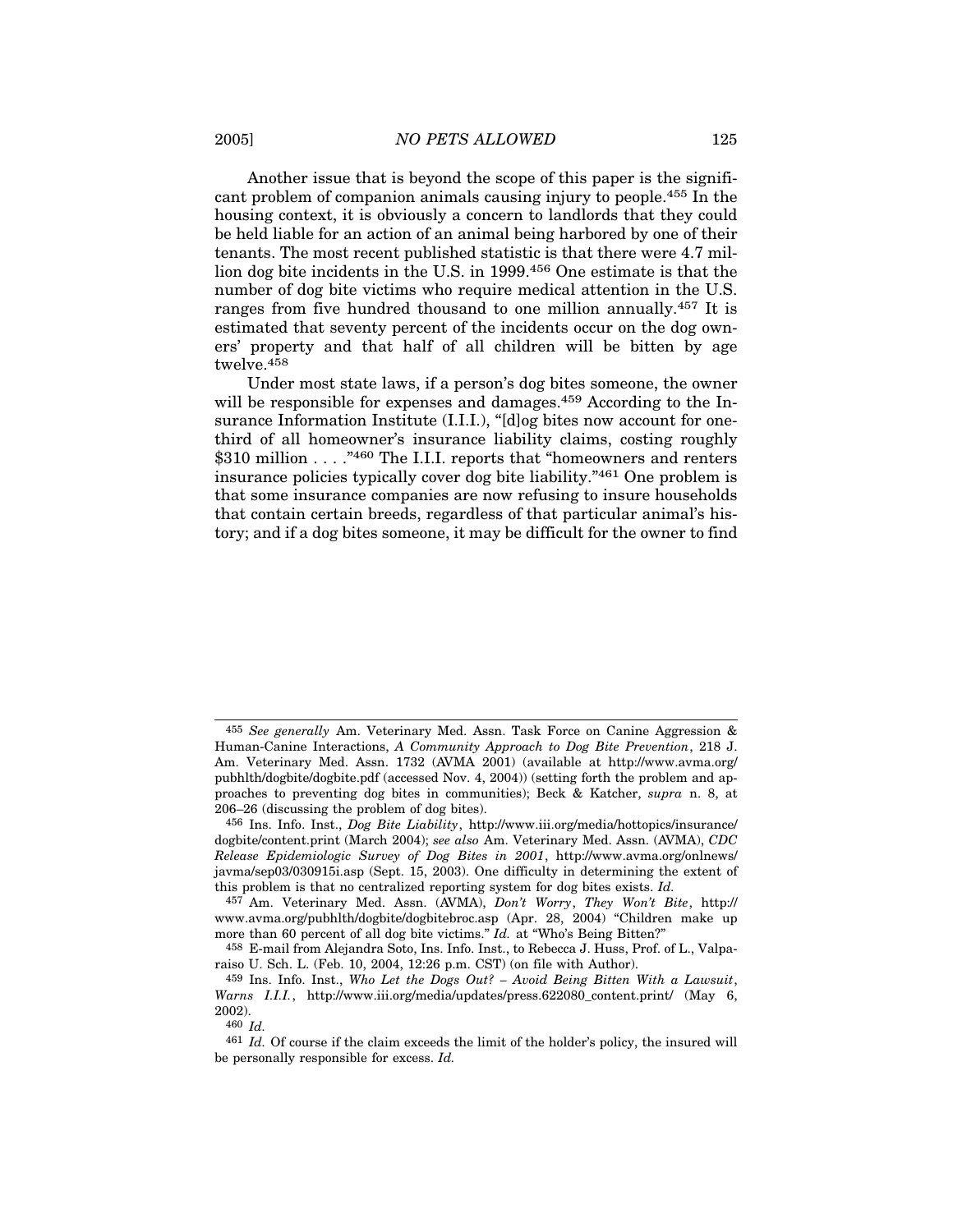insurance.462 If a dog owner is a tenant, it is common that a landlord will also be sued for damages.463

At common law, owners (or keepers) of animals that did not know or have reason to know of the vicious propensity of an animal would not be liable unless they were negligent.464 Some states have changed this common law rule by adopting statutory language that provides for strict liability for injuries caused by dogs.<sup>465</sup> Liability for landlords is often predicated on their ability to control the situation.466 Obviously landlords have less control over what happens within the unit itself than over common areas.467 Some states' case law establishes that landlords are not liable for the actions of dogs belonging to their tenants, even in cases where the landlord knew the danger of a foreseeable harm.468 It may be necessary to show that the landlord had both

466 Ramona C. Rains, Clemmons v. Fidler: *Is Man's Best Friend a Landlord's Worst Enemy?* 19 Am. J. Tr. Advoc. 197, 200 (1995) (discussing the rationales that courts utilize when considering whether landlords should be held liable for the actions of a tenant's animal).

467 Favre & Borchelt, *supra* n. 315, at 162 (analyzing landlord cases using the physical location where the injury occurred).

468 *Fair v. U.S.*, 513 S.E.2d 616, 617 (S.C. 1999) (holding that a landlord is not liable to a tenant's invitee for harm caused by the tenant's dog); *Mitchell v. Bazzle*, 404 S.E.2d 910, 911–12 (S.C. App. 1991) (finding that even though the landlord knew of the dog's viciousness, had adequate time to terminate the tenant's lease, and failed to terminate the tenant's lease, the landlord was not liable for the acts of the tenant's dog over which the landlord had no control). A 1996 Iowa Supreme Court case found that a landlord who does not have any right to control a tenant's dog would not be liable to an invitee of a tenant. *Allison v. Page*, 545 N.W.2d 281, 283 (Iowa 1996). The Iowa Supreme Court began its analysis by citing to the general rule that "a landlord is not liable for injuries caused by the unsafe condition of the property arising after it is leased, provided there is no agreement to repair" subject to several exceptions. *Id.* Those exceptions include if a landlord retains control of the property and will retain liability for unsafe conditions and defects in areas available to the public. *Id.* The common principle is that liability is

<sup>462</sup> Ins. Info. Inst., *supra* n. 456; *see also* Karyn Grey, *Breed-Specific Legislation Revisited*: *Canine Racism or the Answer to Florida's Dog Control Problems?* 17 Nova L. Rev. 415, 419–21 (2003) (discussing insurance issues relating to dangerous dogs); Harold W. Hannah, *Survey of Illinois Law*: *Liability for Animal Inflicted Injury*, 24 S. Ill. U. L.J. 693, 694 (2000) (discussing Illinois law relating to dog bites); Brian Sodergren, *Insurance Companies Unfairly Target Specific Dog Breeds*, http://www.hsus.org/ace/18624 (accessed Mar. 12, 2005) (discussing insurance issues related to ownership of large, powerful dogs).

<sup>463</sup> Favre & Borchelt, *supra* n. 315, at 129–30, 162.

<sup>464</sup> Soave, *supra* n. 18, at 165; *see also* Favre & Borchelt, *supra* n. 315, at 126–27. This common law scheme is the genesis of the (now incorrect in many jurisdictions) belief by many animal owners that there is a "one-bite free" rule. Soave, *supra* n. 18, at 165.

<sup>465</sup> Favre & Borchelt, *supra* n. 315, at 141–44; *see e.g.* Fla Stat. Ann. § 767.04 (West 2004) (stating that the "owner of any dog that bites any person while such person is on or in a public place, or lawfully on or in a private place, including the property of the owner of the dog, is liable for damages suffered by persons bitten, regardless of the former viciousness of the dog or the owners' knowledge of such viciousness"); *see also* Anna Sibylle Ehresmann, *Torts:* Smith v. Ruduiso: *Tightening the Leash on New Mexico's Dogs*, 32 N.M. L. Rev. 335, 339–40 (2002) (discussing the evolution of New Mexico's law on dog bite liability).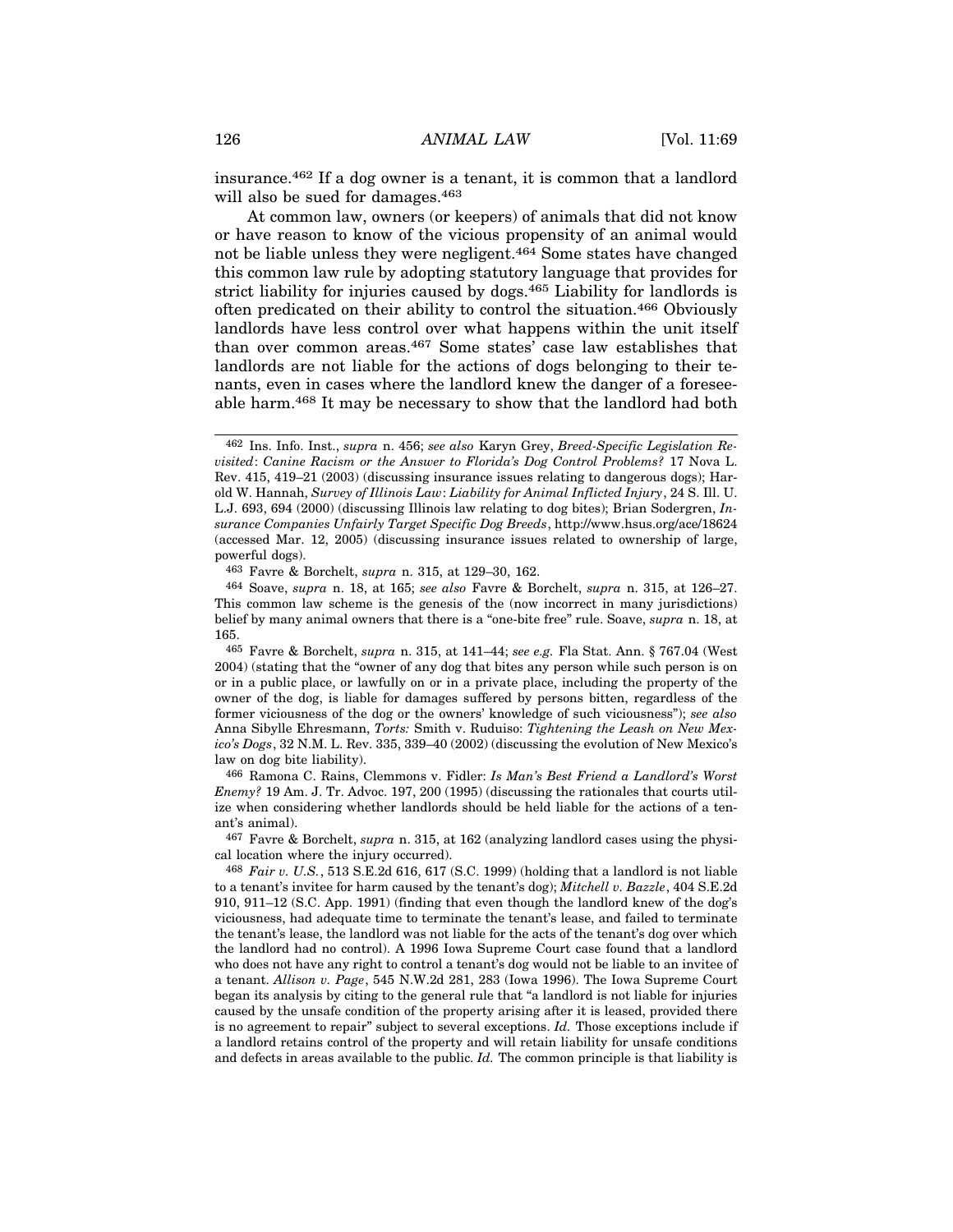control of the premises as well as knowledge of the vicious propensities of the dog in order to find liability.469 Normally, landlords are not liable for injuries caused by a tenant's animal that occur off a landlord's premises, but there are cases to the contrary.470 Landlords may ultimately prevail in cases where they do not have knowledge or control; however, the mere fact that they are likely to be sued encourages the imposition of a no-pets policy.

In order to reduce the impact of tort lawsuits based on the actions of tenants' animals on innocent landlords, state statutes should clarify the circumstances under which landlords should be held liable for injuries caused by animals. Certainly if the landlord has actual knowledge of a dangerous animal and is able to remove the threat, it is reasonable to expect a landlord to do so. However, it is often difficult for a landlord (or even an owner) to determine which animals may cause a threat to people, and the responsibility for the animals should ultimately remain on the owner.

469 *Twogood v. Wentz*, 634 N.W.2d 514, 520 (N.D. 2001). The North Dakota Supreme Court has stated "a duty to protect others from harm by an animal on the premises arises only when the landlord knows that the animal is dangerous and presents an unreasonable risk of harm." *Amoytte v. Rolette Co. Hous. Auth.*, 658 N.W.2d 324, 328 (N.D. 2003). In *Amoyotte*, a minor tenant was clawed by a stray cat while she was playing outside the complex. *Id.* at 325. *But see Alaskan Village*, *Inc. v. Smalley*, 720 P.2d 945, 948 (Alaska 1986) (finding that a mobile home park had a duty to exercise reasonable care to enforce its rules and regulations regarding vicious dogs and could be held liable after a pit bull of one tenant attacked another tenant). *Smalley* has been distinguished by cases from other jurisdictions, including *Amoyotte*. *Amoyotte*, 658 N.W.2d at 328; *see also Matthews v. Amberwood Assocs. LP*, 719 A.2d 119, 131–32 (Md. 1998) (stating in a case where a tenant's invitee was mauled "we do not suggest that a landlord is responsible for most negligent conditions in leased apartments including conditions covered by provisions in a lease. . . . however, where a landlord retained control over the matter of animals in the tenant's apartment, coupled with the knowledge of past vicious behavior by the animal, the extremely dangerous nature of pit bull dogs, and the foreseeability of harm to persons and property in the apartment complex, the jury was justified in finding that the landlord had a duty to the plaintiffs and that the duty was breached"). *Matthews* had an extensive dissent and has been criticized as unnecessarily broadening and clouding a landlord's duty to police a tenant's actions within a premise, and as providing a disincentive for including "no-pets" provisions in leases. Wade B. Wilson, *The Maryland Survey: 1998-1999: Recent Decisions: The Court of Appeals of Maryland*, 59 Md. L. Rev. 1254, 1254 (2000).

470 Favre & Borchelt, *supra* n. 315, at 163.

premised upon control. *Id.* This rule would apply even though the landlord in this case knew or had reason to know that the dog was dangerous. *Id.* at 282. Note that a later Supreme Court of Iowa case dealt with the issue of "whether a landlord has a duty to keep common areas reasonably safe by excluding a dog with known vicious propensities." *Fouts v. Mason*, 592 N.W.2d 33, 38 (Iowa 1999). *Fouts* was remanded for further proceedings based on the facts that indicated that the landlord knew or had reason to know that a dog posed a danger to people in a common backyard and had a "duty to protect those lawfully in the common area." *Id.* at 40. *See also Smaxwell v. Bayard*, 682 N.W.2d 923, 942 (Wis. 2004) (holding that "common law liability of landowners and landlords for negligence associated with injuries caused by dogs is limited to situations where the landowner or landlord is also the owner or keeper of the dog causing injury").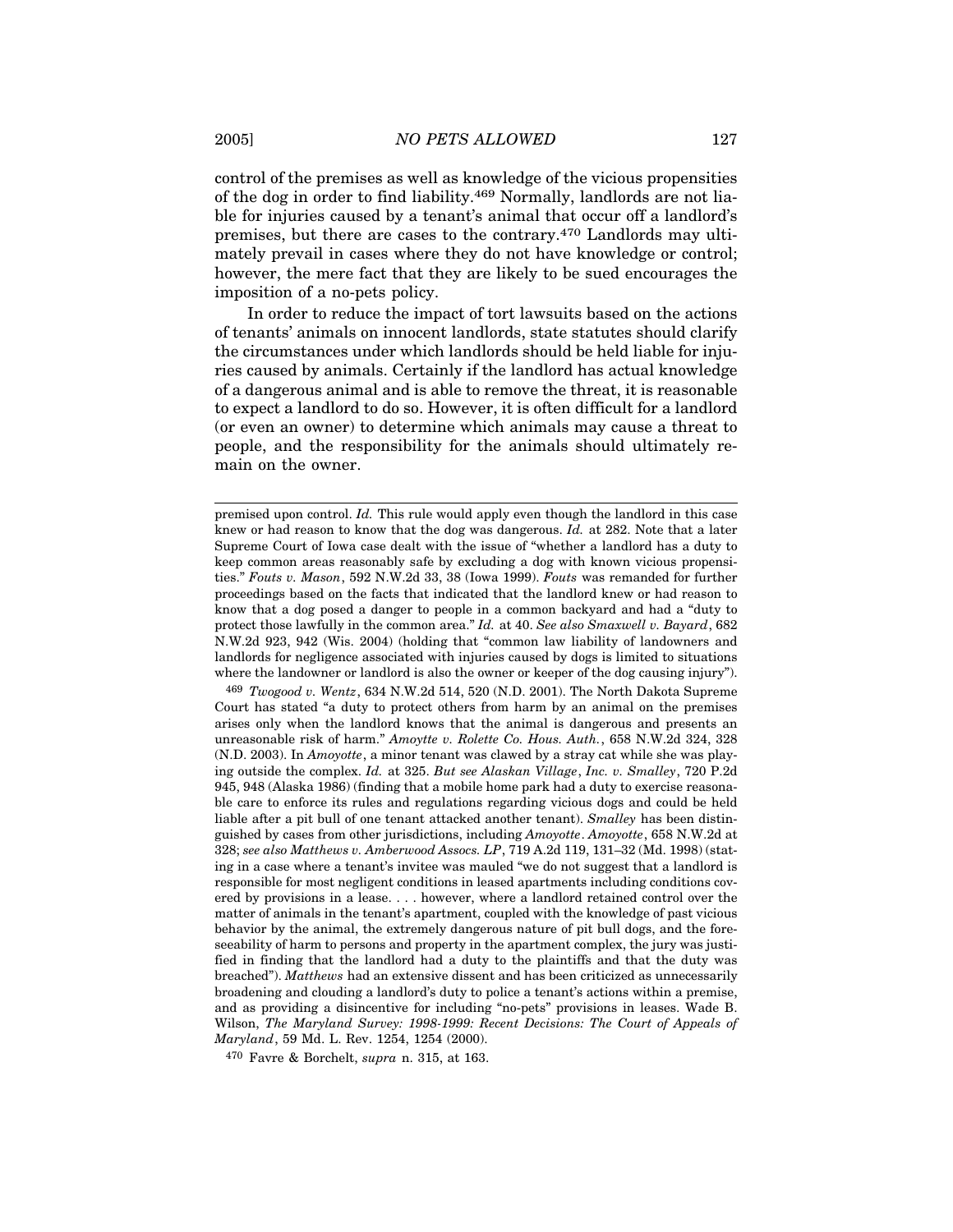#### V. CONCLUSION

The focus of this article has been on the impact of including animals in the lives of humans. It is also important to consider the wellbeing of the animals. Despite the best efforts of humane societies and other charitable organizations, an overwhelming number of companion animals are euthanized each year.471 Continued efforts to educate pet owners about the benefits of spaying and neutering, and of the provision of affordable veterinary services, are essential in combating this problem. Providing for additional housing options can also play a role in preventing the euthanasia of animals that are otherwise adoptable.

An issue raised by one author is whether it is a reasonable expectation to require animals to act as the primary emotional support for their human companions.472 Pet owners clearly appreciate the benefits of having these animals in their lives—but animals' interest in having a positive and safe environment should also be considered.

Pet ownership can be facilitated by improved housing design.<sup>473</sup> Attention to a dog or cat's environment can reduce behavioral problems as well as improve a pet's quality of life.474 Proper fencing and windows that allow for a view provide enrichment while keeping a pet secure.475

Clear guidelines on the proper disposal of excrement and/or sufficient disposal units can help eliminate the potential health problems associated with this waste, especially in urban areas.476 Setting aside

473 Virginia Sarah Sandford Jackson, BTRP (Hons), *Facilitating Pet Ownership through Improved Housing Design*, 209 JAVMA 1076 (Sept. 15, 1996). Although the report is based on an Australian study, most of the recommendations are directly applicable to housing issues in the U.S. *Id.* at 1076.

474 *Id.* at 1077; *see also* Trey Clark, *Pet Happy Housing*, Desert Sun (Palm Springs, Cal.) F1 (Aug. 10, 2003) (available at 2003 WL55977749) (discussing ways to improve the quality of life for animals that live in condominiums or apartments).

475 Jackson, *supra* n. 473, at 1077–78.

476 An example of setting aside sanitary spaces for the use of dogs is the city of Paris. Delta Socy., *Dogs in Paris*, http://www.deltasociety.org/dsz205.htm (accessed Mar. 12, 2005). Paris installed spaces along a boulevard and in public gardens covered with materials dogs liked and installed signs to direct owners in the use of them. *Id.* Reportedly the areas that have the sanitary spaces stay clean. *Id.* The City of Rennes in France also installed dog toilets and dog areas in the city center as part of ongoing

<sup>471</sup> The Humane Society of the United States estimates that three to four million animals are euthanized by shelters each year. The Humane Socy. of the U.S., *Common Questions about Animal Shelters and Animal Control*, "How Many Animals Enter Shelters Each Year? And How Many Are Euthanized?" http://www.hsus.org/ace/20231#3 (accessed Mar. 12, 2005).

<sup>472</sup> *See generally* Jon Katz, *The New Work of Dogs Tending to Life*, *Love and Family*, (Villard Books 2003). Mr. Katz provides a view of several relationships between humans and dogs over a year-long period in the author's town of Montclair, New Jersey. *Id.* at xxi. Among other issues, Mr. Katz considers the appropriateness of the role of dogs as an emotional support system. *Id.* at 14–26. Mr. Katz's work includes several instances where a dog was not properly socialized or trained, and thus, the relationship between the owner and dog was poor, or the dog was eventually surrendered. *Id.* at 196, 199, 204–05.